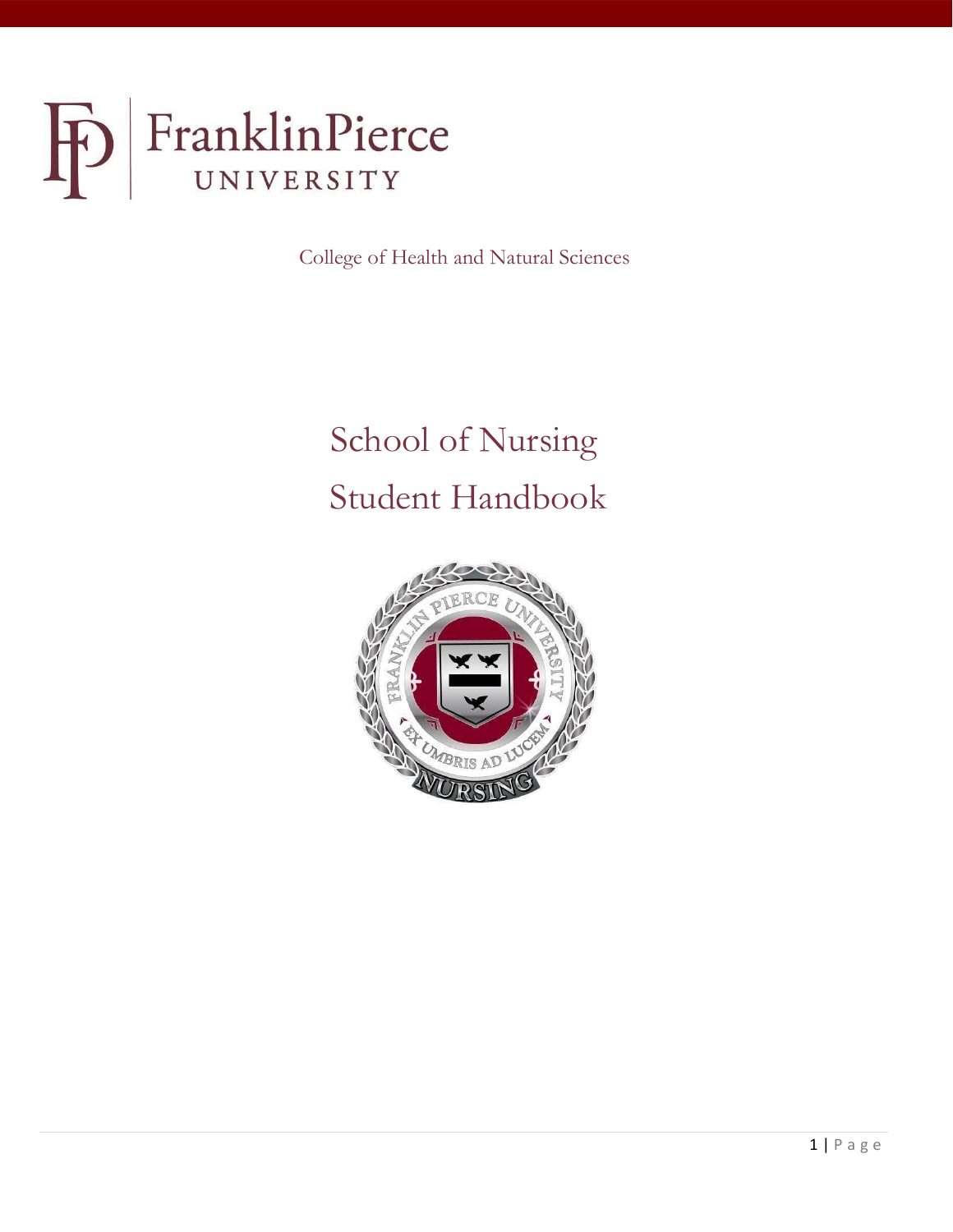# Vision

*"To be known as a center for nursing education excellence preparing professional nurses who are leaders in practice, education, and administration in all health care settings in the local and global community."*

*The information provided in this handbook is not intended to replace Franklin Pierce University policies and procedures and is intended as a guide for student use only. Whenever a question or concern is raised, students should seek information from their advisor.*

Published 2007 Rev. 08, 09, 1/12, 6/13, 9/14, 10/15, 1/16, 11/16, 8/17, 7/18, 5/19, 8/20, 08/21, 11/21, 1/22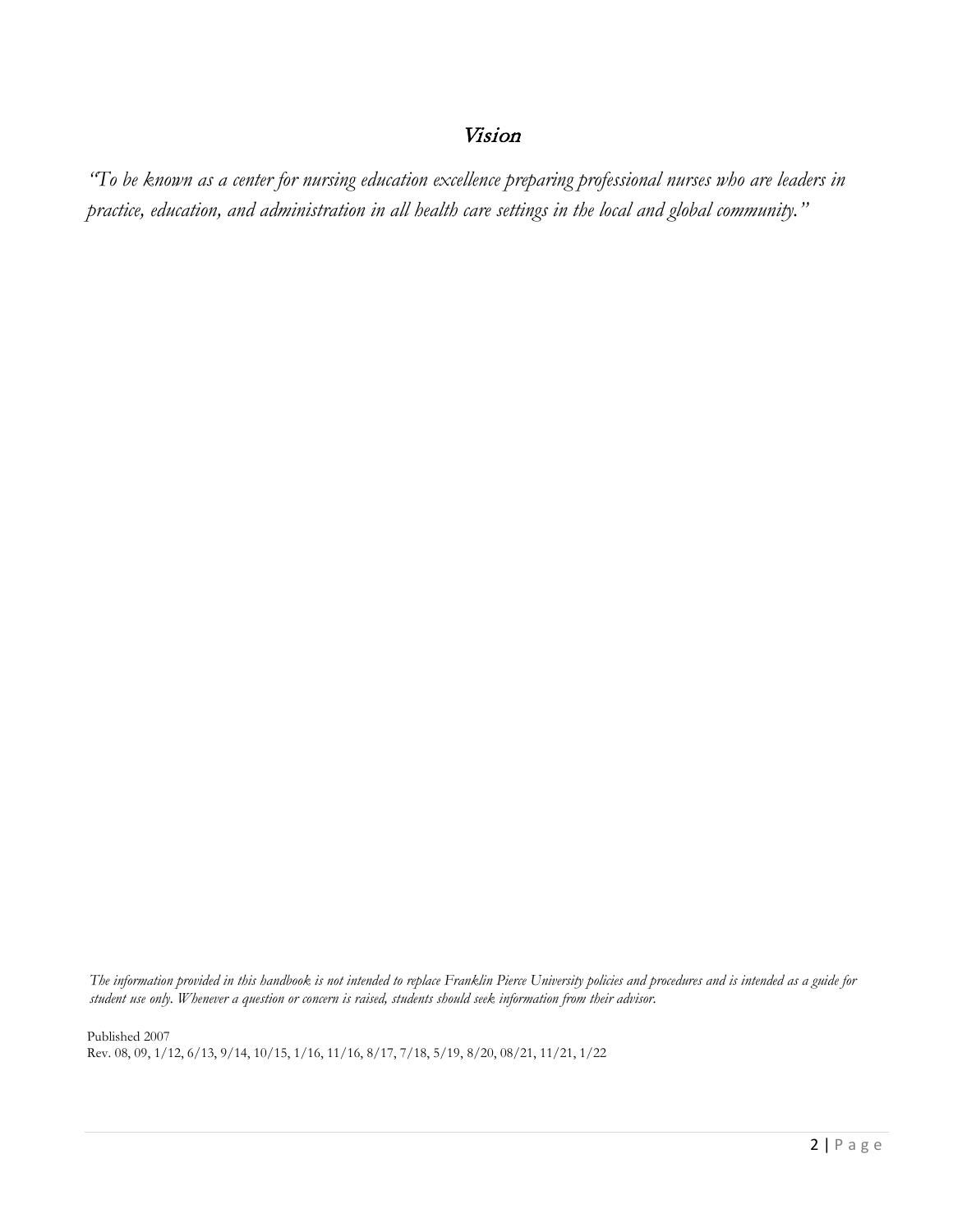## **Welcome!**

On behalf of the faculty and staff of the School of Nursing, welcome to Franklin Pierce University and the nursing program. We hope that you will have a gratifying, scholarly journey as a nursing student here at Franklin Pierce University.

This handbook contains valuable information to facilitate your achievement of academic and professional excellence as a nursing student. Please use this handbook as a reference throughout your nursing education. It is a supplement to the University's Academic Catalog. This handbook has been prepared to provide you with specific information related to our nursing programs. *All information contained in this handbook is subject to change. Students will be notified if changes occur.*

There are many sources for important information about schedules, policies, and events located on the Franklin Pierce University website and the School of Nursing websites. Please take the time to review the websites available to you.

The Franklin Pierce University Academic Catalog is available online. The catalog includes information about all academic programs, course descriptions, academic policies, information about financial aid and scholarships, and faculty and staff directories. The online catalog can be found at [https://www.franklinpierce.edu/academics/catalog.html.](https://www.franklinpierce.edu/academics/catalog.html)

The nursing faculty value a supportive environment for learning which involves the notion of empowerment and enables each student to discover and fulfill his or her own unique potential. Our goal is to provide an environment in which you will be supported and encouraged to meet your educational goals and reach your full potential. Recognizing the life demands of our students, Franklin Pierce University faculty provide a flexible, collaborative learning environment that is conducive to the adult learner. Please take time to let us know what we can do to help you succeed.

The School of Nursing is located at the Franklin Pierce University campus in Manchester, NH. Students and prospective students are welcome to meet the department faculty and staff. The Manchester Center is located at 670 North Commercial St., Center Tower, 3rd floor, Suite 301, Manchester, NH 03101.

We hope you have a challenging and rewarding educational experience at Franklin Pierce University and look forward to working with you.

Respectfully,

# **School of Nursing**

Franklin Pierce University 670 North Commercial St., Center Tower, 3rd floor Manchester, NH 03101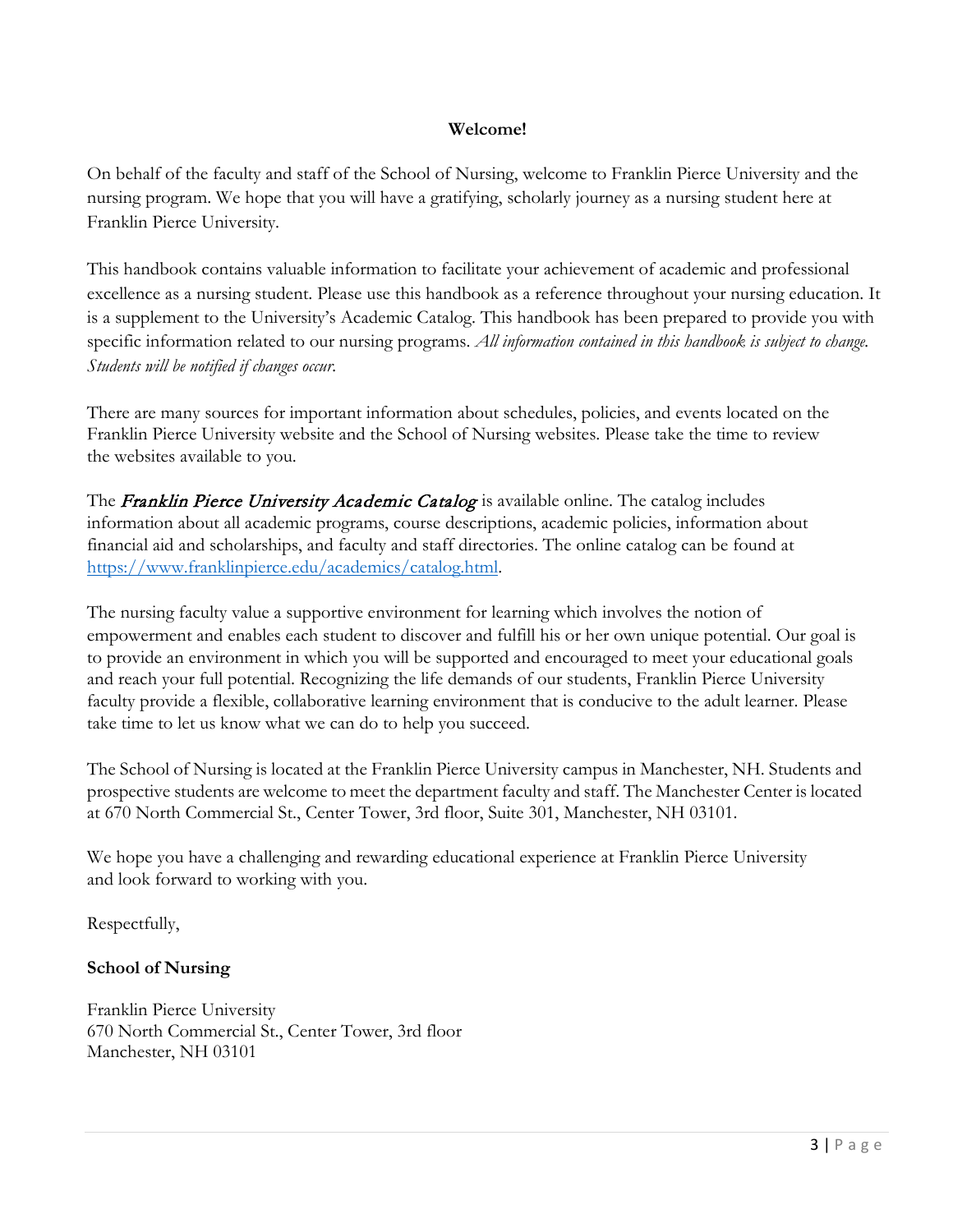# **Table of Contents**

| <b>SECTION I: GENERAL INFORMATION</b>                         |    |
|---------------------------------------------------------------|----|
| <b>Franklin Pierce University</b>                             | 8  |
| General Information                                           | 8  |
| <b>Accreditation Status</b>                                   | 9  |
| Mission - Franklin Pierce University                          | 9  |
| Mission – College of Health and Natural Science               | 9  |
| School of Nursing Philosophy                                  | 9  |
| Department Committees - Student Representation                | 10 |
| <b>SECTION II: ACADEMIC RESOURCES</b>                         |    |
| <b>Email Accounts</b>                                         | 10 |
| eRaven                                                        | 10 |
| Course Access                                                 | 11 |
| Canvas Support                                                | 11 |
| IT Helpdesk                                                   | 11 |
| Campus Web                                                    | 11 |
| Wensburg Writing Center                                       | 11 |
| Bookstore                                                     | 11 |
| Academic Calendar                                             | 11 |
| Distance Education                                            | 12 |
| Library                                                       | 12 |
| <b>APA</b> Style                                              | 12 |
| The Honor Society of Nursing: Sigma Theta Tau International   | 12 |
| Technology Requirements                                       | 13 |
| <b>SECTION III: POLICIES AND PROCEDURES</b>                   |    |
| Program Requirements                                          | 13 |
| Academic Grievance and Appeal Policy                          | 13 |
| Plagiarism or Other Forms of Academic Dishonesty              | 14 |
| Academic Standing                                             | 14 |
| Academic Accommodations for Students with Disabilities        | 14 |
| Administrative Course Drop Policy                             | 15 |
| Add/Drop Policy                                               | 15 |
| Course Withdrawal                                             | 15 |
| University Class Attendance                                   | 15 |
| Class Attendance – School of Nursing                          | 15 |
| Advisor/Advisee                                               | 16 |
| College of Health and Natural Science Student Code of Conduct | 16 |
| Nursing Civility Statement                                    | 16 |
|                                                               |    |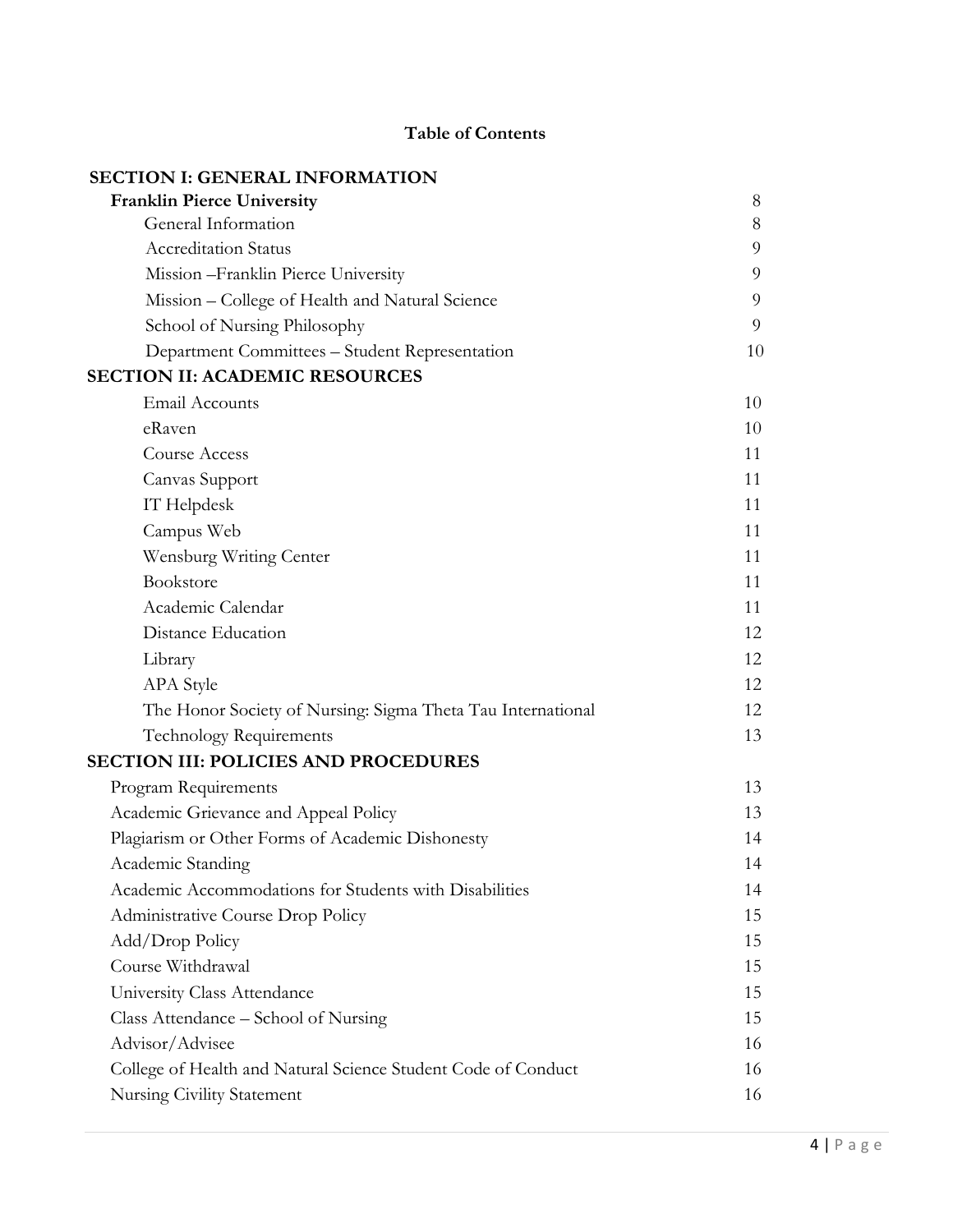| Office of Student Financial Services                                       | 16 |
|----------------------------------------------------------------------------|----|
| Grading                                                                    | 17 |
| Grade Change                                                               | 17 |
| Incomplete Grade                                                           | 17 |
| Commencement and Graduation Policy                                         | 17 |
| Notice of Candidacy                                                        | 17 |
| Health Insurance Portability and Accountability Act (HIPAA)                | 18 |
| Outstanding Student Award                                                  | 18 |
| <b>Student Surveys</b>                                                     | 18 |
| Memorandum of Understanding with Partner Facilities                        | 19 |
| <b>SECTION IV: NURSING PROGRAMS</b>                                        |    |
| <b>Bachelor of Science in Nursing</b>                                      | 19 |
| RN to BSN Program                                                          | 19 |
| RN to BSN Mission Statement                                                | 19 |
| RN to BSN Degree Requirements                                              | 19 |
| RN to BSN Application                                                      | 19 |
| RN to BSN Program Student Learning Outcomes (SLOs) and the AACN Essentials | 20 |
| <b>AACN</b> Essentials                                                     | 20 |
| <b>Benchmark Assignments</b>                                               | 22 |
| Course Scheduling                                                          | 22 |
| Course Load                                                                | 23 |
| Non-Traditional Credit Guidelines                                          | 23 |
| Reinstatement Policy                                                       | 23 |
| Transfer Credit                                                            | 23 |
| NR490 Leadership/Seminar and Project (Capstone)                            | 24 |
| Eligibility to Register for NR 490                                         | 24 |
| Evidence Based Practice (EBP)                                              | 24 |
| Selection of Capstone Project                                              | 24 |
| Registration for Pre-Course NR 001                                         | 24 |
| Preceptor                                                                  | 25 |
| Affiliation Agreement                                                      | 25 |
| Evidence of Learning from Capstone Project                                 | 25 |
| Required Forms for Project                                                 | 25 |
| NR490 Project Proposal                                                     | 26 |
| Capstone NR490 Preceptor Expectation                                       | 27 |
| NR 490 Capstone Project Preceptor Form                                     | 28 |
| NR490/690 Capstone Requirement and Health Verification                     | 29 |
| Capstone NR490 Midterm Student Evaluation                                  | 30 |
| Capstone NR490 Final Student Evaluation                                    | 31 |
| Capstone NR490 Student Evaluation of Preceptor                             | 32 |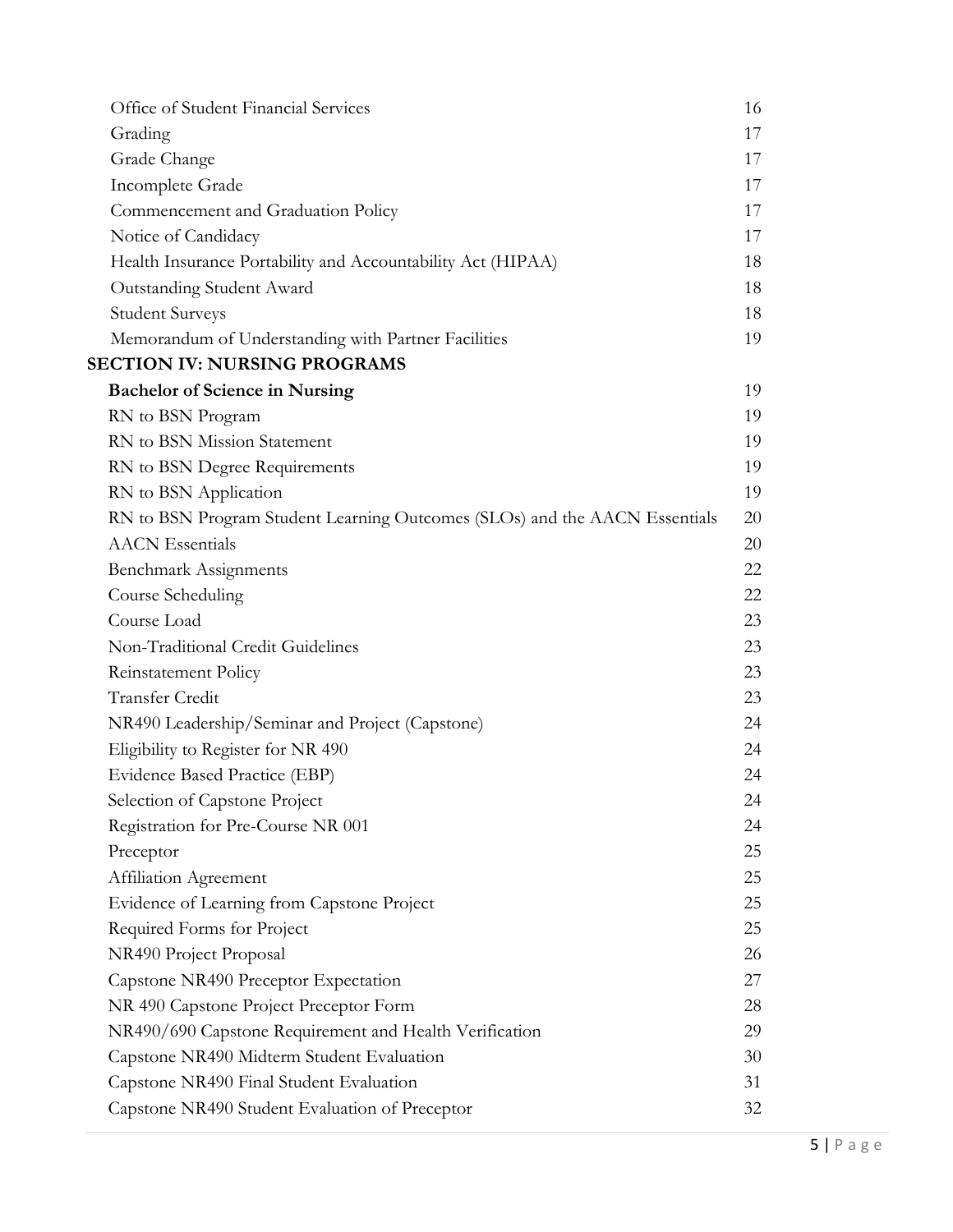| SECTION V: MSN, RN TO MSN, AND MSN/MBA                     |    |
|------------------------------------------------------------|----|
| <b>Master of Science in Nursing Program</b>                | 33 |
| <b>MSN Mission Statement</b>                               | 33 |
| RN to MSN Program                                          | 33 |
| RN to MSN Degree (Track III) Requirements                  | 33 |
| MSN/MBA Application                                        | 33 |
| <b>MSN Degree Requirements</b>                             | 34 |
| <b>MSN</b> Application                                     | 34 |
| MSN/MBA Program                                            | 34 |
| MSN/MBA Degree Requirements                                | 34 |
| MSN/MBA Application                                        | 34 |
| MSN Student Learning Outcomes and Role Competencies        | 34 |
| Role Competencies-MSN                                      | 36 |
| Nursing Education (MSN-Education)                          | 36 |
| <b>Benchmark Assignments</b>                               | 37 |
| Course Scheduling                                          | 37 |
| Course Load                                                | 39 |
| Time Limit                                                 | 39 |
| Reinstatement Policy                                       | 39 |
| <b>Transfer Credit</b>                                     | 39 |
| NR 690 Capstone                                            | 39 |
| Eligibility to Register for NR690                          | 39 |
| Evidence Based Practice (EBP)                              | 39 |
| Selection of the Capstone Project                          | 40 |
| Registration for Pre-Course NR 009                         | 40 |
| Preceptor                                                  | 40 |
| Affiliation Agreements                                     | 40 |
| Evidence of Learning from Capstone Project                 | 40 |
| Required Forms for the Project                             | 40 |
| NR 690 Project Proposal                                    | 41 |
| NR 690 Capstone Preceptor Responsibilities                 | 43 |
| NR 690 Capstone Project Preceptor Form                     | 44 |
| NR 490/690 Capstone Requirement & Health Verification Form | 45 |
| Capstone NR 690 Midterm Student Evaluation                 | 46 |
| Capstone NR 690 Final Student Evaluation                   | 48 |
| Capstone NR 690 Student Evaluation of Preceptor            | 50 |
| <b>SECTION VI: Master's Entry Program in Nursing</b>       |    |
| <b>MEPN</b>                                                | 51 |
| <b>MEPN Missions Statement</b>                             | 51 |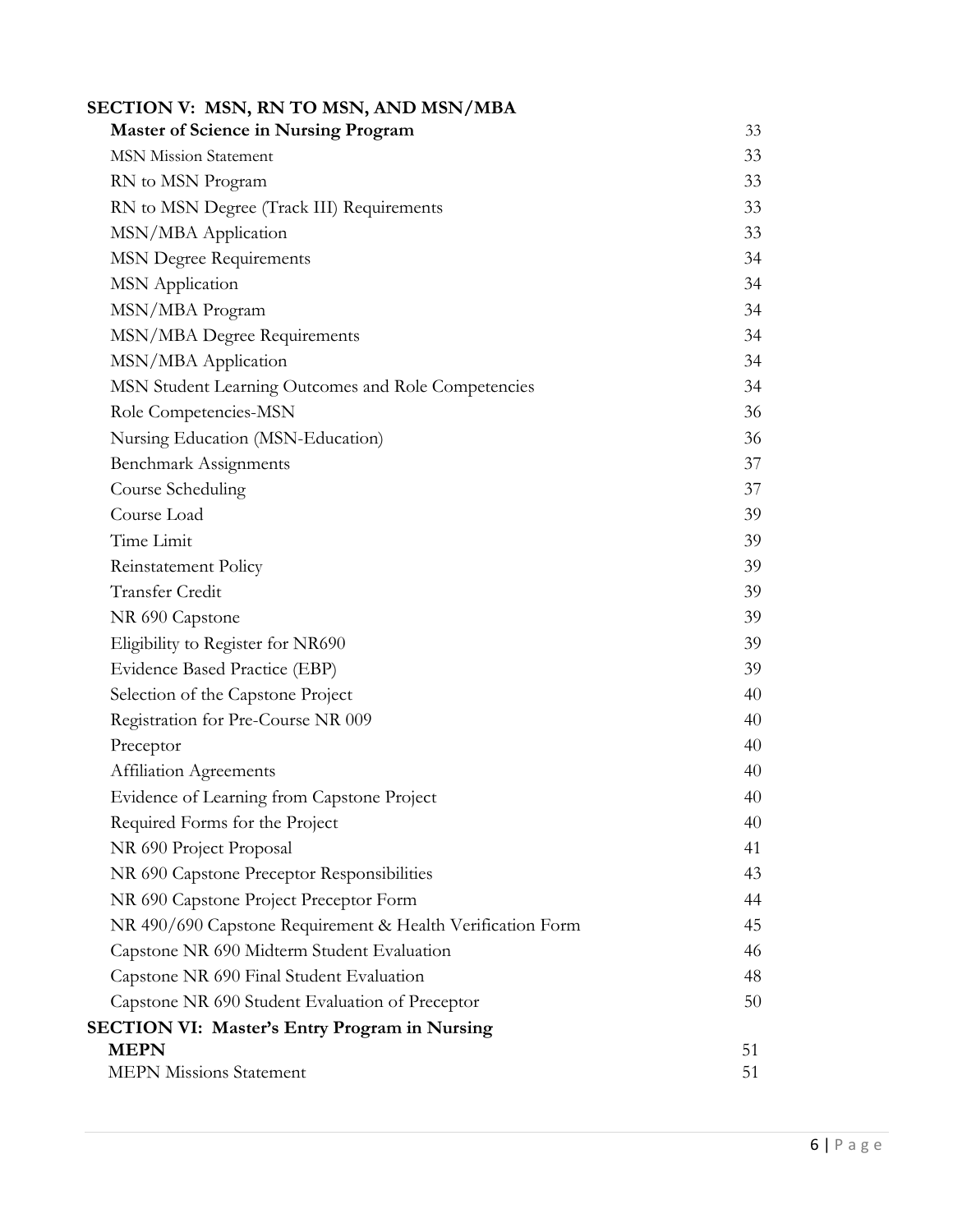| Admissions                                                     | 51 |
|----------------------------------------------------------------|----|
| <b>MEPN Degree Requirements</b>                                | 51 |
| <b>MEPN</b> Application                                        | 51 |
| TEAS Entrance Examination                                      | 51 |
| Prerequisite Courses                                           | 51 |
| <b>Student Responsibilities</b>                                | 52 |
| <b>MSN</b> Essentials                                          | 52 |
| Benchmark Assignments                                          | 54 |
| Curriculum and Program Progression Requirements                | 54 |
| Program Progression Requirements                               | 57 |
| <b>Testing Policy</b>                                          | 57 |
| Dosage Calculation Policy                                      | 58 |
| <b>Evaluation Policy</b>                                       | 58 |
| <b>Examination Policy</b>                                      | 59 |
| Academic Policies and Procedures                               | 61 |
| Full-Time Status                                               | 61 |
| Completion Requirement                                         | 61 |
| Attendance Policy                                              | 61 |
| Attendance/Illness Policy                                      | 61 |
| Attendance/Lecture Policy                                      | 62 |
| Clinical Policy                                                | 62 |
| Illness/Absent Policy                                          | 63 |
| Personal Leave                                                 | 63 |
| Re-entry to the MEPN                                           | 63 |
| Inclement Weather                                              | 64 |
| Student Conduct                                                | 64 |
| Academic Appeal Process                                        | 64 |
| Dismissal and Termination                                      | 64 |
| Withdrawal                                                     | 65 |
| Withdrawal Policy                                              | 65 |
| Drug-Free University and Workplace                             | 66 |
| Americans with Disabilities Act                                | 66 |
| Suspension and Dismissal                                       | 66 |
| <b>Student Notification</b>                                    | 66 |
| Laboratory, Clinical, and Practicum Guidelines                 | 66 |
| Criteria Required Prior to Clinical Experience                 | 67 |
| General Policies Associated with Clinical Experiences and Labs | 67 |
| Capstone: Clinical Project Development and Implementation      | 69 |
| Capstone NR 790 Project Proposal                               | 70 |
| Capstone NR 790 Midterm Student Evaluation                     | 71 |
| Capstone NR 790 Final Student Evaluation                       | 72 |
| Capstone NR 790 Student Evaluation of Preceptor                | 73 |
| Documents Required for the MEPN Program                        | 74 |
| References                                                     | 75 |
| School of Nursing Student Handbook Acknowledgement Form        | 76 |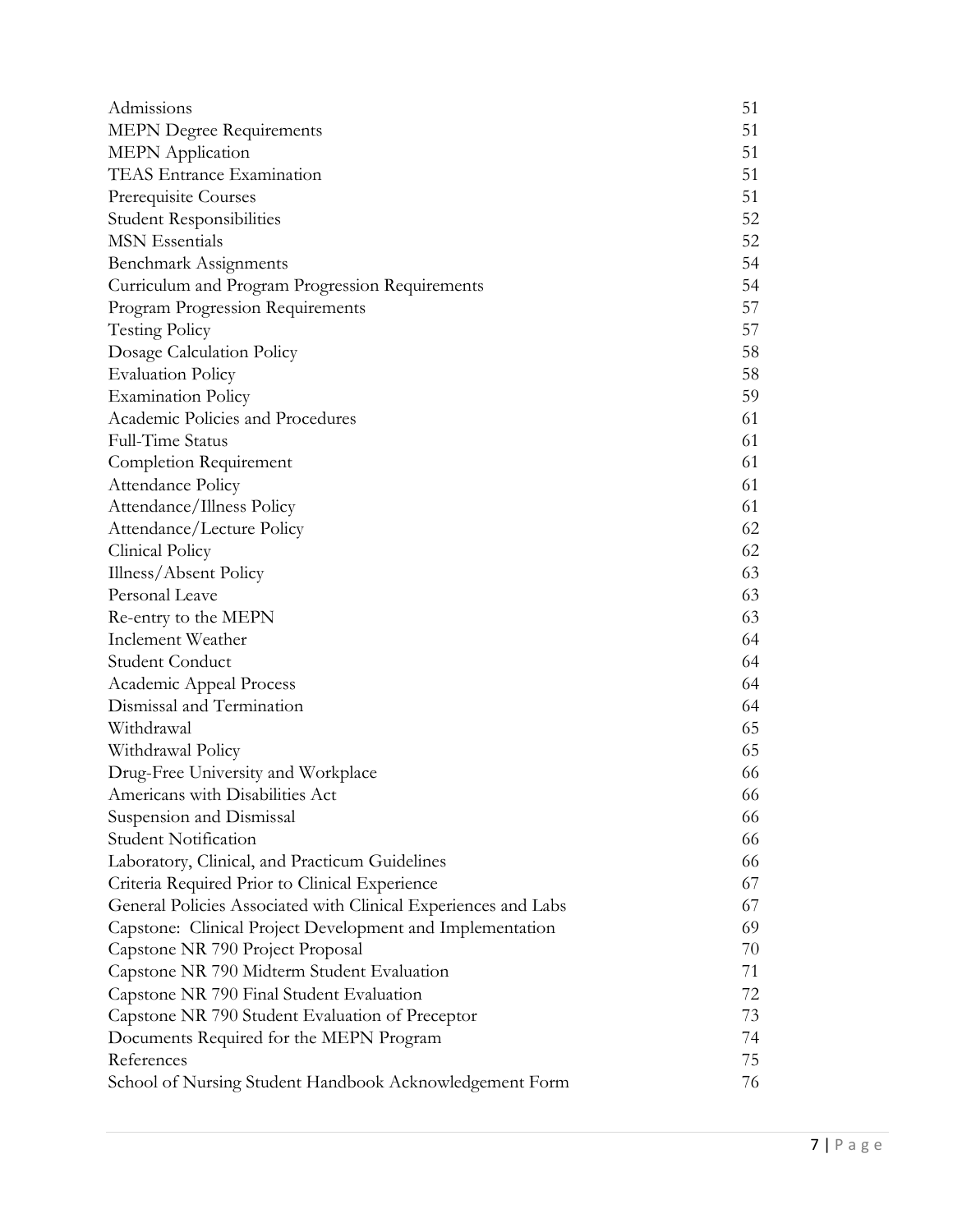# **Section I: GENERAL INFORMATION**

#### **Franklin Pierce University**

The College at Rindge 40 University Drive Rindge, New Hampshire 03461 603-899-4000 [www.franklinpierce.edu](http://www.franklinpierce.edu/)

**University President** Kim Mooney, Ph.D. **Provost** Catherine M. Paden, PhD

#### **College of Health and Natural Sciences (School of Nursing)**

670 North Commercial Street Center Tower, Third Floor, Suite 301, Manchester, NH 03101 Telephone: 603-626-3500

#### **Dean, College of Health and Natural Sciences**

Priscilla S. Marsicovetere, JD, PA-C

#### **Director of the School of Nursing**

Program Director, Paula McWilliam, Ed.D, MSN, RN, NNP

#### **Full-Time Nursing Faculty**

Lisa Chicko, MSN, RN, OCN Catherine Cuchetti, PhD, MSN, BSN Joyce O'Reilly, Ed.D, MSN, RN Wendy Varnum, DNP, MSN, RN

#### **Full-Time Staff**

Nancy Ferrer-Tatkowska, Program Coordinator II

#### **Franklin Pierce University Accreditation**

Initial Accreditation: Accrediting Agency: Current Accreditation Status: Next comprehensive review:

1968, Full Accreditation New England Commission of Higher Education. Full Accreditation Fall 2028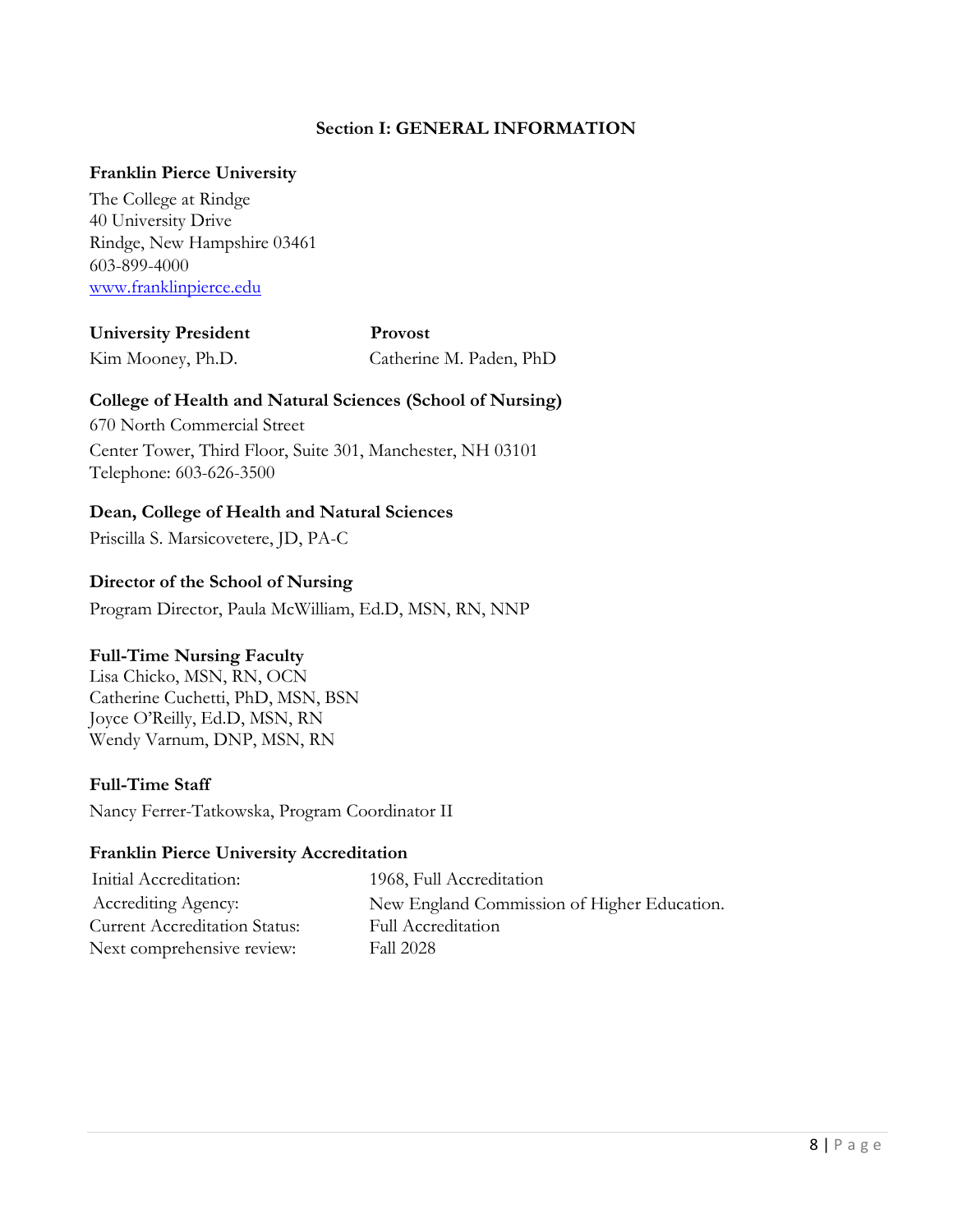#### **School of Nursing Accreditation**

The RN to BSN program is accredited by the Accreditation Commission for Education in Nursing Inc., 3343 Peachtree Road NE, Suite 850, Atlanta, GA 30326 Phone: (404) 975-5000.

The Master of Science in nursing (MSN) program is accredited by the Accreditation Commission for Education in Nursing Inc., 3343 Peachtree Road NE, Suite 850, Atlanta, GA 30326 Phone: (404) 975-5000.

The MSN/MBA program is accredited by the Accreditation Commission for Education in Nursing Inc., 3343Peachtree Road NE, Suite 850, Atlanta, GA 30326 Phone: (404) 975-5000.

The Master Entry to Practice Nursing (MEPN) program is accredited by the Accreditation Commission for Education in Nursing Inc., 3343 Peachtree Road NE, Suite 850, Atlanta, GA 30326,

Phone: (404) 975-5000. This program is approved by the New Hampshire Board of Nursing.

#### **Mission – Franklin Pierce University**

Franklin Pierce University delivers programs and educational experiences that develop essential intellectual and professional skills; promotes close community connections; and empowers our students to realize their potential through the intersection of highly personalized liberal learning, innovative engagement, and professional programming.

# **Mission – College of Health and Natural Sciences**

The College of Health and Natural Sciences as a leader in education embraces innovation, critical thinking, inquiry and analysis. We provide students opportunities to transform their lives by creating a high-quality interdisciplinary learning environment that promotes academic excellence. We empower students to become collaborative leaders who embrace diversity, equity, and inclusion, contribute to their local and global communities, and advance their profession.

#### **School of Nursing Philosophy**

The nursing faculty believes the development of a caring, and holistic awareness of oneself and patients is integral to the experience of nursing and a fundamental quality of a leader. Adult learning involves the creation of understanding and appreciation for knowing within a context of value and meaning. The School of Nursing provides a supportive and respectful learning environment, which fosters life-long learning, discovery, reflective practice, and enables each student to fulfill his or her own potential.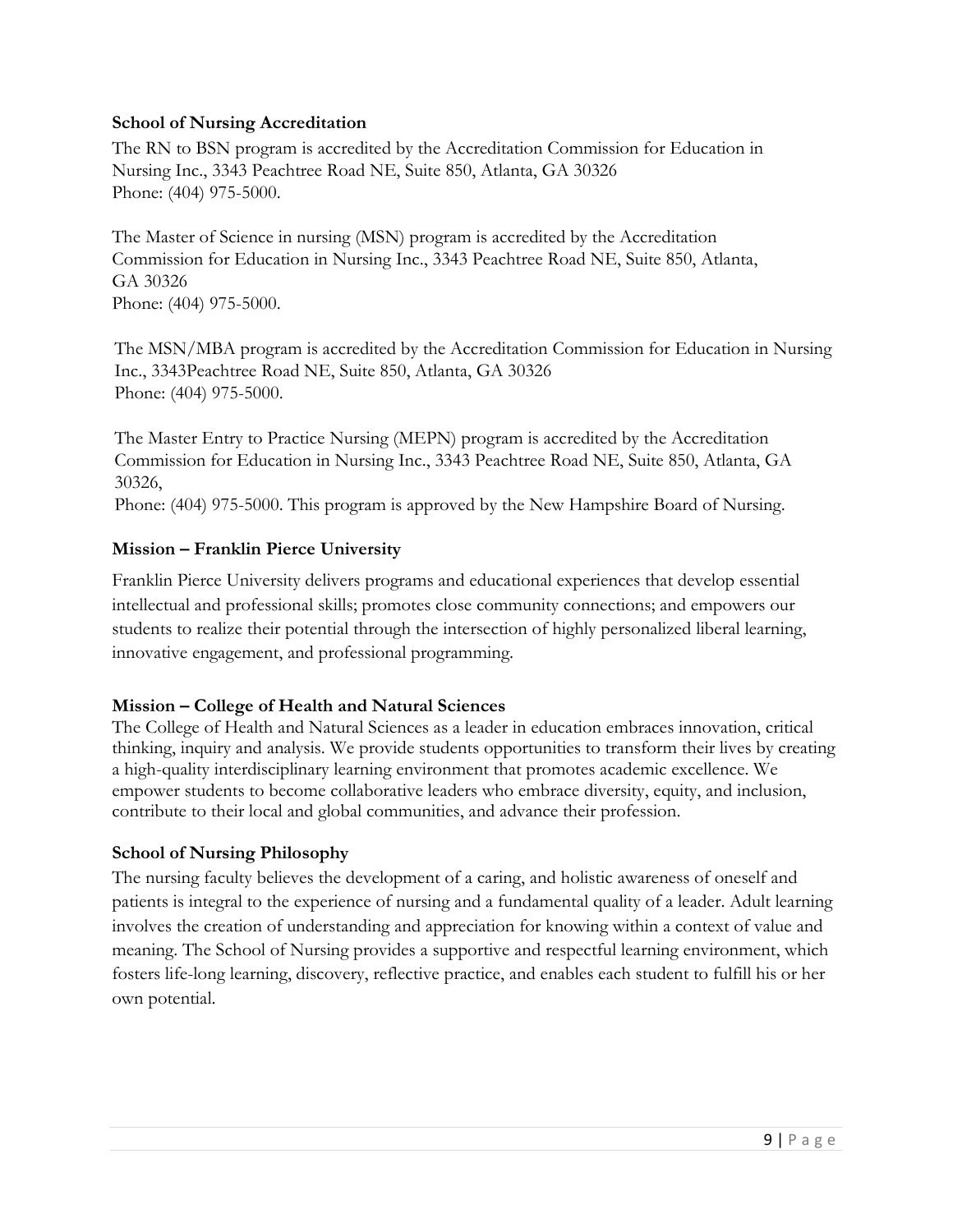## **Department Committees – Student Representation**

The School of Nursing seeks student representation on department committees. Students are solicited annually for the upcoming academic year and participation can be in person or remote. Terms are negotiable depending on where the student is in the curriculum. Participation can be renewed for an additional year.

Student representatives serve on the following

committees:

- 
- MSN Curriculum Committee Nursing Department Meetings
- •
- Nursing Advisory Board RN-BS Curriculum Committee
	-

## **Section II: ACADEMIC RESOURCES**

#### **Academic Catalog**

The Franklin Pierce University Academic Catalog is a resource for locating course descriptions, academic grievance and appeal policy, plagiarism policy, add/drop policy, and many other important policies. All students are expected to read and be familiar with University policies. To access the current academic catalog, go to [https://www.franklinpierce.edu/academics/catalog.html.](https://www.franklinpierce.edu/academics/catalog.html) It is the responsibility of students to be familiar with and comply with all policies and procedures identified in the academic catalog as well as in the Nursing Student Handbook.

#### **Email Accounts**

Newly registered students will receive a letter from Franklin Pierce University with their University email address along with a username, password, and instructions on how to access their email account. The username and password are the same to access Campus Web, the DiPietro Library, and Canvas, the learning management system. **Student login information will be sent to students in the mail once they are accepted into their respective programs.**

It is the policy of Franklin Pierce University that all communication occurs through the student's Franklin Pierce University email address. It is the policy of the School of Nursing that students check their email address at least twice per week. Important information including communications regarding course registrations, changes in policies, changes in procedures, and program information is conveyed in emails and failing to check it could result in missing deadlines.

Students can access their Franklin Pierce University email account at <http://eraven.franklinpierce.edu/>

#### **e-Raven**

Franklin Pierce University's portal can be found at [https://eraven.franklinpierce.edu](https://eraven.franklinpierce.edu/) From this webpage students and faculty can access email (Outlook), the learning management system (Canvas), the library, the Registrar, Campus Web, academic catalogs both current and archived, the University Bookstore, and numerous other resources. It is recommended to bookmark this webpage.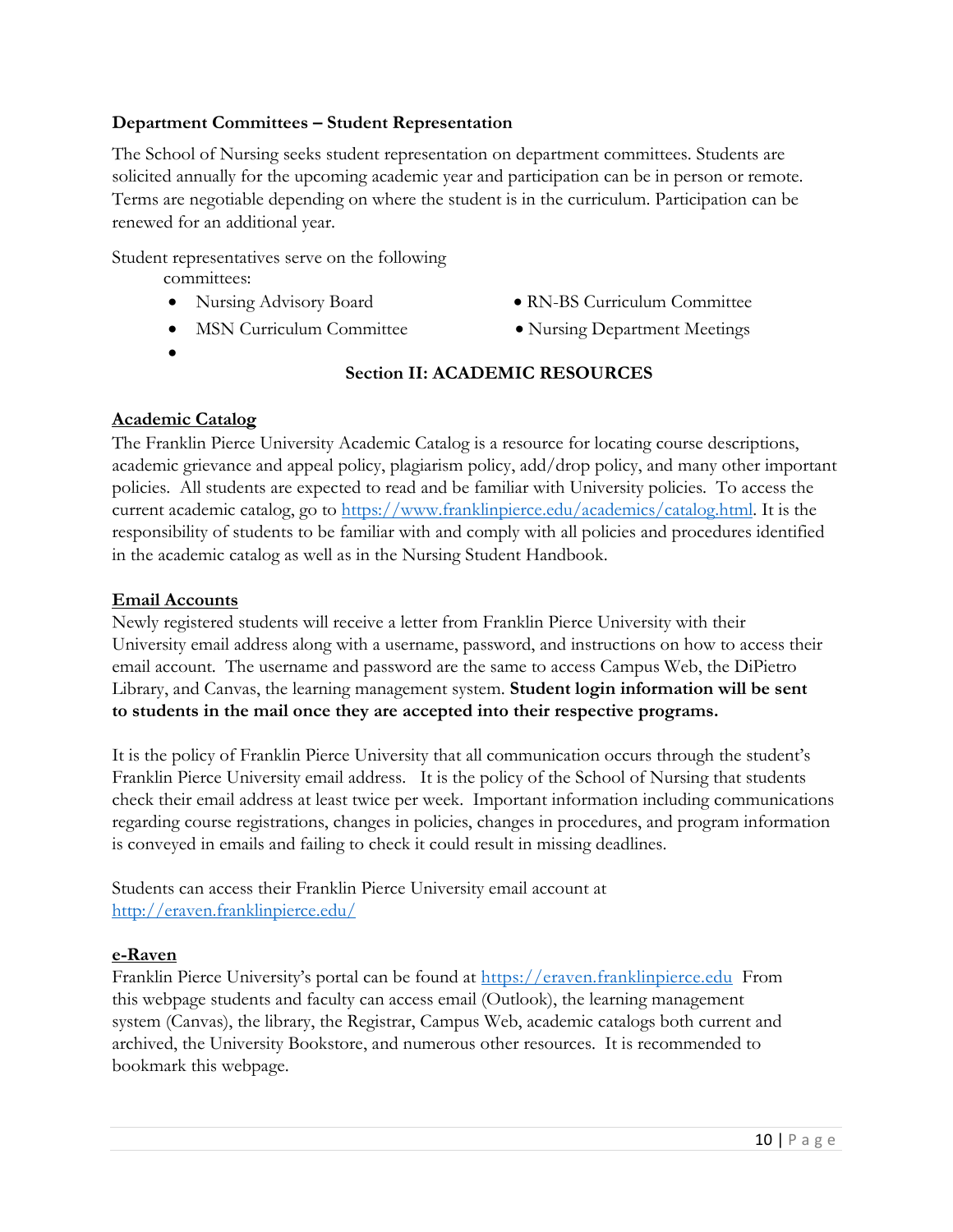#### **Course Access**

Franklin Pierce University uses the Canvas learning management system to access and participate in courses. Logging into courses is accomplished using the same username and password used for the FPU student email account. Canvas can be accessed from [https://eraven.franklinpierce.edu](https://eraven.franklinpierce.edu/)

## **Canvas Support**

If a student experiences technical difficulty with any course, they are encouraged to contact the Canvas helpdesk via telephone at 866-443-0656, email, or live chat.

#### **IT Helpdesk**

Questions pertaining to email access or other University services should be directed to the Franklin Pierce University IT Department. The IT Helpdesk can be accessed at [ITHelpdesk@franklinpierce.edu](mailto:ITHelpdesk@franklinpierce.edu) or by calling (866) 899-1110.

#### **Campus Web**

Campus Web is the program students use to register for classes, access grades, tuition payments, and access unofficial transcripts. Campus Web is accessed using the same username and password used for Canvas and email. Campus Web can be accessed through [https://eraven.franklinpierce.edu.](https://eraven.franklinpierce.edu/)

#### **Wensberg Writing Center**

The Wensberg Writing Center is a resource available to online students for help with written assignments. They can be accessed from eraven.franklinpierce.edu, by calling (603) 899-4172, or <https://eraven.franklinpierce.edu/writingcenter/index.htm>

#### **Bookstore**

The DiPietro Bookstore is available to online students 24 hours per day, 7 days per week via <https://libguides.franklinpierce.edu/dipietro/> .Required and recommended texts can be found on this webpage. Any bookstore questions can be directed to (603) 899-4090 from 8:30 – 4:30 EST.

#### **Academic Calendar**

The nursing program academic calendars can be accessed on the Franklin Pierce University website: [http://www.franklinpierce.edu/academics/academic\\_calendar.htm](http://www.franklinpierce.edu/academics/academic_calendar.htm)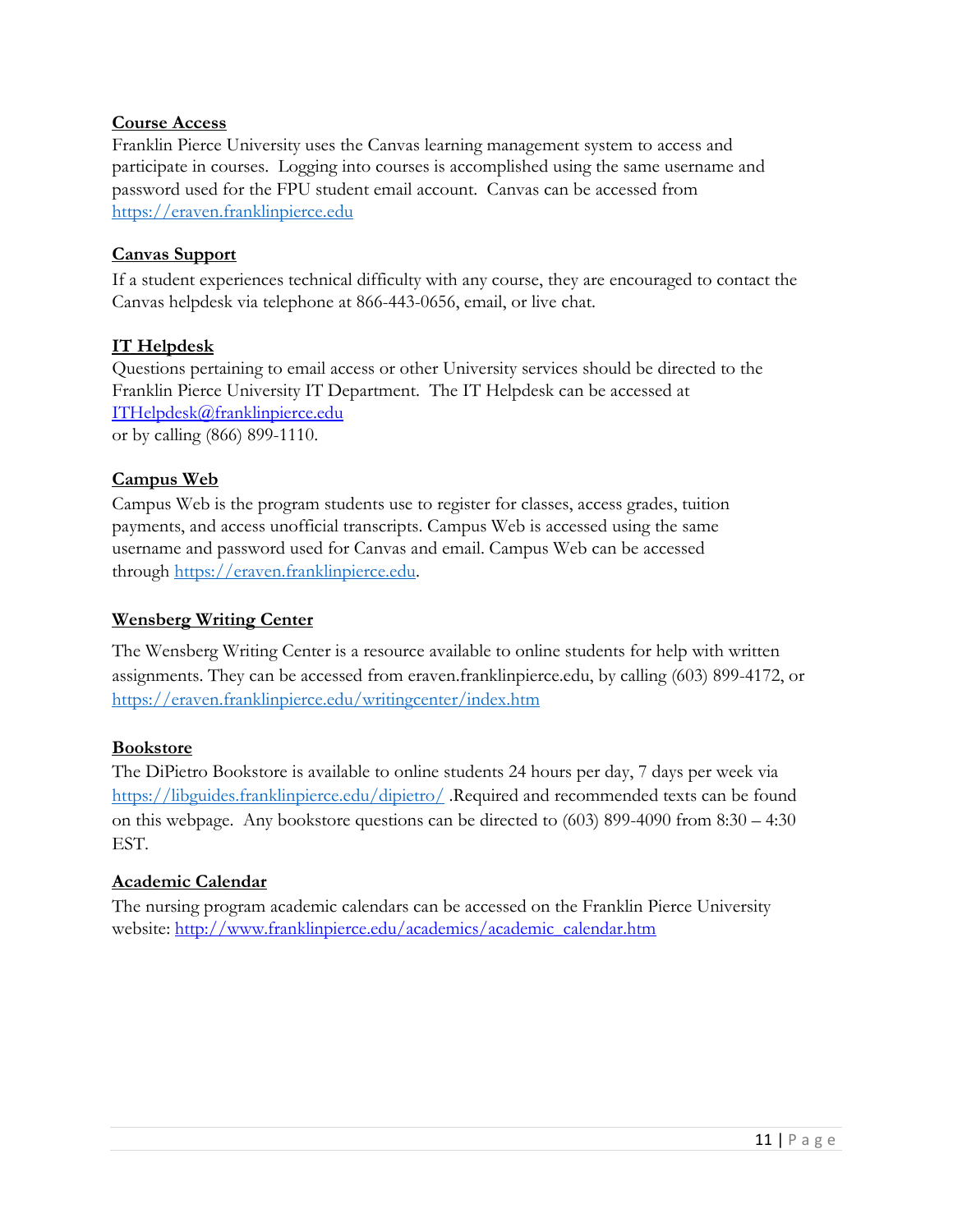#### **Distance Education**

The School of Nursing attempts to be flexible and efficient in meeting the needs of the working professional nurse by offering different modes of delivery course content (e.g., video, lecture, PowerPoint and quizzes). This stems from an appreciation of the challenges that confront our adult learners every day as student, worker, and family member. The School of Nursing defines distance education as a formal process in which instruction occurs when students and instructors are not in the same place.

#### **Library**

The Franklin Pierce University DiPietro Library is fully accessible to online students. It can be accessed on e-Raven or at http://library.franklinpierce.edu The same username and password are used to log in to the library. There is a webpage specifically for nursing students with information related to accessing databases and borrowing materials. This webpage is located at:<http://libguides.franklinpierce.edu/nursing>

#### **APA Style**

The School of Nursing requires all coursework to be formatted using the rules of APA Style©, detailed in the Publication Manual of the American Psychological Association, 7th Edition, unless otherwise directed by course faculty. Multiple resources are available including on the APA website at http://www.apa.org.

#### **The Honor Society of Nursing: Sigma Theta Tau International**

Sigma Theta Tau International (STTI) is an organization that honors students' academic excellence, leadership, service, and scholarship. The mission of STTI is *"developing nurse leaders anywhere to improve healthcare everywhere"* and the vision is *"connected, empowered nurse leaders transforming global healthcare"* <https://www.sigmanursing.org/why-sigma/about-sigma/sigma-organizational-fact-sheet>

In October 2019, Franklin Pierce University became a member of Eta Iota Chapter-at-Large along with the University of New Hampshire, Plymouth State University, Wentworth-Douglass Hospital, and Exeter Hospital, all located in New Hampshire. The chapter sponsors research conferences, scholarly programs, leadership awards, student scholarships, research grants, and offers multiple resources to its members.

#### Criteria for membership include:

RN to BSN Students

- Completed <sup>1</sup>/<sub>2</sub> of the nursing curriculum and 12 credits at FPU;
- Achieved academic excellence (GPA  $\geq$  3.0);
- Rank in the upper 35% of graduating class
- Meet the expectation of academic integrity/professionalism.

#### MSN and MEPN Students

- Completed  $\frac{1}{4}$  of the nursing curriculum
- Achieved academic excellence  $(GPA > 3.5)$
- Meet the expectation of academic integrity/professionalism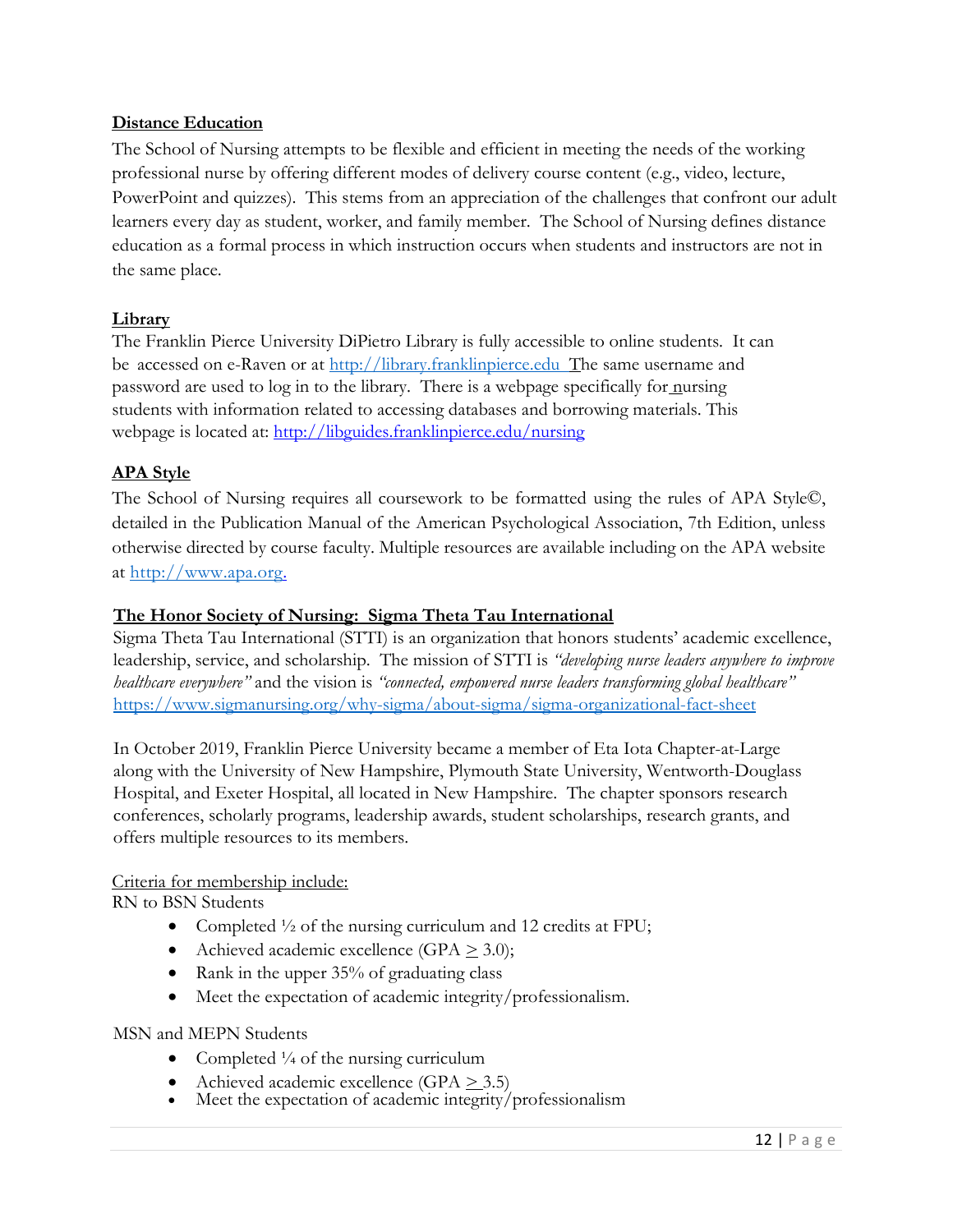# **Technology Requirements**

Students will need regular access to a computer while a student at Franklin Pierce University. To meet the minimum expectations of the program, the following technology recommendations have been identified and recommended for student success.

| <b>PC</b> or Laptop               | Mac                                      |
|-----------------------------------|------------------------------------------|
| Windows 10 Pro or higher (Not RT) | OSX or higher                            |
| Intel Core i5 or higher           | Intel Core i5 or higher                  |
| Webcam/microphone/speakers (can   | Webcam/microphone/speakers (can be       |
| be external)                      | external)                                |
| 6GB memory or higher              | 4GB memory or higher                     |
| 250 GB hard drive or larger       | 250 GB hard drive or larger              |
| Wireless Network capability       | Wireless Network capability supporting   |
| supporting 802.11 b/g             | 802.11 b/g                               |
| Adobe Acrobat Reader (free via    | Adobe Acrobat Reader (free via internet) |
| internet)                         |                                          |
| Microsoft Office (latest version) | Microsoft Office (latest version)        |
| Antivirus software                | Antivirus software                       |

# **Section III: POLICIES AND PROCEDURES**

# **Program Requirements Catalog Year**

The Franklin Pierce University School of Nursing periodically makes changes in their programs in response to changing healthcare trends. A student is obligated to adhere to the program requirements identified in the University Academic Catalog in effect the year the student matriculated into the program. The University reserves the right to make substitutions for courses that are no longer offered.

# **Academic Grievance and Appeal Policy**

This policy can be found in the Academic Catalog. In summary, the policy states:

- 1. In the event of a grievance, the student should go to the respective faculty member and provide a written document pertaining to the grievance or in the event of concern over a grade, a request for a grade change.
- 2. If the student is dissatisfied with the faculty member's decision, they may petition the Program Director in writing at least two days prior to the date grades are due. The Program Director or designee will contact the student and faculty member to review all available evidence prior to issuing a written decision.
- 3. The Academic Standards Committee (ASC) will review appeals made after a grade has been posted and the grading period has closed. Students may appeal by submitting a written request that will list the specific course, instructor, and a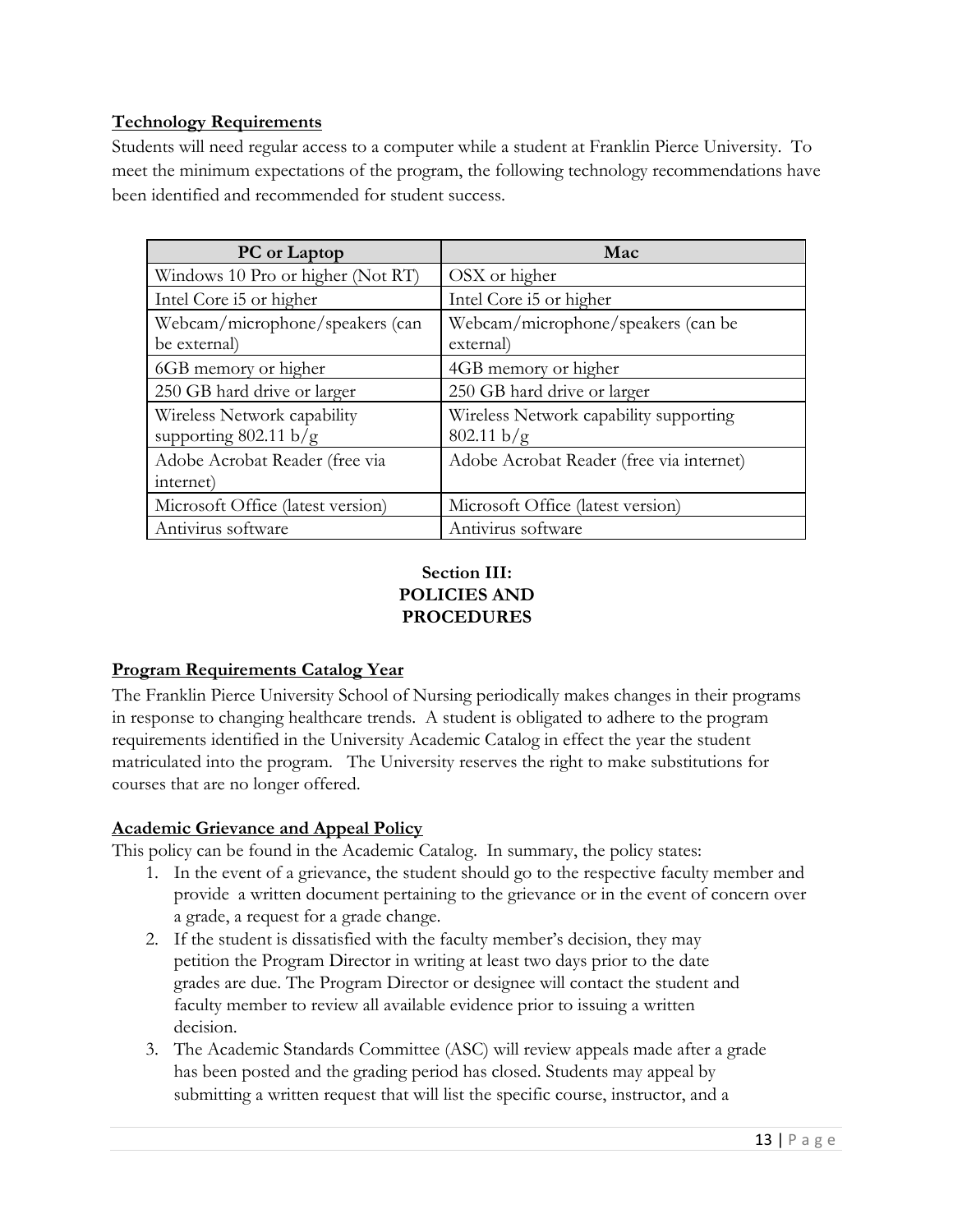description of the grievance or reason for the grade appeal. The petition should be submitted to the Office of the Dean of College of Health and Natural Sciences who will forward it to the Chair of the ASC. The petition must be submitted no later than two weeks into the following term after which the grade was submitted or the unresolved situation occurred.

- 4. The Chair of ASC will contact the faculty member and ask for a written explanation for the grade or the event that caused the grievance.
- 5. ASC will make a recommendation to the Dean of College of Health and Natural Sciences, who will notify the student of the final decision.

# **Plagiarism or Other Forms of Academic Dishonesty**

Plagiarism is the act of stealing or passing as one's own the ideas or words of another. Diana Hacker identifies three specific acts that constitute plagiarism: (1) failing to cite quotations and borrowed ideas, (2) failing to enclose borrowed language in quotation marks and (3) failing to put summaries and paraphrases in your own words. Since plagiarism and other forms of cheating strike at the very heart of the academic enterprise, they are taken seriously at Franklin Pierce University.

# **First Offense**

The minimum penalty for a first offense for all forms of cheating, including plagiarism, should be subject to the instructor's discretion, with mandatory placement of a documented record on file in the office of the appropriate Dean.

# **Second Offense**

For a second offense of cheating, including plagiarism, the student will receive a non-deferrable suspension of one semester or term.

# **Third Offense**

For a third offense of cheating, including plagiarism, the student will be dismissed from Franklin Pierce University. In any case discussed above, the ultimate discretion lies with the appropriate Dean.

Policies for Plagiarism or Other Forms of Academic Dishonesty can be found in the Academic Catalog*.*

# **Academic Standing**

The policy regarding Academic Standing for both College of Health and Natural Sciences undergraduate and graduate students provide information regarding minimum grade point average to remain in good standing. A student with unsatisfactory academic progress will receive an academic sanction. Those sanctions include: **Warning**, **Probation**, **Suspension**, and **Dismissal**. The policy for Academic Standing can be found in the Academic Catalog*.*

# **Academic Accommodation for Students with Disabilities**

Students requesting accommodations based on specific disabilities should converse with the appropriate contact person early in the semester or term. In accordance with the Americans with Disabilities Act (A.D.A.), any student who presents appropriate documentation of a physical,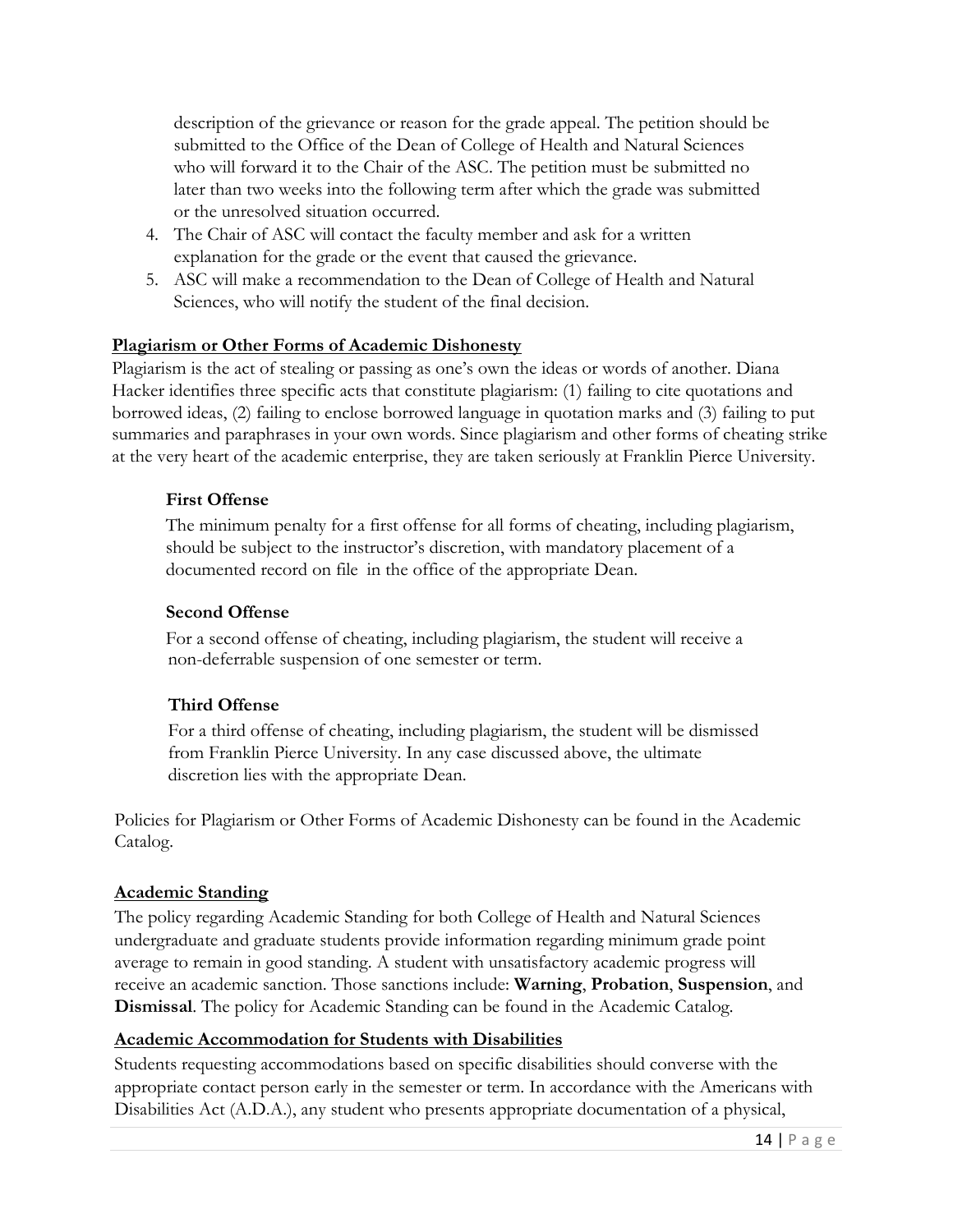learning or emotional disability in accordance with University policy will be provided with reasonable accommodations designed to meet his or her needs. Please refer to the Accommodation for Students with Disabilities policy found in the Academic Catalog.

# **Administrative Course Drop Policy**

Attendance in online courses is demonstrated by logging into the course. If the student is unable to participate in the course, they should contact their advisor or the School of Nursing as soon as possible. If the student has not logged into the course or contacted the University in the first week of the term, the staff will administratively drop the student from the course on the last day of the add/drop period. No tuition is charged, and the dropped course does not appear on the student's transcript. Refer to the Administrative Course Drop Policy found in the Academic Catalog.

# **Add/Drop Policy**

Courses may be added or dropped during the add/drop period without charge. Courses dropped during this period are not reflected on student transcripts nor is there a tuition charge. Tuition charges for the term are established based on the student's load at the end of the add/drop period. A course dropped after the end of the add/drop period becomes a withdrawal and has financial implications. Refer to the Course Withdrawal Policy found in the Academic Catalog.

# **Course Withdrawal**

Failure to attend class does not remove students of their financial obligation. Logging into a course is proof of attendance. Disappearing from a course once you have logged in does not create an automatic drop or withdrawal. Students who do not officially drop or withdraw from a course in Campus Web within the established time frames (the add/drop period) are financially responsible for the tuition. Please refer to the Class Attendance and Course Withdrawal policies located in the Academic Catalog.

# **University Class Attendance**

Online class attendance is determined by logging into the class. Failure to log in does not relieve students of their financial obligation. A student will be considered having attended for the week if they have completed assignments including discussion questions for that week and absent if he or she does not complete the weekly discussions and/or assignments. The University policy for Attendance Conflict Policy can be found in the Academic Catalog.

# **Class Attendance – School of Nursing**

The School of Nursing attendance policy states students are required to participate in online class discussions. If a student does not participate in the week's discussion board, five-points may be deducted each week from the student's final course grade for every week the student does not participate in the discussion board, at the discretion of the instructor.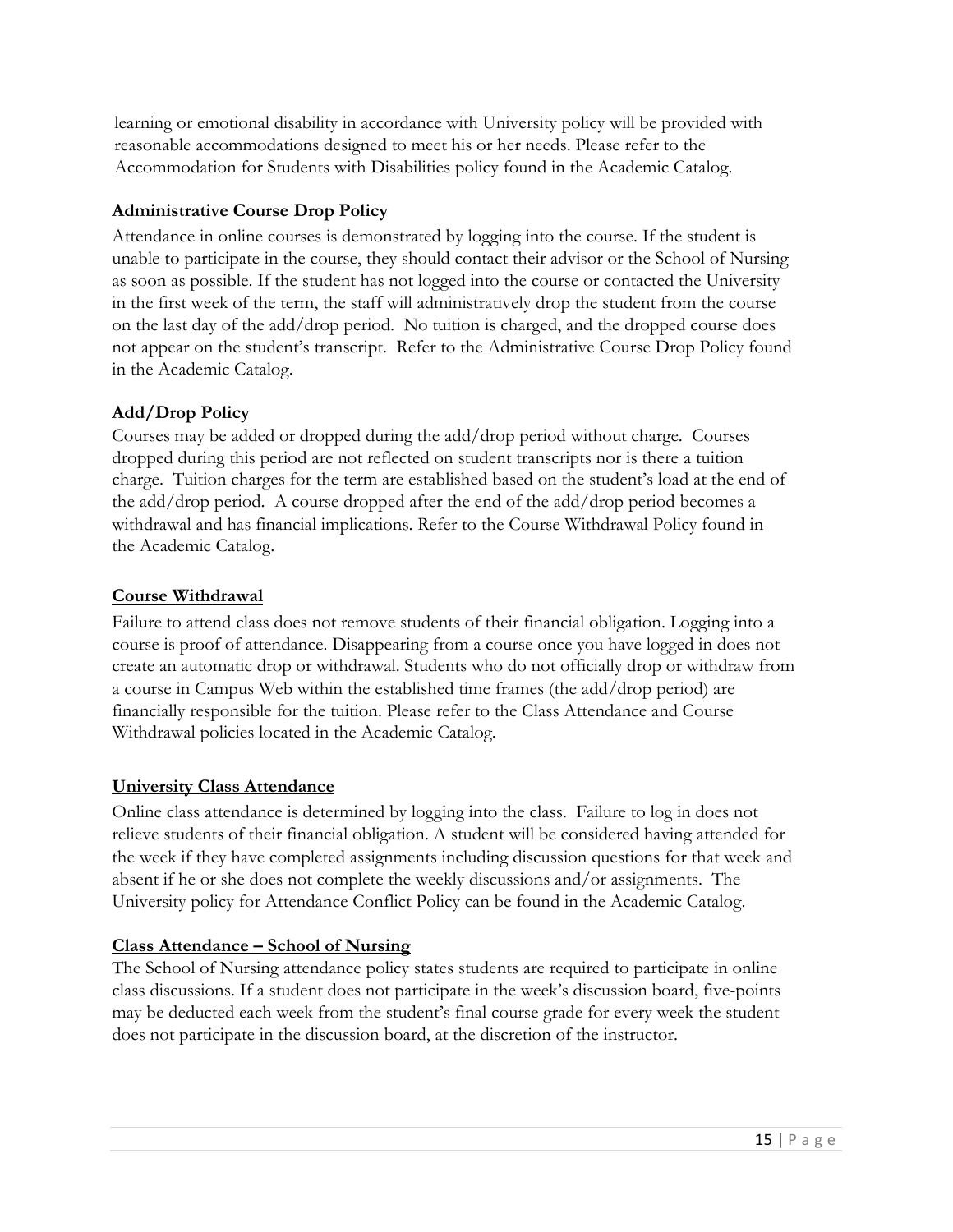#### **Advisors/Advising**

Academic advising is an important dimension of each student's educational experience. Every student is in the MSN programs is assigned a full-time nurse faculty member as an advisor when they are admitted to the program. The School of Nursing's Program Coordinator II is the advisor to all RN to BSN students. Advisors are located at the Manchester Campus and are available to answer questions about degree requirements, transfer credits, and suggest course registration. Students are encouraged to register for courses as soon as registration opens for all available terms each academic year.

#### **College of Health and Natural Sciences Student Code of Conduct**

The School of Nursing endorses the College of Health and Natural Sciences Student Code of Conduct. Franklin Pierce University requires all students to adhere to high standards of integrity in their academic work. The code of conduct can be found at: [https://www.franklinpierce.edu/student-experience/docs/student-affairs-Code\\_of\\_Conduct-](https://www.franklinpierce.edu/student-experience/docs/student-affairs-Code_of_Conduct-21_22.pdf)[21\\_22.pdf](https://www.franklinpierce.edu/student-experience/docs/student-affairs-Code_of_Conduct-21_22.pdf)

#### **Nursing Civility Statement**

In addition to the College of Health and Natural Sciences Student Code of Conduct, all nursing students are required to abide by the School of Nursing civility statement which states:

*"It is the goal of Franklin Pierce University to encourage a climate of respect and inclusiveness that seeks multiple perspectives and supports the open exchange of ideas and civil discourse. This is only possible when we interact with one another in a safe and supportive learning environment. To create a safe and respectful culture, we will not tolerate disrespectful or abusive speech and or disruptive behavior from individuals or groups. Whether we are students, faculty, or staff, we have a right to be in a safe environment, free of disturbance and civil in all aspects of human relations."*

# **Office of Student Financial Services**

All students who are admitted and matriculated into a degree program at Franklin Pierce University may apply for federal financial assistance. The Office of Student Financial Services oversees all matters pertaining to

financial services including aid, scholarships, and tuition. Any questions pertaining to financial services should be directed to the Office of Student Financial Services. They can be contacted at OSFS@franklinpierce.edu or (877)372-7347. Additional information pertaining to financial aid, sources of assistance, and available scholarships can be found in the Academic Catalog.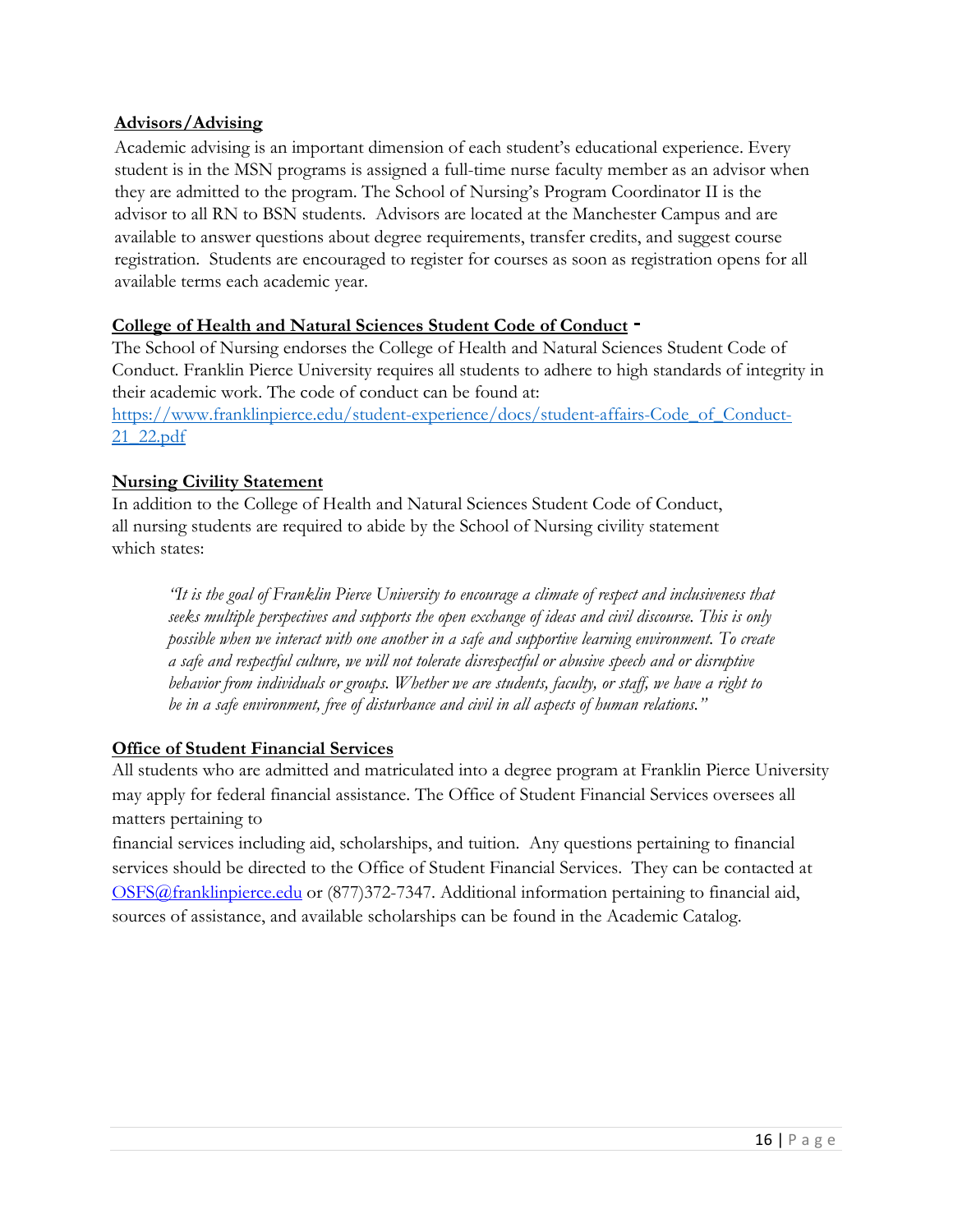# **Grading**

Grading in the School of Nursing will adhere to the University Grading System noted below.

| Chiversity Cruding System |         |          |
|---------------------------|---------|----------|
| Grade                     | Quality | Score    |
|                           | Points  |          |
|                           |         |          |
| А                         | 4.00    | 93-100   |
| $A-$                      | 3.67    | 90-92.99 |
| $B+$                      | 3.33    | 87-89.99 |
| Β                         | 3.00    | 83-86.99 |
| $B-$                      | 2.67    | 80-82.99 |
| $C+$                      | 2.33    | 77-79.99 |
| $\mathsf{C}$              | 2.00    | 73-76.99 |
| $C-$                      | 1.67    | 70-72.99 |
| $D+$                      | 1.33    | 67-69.99 |
| D                         | 1.00    | 63-66.99 |
| $D-$                      | 0.67    | 60-62.99 |
| $\mathbf{F}$              | 0       | <60      |



## **\*Instructors are not required to 'round' final grades, rounding up or down is at the discretion of the individual instructor\***

# **Grade Change**

Once a grade has been submitted to the Office of the Registrar, that grade may only be changed under specific circumstances. Please refer to the Grade Change policy found in the Academic Catalog.

# **Incomplete Grades**

A grade of Incomplete (I) may be given at the instructor's discretion when the student has been prevented from completing a course as a result of illness, family tragedy, or other extenuating circumstances. The policy for Incomplete Grades can be found in the Academic Catalog.

# **Commencement and Graduation Policy**

Requirements for eligibility for the annual Commencement Ceremony held at the Rindge Campus each spring can be found in the Commencement and Graduation Policy and the Commencement Policy both found in the Academic Catalog.

# **Notice of Candidacy**

All students must submit a completed Notice of Candidacy (NOC) form to the Registrar's Office at least two months prior to anticipated program completion. Students who wish to participate in May commencement should submit the NOC no later than February  $1<sup>st</sup>$  of the year they plan to participate, even if they are not completing the program until mid-summer. The NOC form is available on the registrar's webpage found on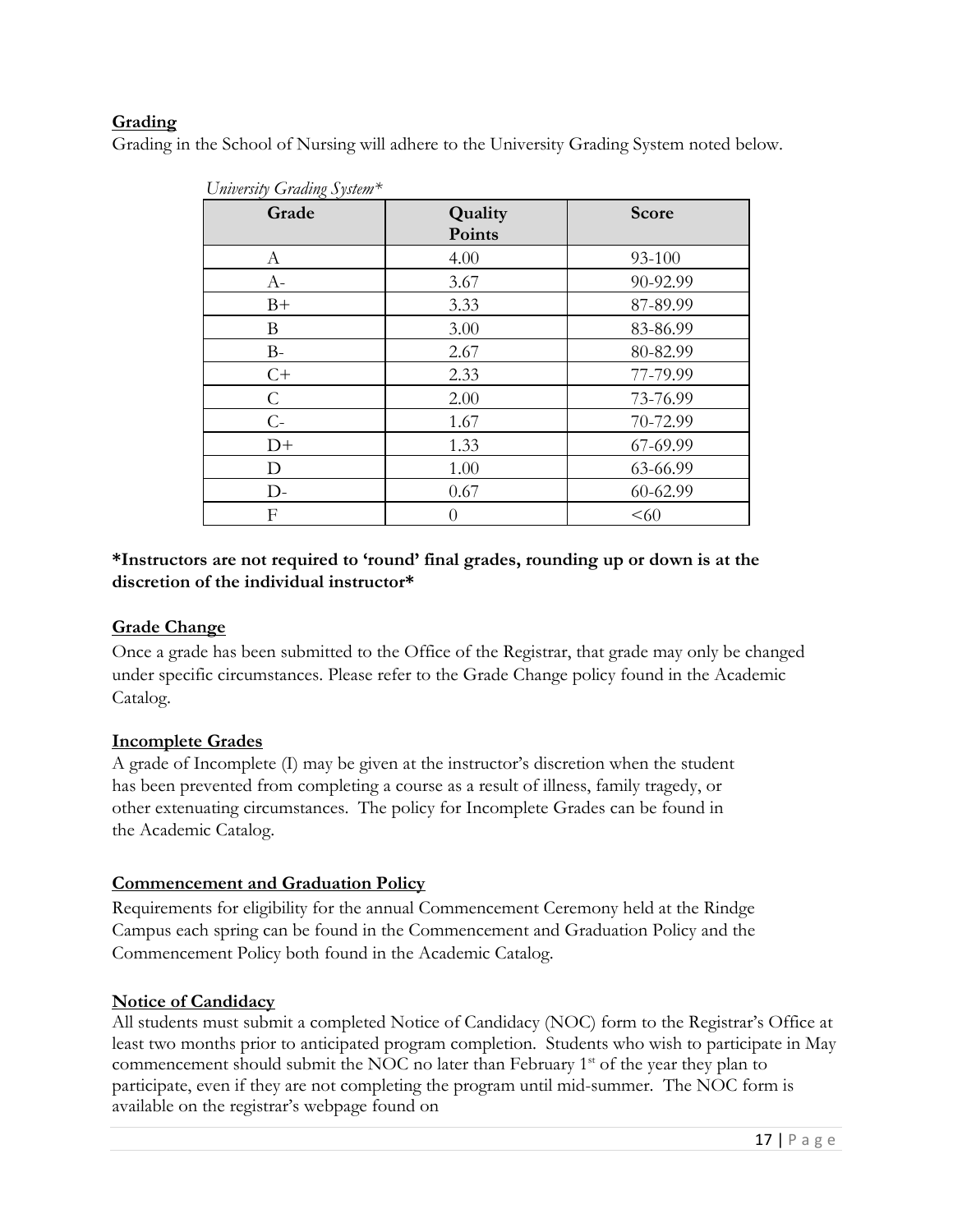# [http://eraven.franklinpierce.edu/s/dept/registrar/docs/Notice%20of%20Candidacy%20For%20G](http://eraven.franklinpierce.edu/s/dept/registrar/docs/Notice%20of%20Candidacy%20For%20Graduation.pdf) [raduation.pdf.](http://eraven.franklinpierce.edu/s/dept/registrar/docs/Notice%20of%20Candidacy%20For%20Graduation.pdf)

## **Health Insurance Portability and Accountability Act (HIPAA)**

All students must assume accountability and responsibility in all matters committed to their knowledge in the practice of nursing and must follow rules and regulations related to the HIPAA Act of 2003. Additional information pertaining to HIPAA can be found at: [https://www.hhs.gov/hipaa/for-professionals/faq/ferpa-and-hipaa/index.html.](https://www.hhs.gov/hipaa/for-professionals/faq/ferpa-and-hipaa/index.html)

#### **Outstanding Nursing Student Award**

The Outstanding Nursing Student award is granted to two graduating nursing students each academic year: one RN-BSN graduate and one MSN graduate. The award is granted to nurses who excel academically and professionally. Outstanding nursing student recipients will be honored at the annual College of Health and Natural Sciences graduation reception held in May at the Manchester Center of Franklin Pierce University. Faculty, students, and colleagues can nominate students. The Outstanding Nursing Student nomination form can be obtained from the School of Nursing.

#### **Student Surveys**

Accreditation is an important benchmark of all nursing programs. It acknowledges the programs are based on best practices and nationally established standards. One of the criteria for continued accreditation, and a very important one, is student feedback. Franklin Pierce University and the School of Nursing's accreditors, the Accreditation Commission for Education in Nursing and the New England Commission of Higher Education, require the School of Nursing to obtain regular feedback from students. To meet this requirement, the School of Nursing requests student feedback in three different ways; first at the completion of every course, second during the capstone course, and finally at 6-12 months after program completion.

**End of Course Evaluation**: Near the end of every course students are prompted to complete a course evaluation. This evaluation asks students to comment on the books, course content, instructor preparedness, and additional items. The results from the evaluations are provided to the department and instructor **after** the term ends and grades are submitted. Instructors and the School of Nursing use the feedback from students to improve the courses and the program.

**Exit/Program Completion Form**: The Exit/Program Completion Form is made available in the capstone courses, NR 490, NR 690 and NR 790. Because the School of Nursing values student input, students are awarded three points toward their final course grade for completing and submitting the form.

**Alumni Survey:** The third opportunity for students/graduates to provide feedback is with the Alumni Survey. Surveys are emailed to graduates of all programs at six to 12 months after program completion. Participation in the surveys is greatly appreciated. All information received on the surveys is anonymous. The information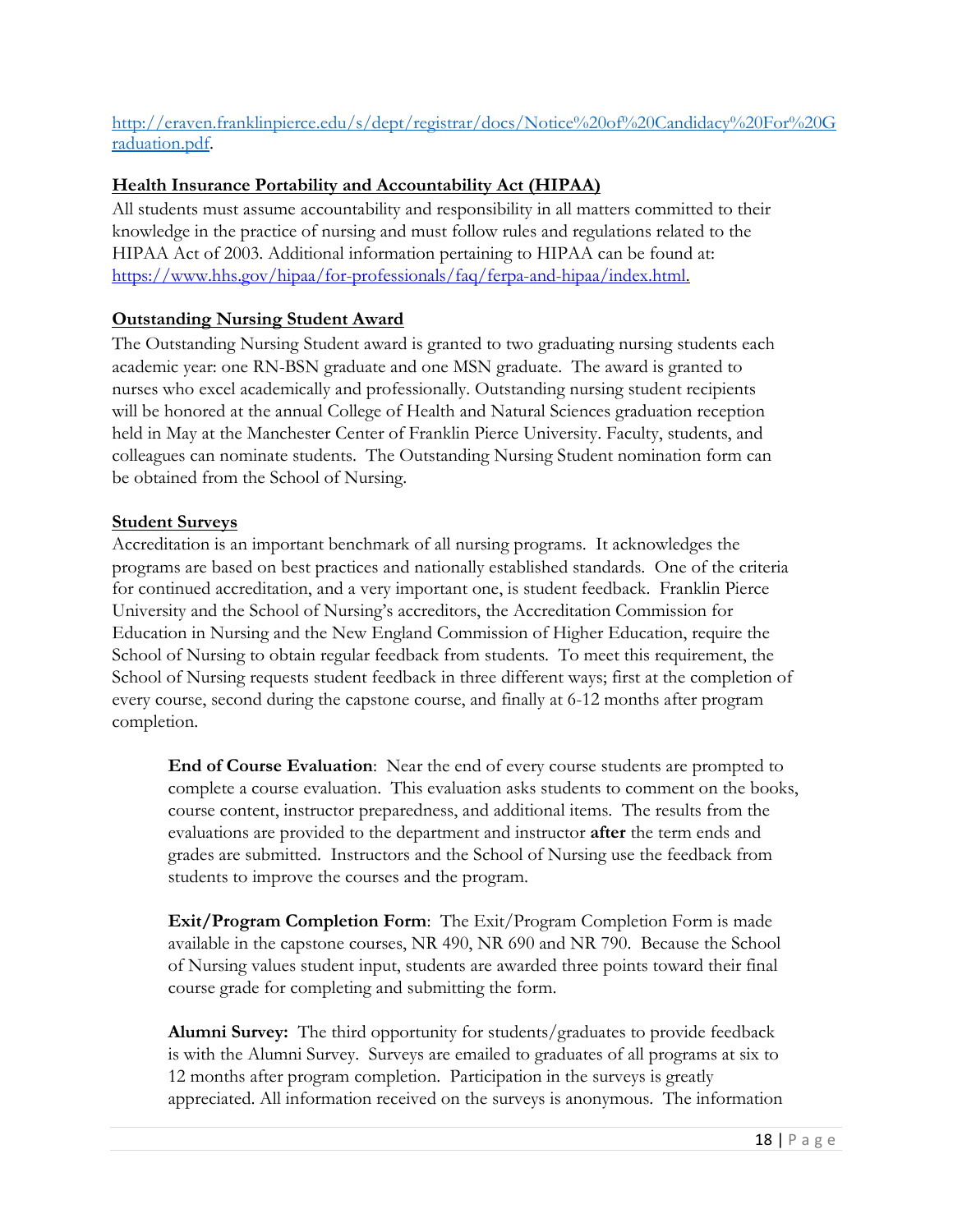gathered is solely for the purpose of improving our nursing program. We request your honest feedback.

#### **Memorandum of Understanding with Partner Facilities**

Franklin Pierce University has Memorandum of Understanding (MOU) agreements with multiple organizations which allow students, undergraduate and graduate, to obtain a 20% tuition discount based on their employment with that organization. Refer to the list of participating partner organizations found at [https://www.franklinpierce.edu/admissions/finaid/forms/DiscountTuitionProg\\_15off.](https://www.franklinpierce.edu/admissions/finaid/forms/DiscountTuitionProg_15off.pdf) [pdf](https://www.franklinpierce.edu/admissions/finaid/forms/DiscountTuitionProg_15off.pdf)

To receive the tuition discount, students must submit proof of employment each term for the discount to be applied to their account. Students cannot back track tuition discounts as partnering facilities are added to this agreement at different times during the academic year. It is the student's responsibility to review the partner list and submit the appropriate paperwork each term.

# **Section IV: BACHELOR OF SCIENCE IN NURSING**

#### **RN to BSN Program**

The RN to BSN program is designed for students who hold a RN license and have earned an associate degree in nursing or a diploma in nursing. Curriculum requirements may be met through transfer credits from regionally accredited institutions, course enrollment, and/or challenge exams. Nursing students matriculated in an associate degree nursing pathway program may enroll in the RN to BSN program before graduating from the ADN program. Students may enroll for part-time or full-time study. The mission of the RN to BSN program is as follows:

# **RN to BSN Mission Statement**

The RN to BSN Program is committed to preparing registered nurses as ethical leaders in the 21st century delivering innovative, evidence-based patient-centered care. Graduates are competent and caring nurses who make sound clinical judgments, communicate effectively, and assume leadership and advocacy roles. We prepare graduates to promote the health and well-being of diverse individuals, families, communities, populations, and systems.

# **RN to BSN Degree Requirements**

Information regarding specific degree requirements and course information can be accessed The degree requirements can also be accessed in the Academic Catalog: <https://www.franklinpierce.edu/academics/docs/rn-bsn-program-sheet.pdf> <https://www.franklinpierce.edu/academics/catalog.html>

# **RN to BSN Application**

- Complete online application. Admission is on a rolling basis so individuals can apply any time.
- Applicants must request official transcripts from all previously attended regionally accredited colleges and universities be sent electronically to [CGPS@franklinpierce.edu](mailto:CGPS@franklinpierce.edu) or by mail to Enrollment Management, Franklin Pierce University, 670 N. Commercial St., Suite 301, Manchester, NH 03101.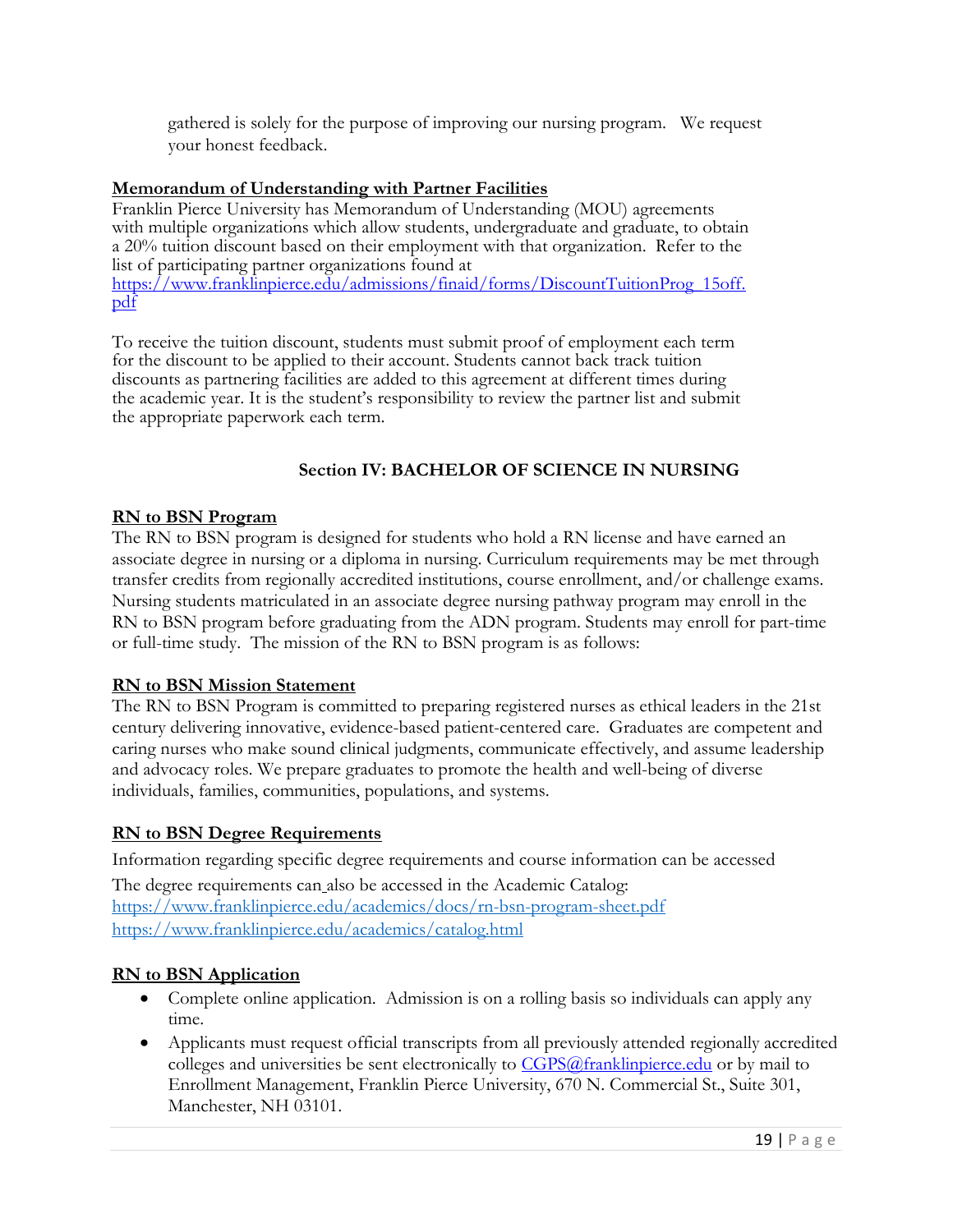- Applicants must hold a current unencumbered license to practice as a Registered Nurse in New Hampshire or another state **or** be enrolled in an associate degree program from one of the department's community college partners and on track to graduate.
- For international applicants, all transcripts must be evaluated by the World Education Service, the Center for Educational Documentation, the Foundation for International Services, or the International Education Services. Refer to the Academic Catalog for additional information.

#### **RN to BSN Program Student Learning Outcomes (SLOs) and the AACN Essentials**

Program Student Learning Outcomes (SLOs) are statements of what a student will know, understand, or be able to perform at the end of a degree program. Students must demonstrate achievement of learning outcomes prior to graduation.

The American Association of Colleges of Nursing (AACN) have identified nine Essentials: Core Competencies for Professional Nursing Education which *"provides a framework for preparing individuals as members of the discipline of nursing, reflecting expectations across the trajectory of nursing education and applied experience."* (ACEN, 2021, p.1) "*These Essentials introduce 10 domains that represent the essence of professional nursing practice and the expected competencies for each domain."* 

|    | RN to BSN SLO                                                                                                                                                                  | <b>AACN</b><br>Domains |
|----|--------------------------------------------------------------------------------------------------------------------------------------------------------------------------------|------------------------|
| 1. | Apply patient centered principles of holistic nursing care to individuals and populations across cultures<br>and the lifespan.                                                 | Domain 2 and 3         |
| 2. | Integrate knowledge from the science and humanities and nursing to guide decisions on<br>best practices in healthcare                                                          | Domain 1               |
| 3. | Function effectively within interprofessional healthcare teams fostering shared decision making to<br>deliver high quality, safe, patient care with positive patient outcomes. | Domain 6               |
| 4. | Utilize quality improvement processes in the delivery and implementation of patient safety and quality<br>initiatives.                                                         | Domain 5               |
| 5. | Apply leadership skills within various healthcare systems to promote a culture of safety.                                                                                      | Domain 5               |
| 6. | Integrate knowledge of nursing informatics and emerging technologies for contemporary nursing<br>practice.                                                                     | Domain 8               |
| 7. | Practice as accountable leaders demonstrating ethical and professional principles in the care of self,<br>individuals, families, and populations in a variety of settings      | Domain 9               |
| 8. | Communicate effectively within a caring framework among healthcare professionals and clients to<br>improve patient satisfaction and health outcomes.                           | Domain 6               |
| 9. | Analyze healthcare policy, financial, and regulatory processes, which directly influence healthcare<br>systems globally.                                                       | Domain 7               |
|    | 10. Plan individualized care on best current evidence, patient values, and clinical expertise.                                                                                 | Domain 2 and 3         |

(AACN, 2021, p. 1) These Domains are one of the frameworks upon which the Franklin Pierce University School of Nursing programs are built. The following compares the BSN program SLOs with the Essentials domains.

# **AACN Domains (AACN, 2021, p. 10-11)**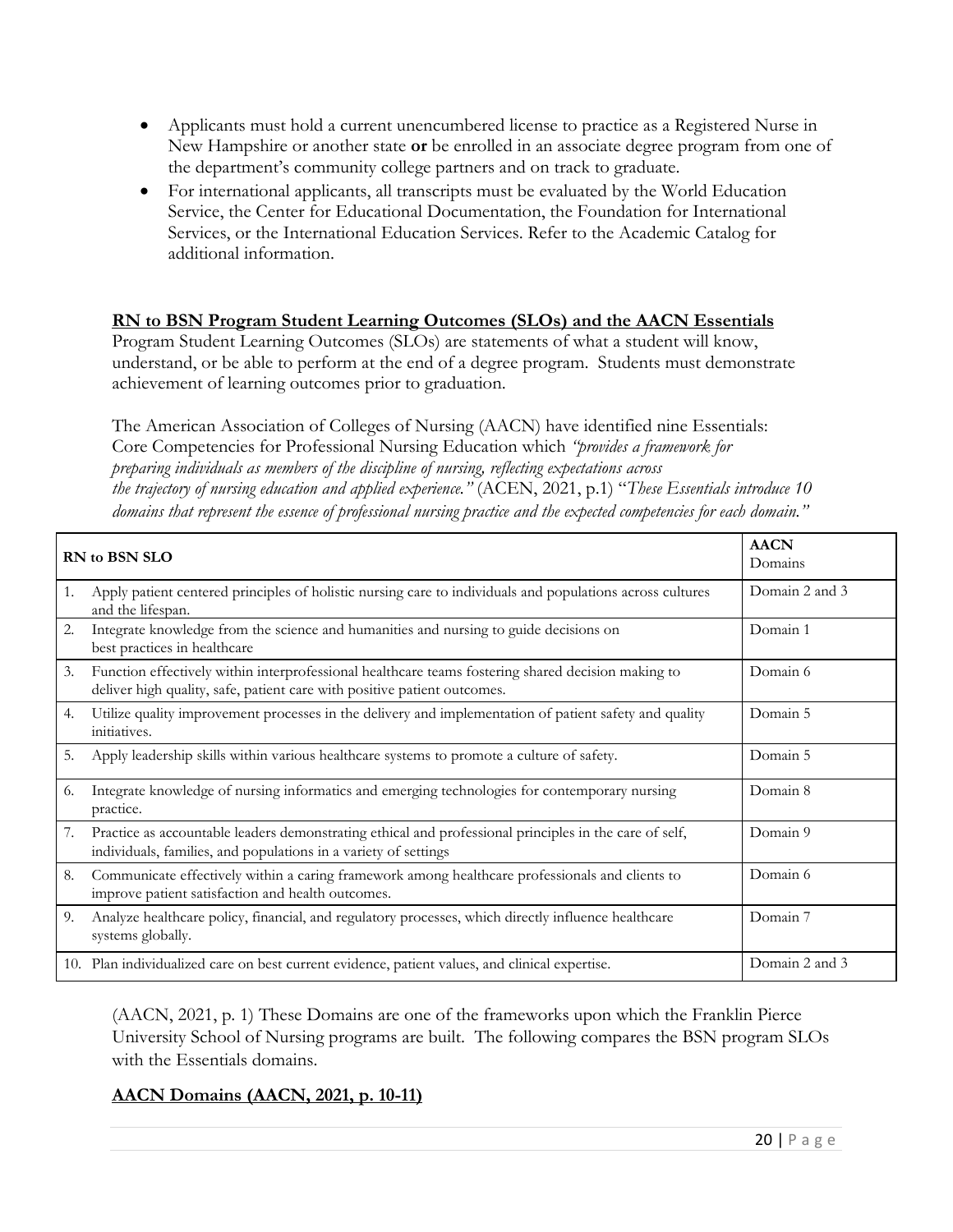**Domain 1:** Knowledge for Nursing Practice Descriptor: Integration, translation, and application of established and evolving disciplinary nursing knowledge and ways of knowing, as well as knowledge from other disciplines, including a foundation in liberal arts and natural and social sciences. This distinguishes the practice of professional nursing and forms the basis for clinical judgment and innovation in nursing practice.

**Domain 2:** Person-Centered Care Descriptor: Person-centered care focuses on the individual within multiple complicated contexts, including family and/or important others. Person-centered care is holistic, individualized, just, respectful, compassionate, coordinated, evidence-based, and developmentally appropriate. Person-centered care builds on a scientific body of knowledge that guides nursing practice regardless of specialty or functional area.

**Domain 3:** Population Health Descriptor: Population health spans the healthcare delivery continuum from public health prevention to disease management of populations and describes collaborative activities with both traditional and non-traditional partnerships from affected communities, public health, industry, academia, health care, local government entities, and others for the improvement of equitable population health outcomes.

**Domain 4:** Scholarship for Nursing Discipline Descriptor: The generation, synthesis, translation, application, and dissemination of nursing knowledge to improve health and transform health care.

**Domain 5:** Quality and Safety Descriptor: Employment of established and emerging principles of safety and improvement science. Quality and safety, as core values of nursing practice, enhance quality and minimize risk of harm to patients and providers through both system effectiveness and individual performance.

**Domain 6:** Interprofessional Partnerships Descriptor: Intentional collaboration across professions and with care team members, patients, families, communities, and other stakeholders to optimize care, enhance the healthcare experience, and strengthen outcomes.

**Domain 7:** Systems-Based Practice Descriptor: Responding to and leading within complex systems of health care. Nurses effectively and proactively coordinate resources to provide safe, quality, equitable care to diverse populations.

**Domain 8:** Informatics and Healthcare Technologies Descriptor: Information and communication technologies and informatics processes are used to provide care, gather data, form information to drive decision making, and support professionals as they expand knowledge and wisdom for practice. Informatics processes and technologies are used to manage and improve the delivery of safe, high-quality, and efficient healthcare services in accordance with best practice and professional and regulatory standards.

**Domain 9:** Professionalism Descriptor: Formation and cultivation of a sustainable professional nursing identity, accountability, perspective, collaborative disposition, and comportment that reflects nursing's characteristics and values.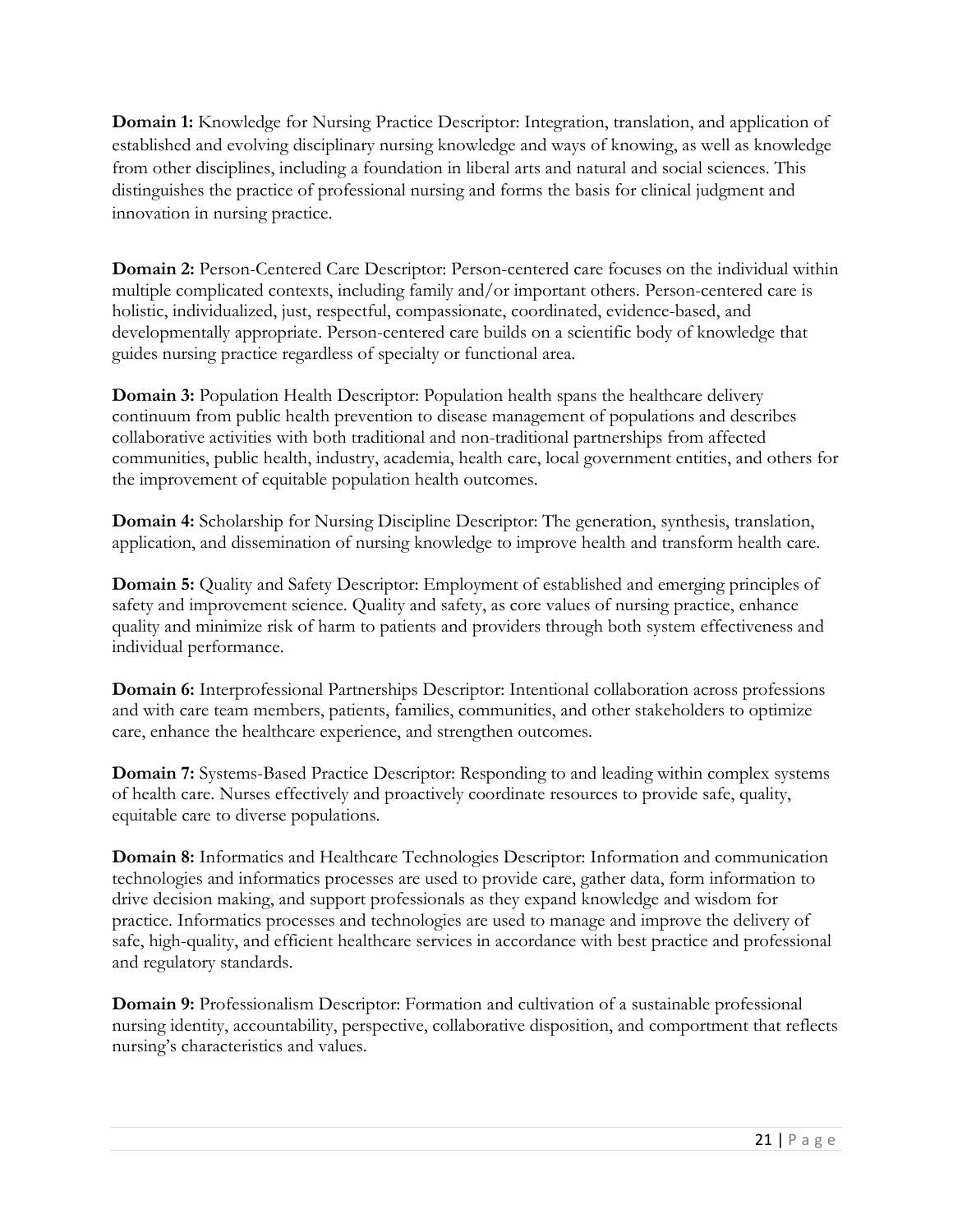**Domain 10:** Personal, Professional, and Leadership Development Descriptor: Participation in activities and self-reflection that foster personal health, resilience, and well-being, lifelong learning, and support the acquisition of nursing expertise and assertion of leadership

#### **Benchmark Assignments**

To assess achievement of the program's SLOs, assignments have been identified in each course referred to as benchmark assignments. It is the policy of the School of Nursing that all RN to BSN students must achieve a minimum of 80% on all benchmark assignments. Students who do not achieve an 80% will be provided a maximum of two additional attempts as needed to achieve the benchmark of 80%. If the minimum is not achieved, the student is considered not successful in the course and will not receive a passing grade.

#### **Course Scheduling**

Students will work with their advisor to develop an educational plan to successfully complete their BSN as mentioned. Below is a sample of a RN to BSN schedule based on transferring in the maximum number of credits (90) and pursuing part-time course work.

| <b>Education Year 1</b> |               |                                                  |  |
|-------------------------|---------------|--------------------------------------------------|--|
| Term 1                  | <b>NR 200</b> | Introduction to Holistic Health                  |  |
| Term 2                  | <b>NR 300</b> | Transition to Baccalaureate Nursing              |  |
| Term 3                  | <b>NR 330</b> | Clinical Decision Making                         |  |
| Term 4                  | <b>NR 400</b> | Health Policy                                    |  |
| Summer Term 1 NR 420    |               | <b>Health Promotions</b>                         |  |
| Summer Term 2 NR 445    |               | Community Health Nursing: Individuals & Families |  |

| <b>Education Year 2</b> |               |                                                |  |
|-------------------------|---------------|------------------------------------------------|--|
| Term 1                  | NR 446        | Community Health Nursing: Groups & Populations |  |
| Term 2                  | <b>NR 320</b> | <b>Evidence Based Practice</b>                 |  |
| Term 3                  | PA, SOC       | Cultural Awareness Elective                    |  |
| Term 4                  | <b>NR 490</b> | Leadership / Seminar & Project                 |  |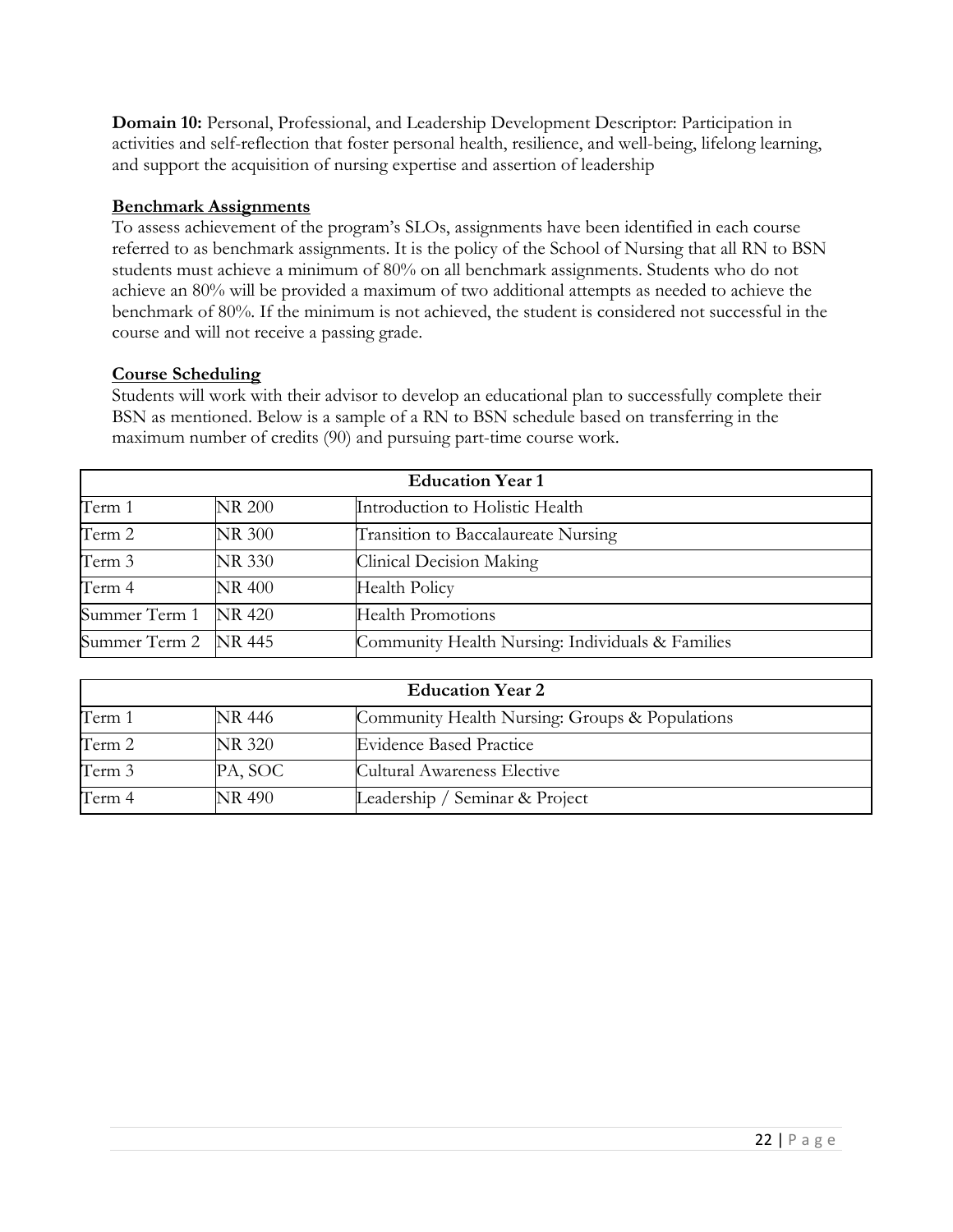#### **Undergraduate Course Schedule:**

|                                                                                                                                                                                                                                                                                                                                                                                                                                                                                                                                                  |                                                                                                                     | <b>Department of Nursing Education</b><br>RN to BSN SCHEDULE 2022-2023                             | WWW.FRANKLINPIERCE.EDU                          |                                                                                                                      |                                                                                                                      |                                                                                                                     |                                                                                                     |
|--------------------------------------------------------------------------------------------------------------------------------------------------------------------------------------------------------------------------------------------------------------------------------------------------------------------------------------------------------------------------------------------------------------------------------------------------------------------------------------------------------------------------------------------------|---------------------------------------------------------------------------------------------------------------------|----------------------------------------------------------------------------------------------------|-------------------------------------------------|----------------------------------------------------------------------------------------------------------------------|----------------------------------------------------------------------------------------------------------------------|---------------------------------------------------------------------------------------------------------------------|-----------------------------------------------------------------------------------------------------|
| 2020-2021                                                                                                                                                                                                                                                                                                                                                                                                                                                                                                                                        | T1 8/30 - 10/22                                                                                                     | T2 10/24-12/17                                                                                     | <b>Winter 12/19-1/14</b>                        | T3 1/16 - 3-11                                                                                                       | T4 3/13-5/6                                                                                                          | UGS1 5/15 - 6/24                                                                                                    | <b>UGS2 6/26 - 8/5</b>                                                                              |
| <b>Online</b>                                                                                                                                                                                                                                                                                                                                                                                                                                                                                                                                    | <b>NR 300</b><br><b>NR 320</b><br><b>NR 420</b><br><b>NR 446</b><br><b>NR 490</b><br><b>NR 200</b><br><b>HU 211</b> | <b>NR 330</b><br><b>NR 445</b><br><b>HU 220</b><br><b>HU 211</b><br><b>NR 200</b><br><b>NR 420</b> | <b>NR 200</b><br><b>HU 211</b><br><b>HU 220</b> | <b>NR 200</b><br><b>NR 300</b><br><b>NR 330</b><br><b>NR 446</b><br><b>HU 211</b><br><b>NR 0001</b><br><b>HU 220</b> | <b>NR 300</b><br><b>NR 400</b><br><b>NR 490</b><br><b>NR 445</b><br><b>NR 200</b><br><b>HU 220</b><br><b>NR 0001</b> | <b>NR 300</b><br><b>NR 320</b><br><b>NR 400</b><br><b>NR 420</b><br><b>NR 490</b><br><b>NR 200</b><br><b>HU 211</b> | <b>NR 400</b><br><b>NR 445</b><br><b>NR 446</b><br><b>HU 220</b><br><b>NR 200</b><br><b>NR 0001</b> |
| <b>MCC</b>                                                                                                                                                                                                                                                                                                                                                                                                                                                                                                                                       | MCC                                                                                                                 | <b>MCC</b>                                                                                         |                                                 | MCC                                                                                                                  | <b>MCC</b>                                                                                                           | <b>MCC</b>                                                                                                          | <b>MCC</b>                                                                                          |
| <b>Course # and Names</b>                                                                                                                                                                                                                                                                                                                                                                                                                                                                                                                        | Arizona CEP per educational plan per educational plan                                                               |                                                                                                    |                                                 |                                                                                                                      | per educational plan per educational plan                                                                            | per educational plan                                                                                                | per educational plan                                                                                |
| NR 320 EBP in Nursing - 3 cr<br>NR 200 Holistic Health<br><b>Electives</b><br>NR 330 Clinical Decision-Making - 3c NR 300 Transition to Bacc Nsg<br>HU 211 Death and Dying<br>NR 400 Health Policy - 3 cr<br>NR 001 PreCourse for NR490<br>HU 220 Creating a Family<br>NR 420 Health Promotions / Lfspn.- 3cr<br>NR 445 Comm. Hith Nsg: Indiv. Families- 3cr<br>NR 446 Comm. Hlth. Nsg: Grps & Pop.- 3cr<br>NR 490 Leadership/Seminar & Proj.- 6cr<br>*Under enrolled courses are subject to cancellation. Under enrolled = Less than 8 students |                                                                                                                     |                                                                                                    |                                                 |                                                                                                                      |                                                                                                                      |                                                                                                                     |                                                                                                     |

\*Follow the Department of Nursing Education on Facebook, www.facebook.com/FranklinPierceNursing

#### **Course Load**

RN to BSN students may enroll in up to two courses per term (6 credits). Students with a cumulative grade point average (CGPA) of 3.25 or higher are permitted to register for three courses (9 credits)

#### **Non-Traditional Credit Guidelines**

Undergraduate students may receive college credit through use of non-traditional forms of credit. These include Prior Learning Assessment and the College Level Examination Program. The National League for Nursing offers proficiency exams for certain courses. For guidelines specific to non-traditional credit, refer to the Academic Catalog.

#### **Reinstatement Policy**

Undergraduate students who remain inactive for twenty-four consecutive months or more must reapply to the University. Refer to the Reinstatement Policy in the Academic Catalog for additional information.

#### **Transfer Credit**

RN-BSN students may receive credit for courses previously taken at other regionally accredited institutions, provided they earn a grade of 'C' or better as defined by Franklin Pierce University. The maximum allowable credit transfer is 90. There is a 30-credit hour residency requirement. 120 credits are required to earn a bachelor's degree.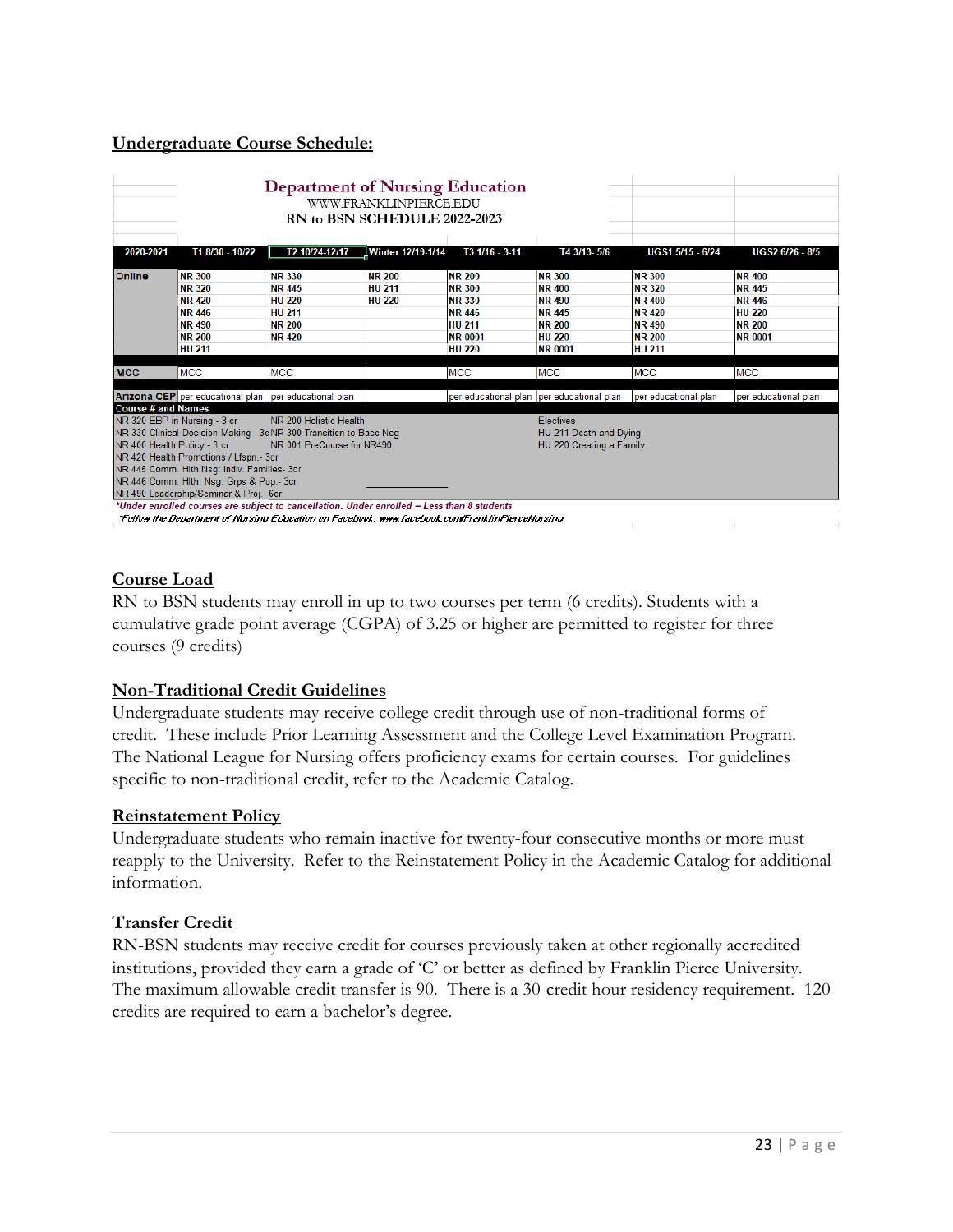# **NR 490 LEADERSHIP/SEMINAR AND PROJECT (CAPSTONE)**

The final course in the RN to BSN program is the capstone, NR 490. This is a six-credit course with three credits devoted to traditional online coursework and three credits devoted to an evidence-based quality improvement/change project. The quality improvement/change project will reflect synthesis and integration of course content, leadership, and professional practice and is guided by the baccalaureate program student learning outcomes. The course is the culmination of the learning experiences of the student in the RN to BSN program.

# **A. Eligibility to Register for NR 490**

Students are eligible to register for NR 490 when they have successfully completed NR 320 Evidence Based Practice and have completed all prerequisite nursing courses or have the approval of the Academic Program Director.

# **B. Evidence Based Practice (EBP) Quality Improvement/Change Project Criteria**

- Identify and describe a clinical practice problem.
- Review and analyze the current clinical literature pertinent to the key issues of the clinical practice problem including published standards.
- Identify the need for development of an Evidence Based Practice Protocol (EBPP), revision, or implementation of an existing EBPP to address the clinical practice problem identified.
- Describe/develop the EBPP and describe the process for future implementation in the practice setting.
- Demonstrate interprofessional collaboration in the development of the protocol/guideline project

# **C. Selection of the Capstone Project**

It is the student's responsibility to select a capstone topic. In making the decision, students should consider the following:

- The relevance of the proposed project to professional nursing practice.
- The congruence of the capstone project with their academic and practice interests.
- The scope of the capstone project and the potential for engaging in some phases and steps of the project within an eight-week time frame.
- The student must receive approval from their course instructor to conduct the EBP collaborative project in a healthcare agency. It is the student's responsibility to assure that any such obligations related to the EBP proposal outline are met.

# **D. Registration for Pre-course NR 001**

Students will be required to register for the NR 490 Pre-course NR 001 the term prior to taking NR 490. NR 001 is a non-credit free course that serves as a repository for the capstone documents discussed below. Students will be advised by their advisor when to register for NR 001. NR 001 will be available on the students' Canvas dashboard the first day of the term just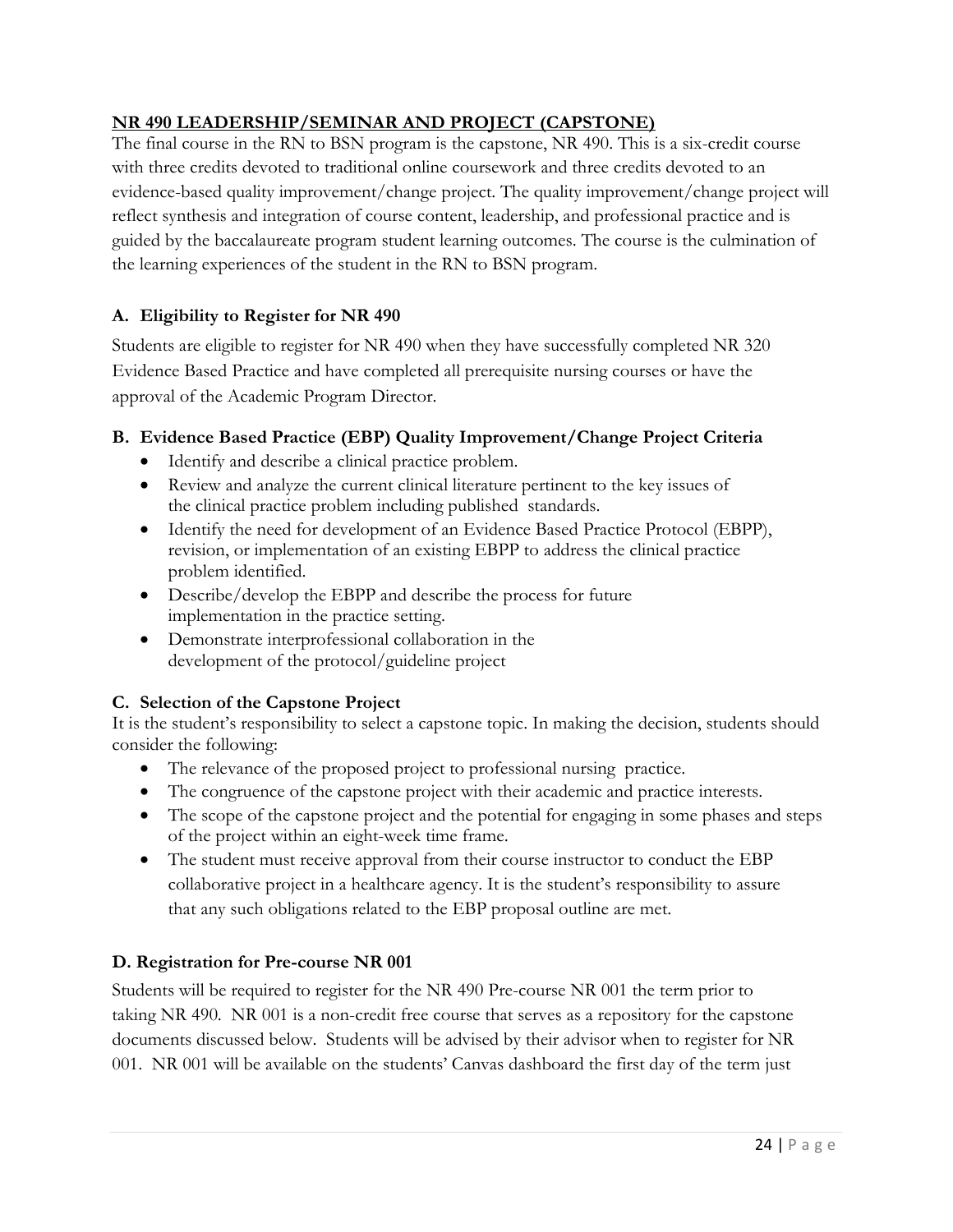# as other courses. It is the student's responsibility to login to NR 001 to read the instructor's introduction and due dates for documents.

# **E. Preceptor**

Preceptors are required for NR 490 capstone projects. It is recommended the preceptor be a licensed registered nurse with a bachelor's degree. If the student prefers a preceptor with other qualifications, approval must be obtained from the course instructor. The preceptor must be employed at the facility where the capstone is performed.

# **F. Affiliation Agreements**

Affiliation agreements are required for most capstone projects. The course instructor will advise the student if an affiliation agreement is needed after the Project Proposal has been submitted. Franklin Pierce University has established many affiliation agreements but if the organization where the student plans to complete their project does not have an active agreement, one will need to be established. In this event, it is the student's responsibility to identify the appropriate individuals at the site of the capstone project and begin the process of establishing an affiliation agreement. Failure to establish an affiliation agreement prior to the beginning of the course could result in an alternate capstone project or possibly preventing the student from completing the capstone during the desired term.

# **G. Evidence of Learning from the Capstone Project**

Evidence of learning will be a scholarly paper and a narrated poster presentation about the project, both due at the end of the course.

# **H. NR 490 Documents in NR 001**

- **a. NR 490 Project Proposal.** The NR 490 Project Proposal describes the project and goals. The course instructor will review the proposal and suggest any needed changes.
- **b. NR 490/690 Capstone Requirement & Health Verification Form.** This form verifies the student has met all health requirement of the organizations where the capstone project will be taking place.
- **c. Preceptor Responsibilities.** This document identifies the expectations of the preceptor and should be given to the preceptor prior to obtaining the NR 490 Capstone Project Preceptor Form.
- **d. NR 490 Capstone Project Preceptor Form.** This form is signed by the preceptor which indicates their willingness to precept the student.
- **e. Preceptor Resume.** Preceptors are required to submit a resume to the course instructor prior to the beginning of the course.
- **f. NR 490 Midterm Student Evaluation Form.** At the end of the fourth week of NR 490, students will be asked to self-evaluate their capstone performance based on identified criteria. Students are asked to have their preceptor also evaluate the student's performance.
- **g. NR 490 Final Student Evaluation Form.** At the end of the course, the student and preceptor will evaluate the student's performance just as they did in week four.
- **h. NR 490 Student Evaluation of Preceptor Form.** At the end of the course, the student is asked to evaluate their preceptor.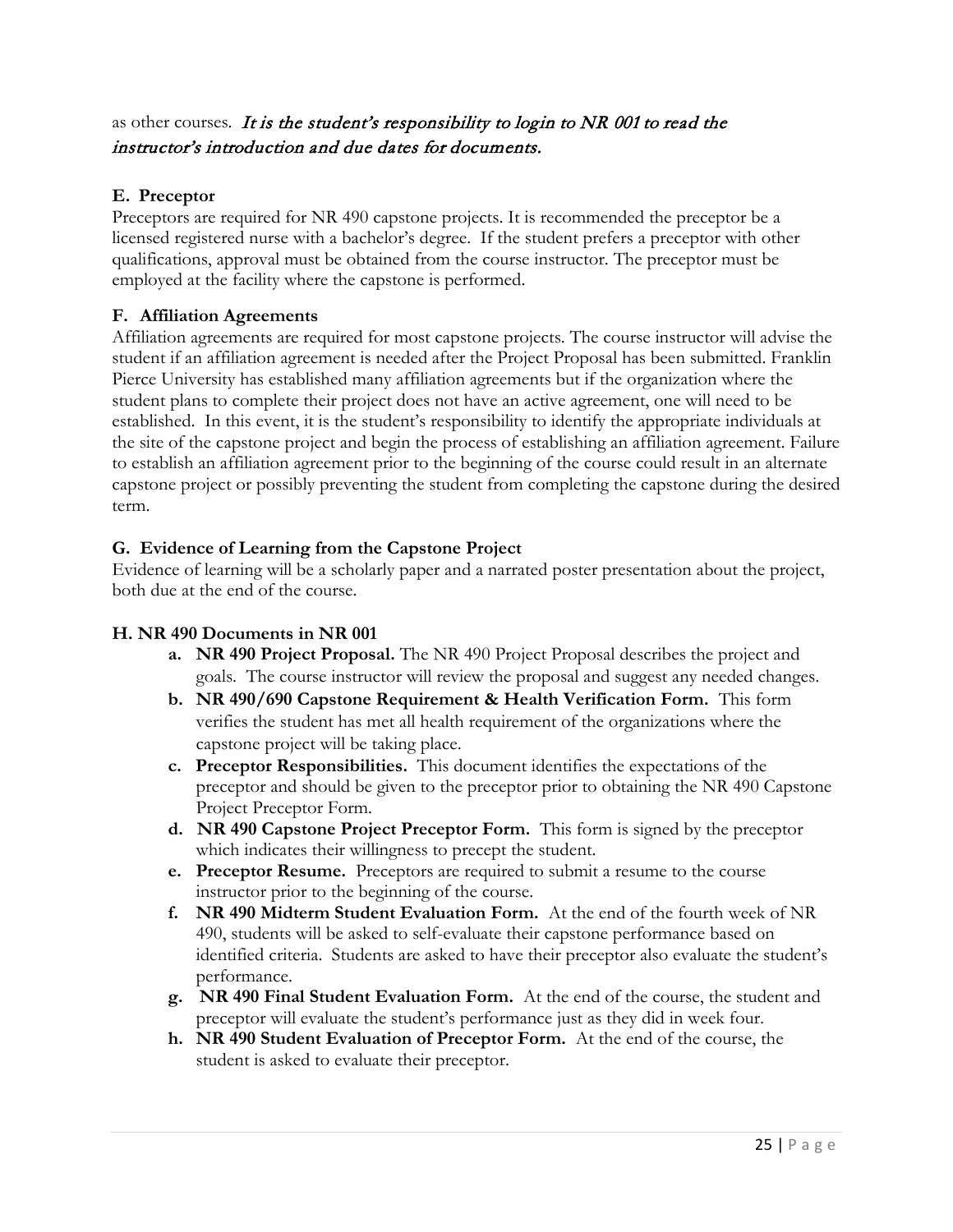# **NR 490 Project Proposal**

The capstone course is the culmination of your nursing studies at Franklin Pierce University. It is your opportunity to apply what you have learned to the development and implementation of an evidence-based practice protocol. To ensure the project is appropriate for the course, students are required to submit a project proposal **four weeks** prior to the start of the course. The project proposal is identified below. Please provide the requested information and send it to your NR 490 instructor by the date required. Late submissions may compromise your successful completion of the course.

| NR 490 Project Proposal                                                                  |            |
|------------------------------------------------------------------------------------------|------------|
| <b>Identifying Information</b>                                                           |            |
| Student name:                                                                            | Term/year: |
| Place of employment:                                                                     |            |
| Place where project will take place:                                                     |            |
| Preceptor at place where project will take place:                                        |            |
| Preceptor information (telephone and email):                                             |            |
| <b>Project Information***</b>                                                            |            |
| Project Title:                                                                           |            |
| Describe the project in 2-3 sentences, that is, what do you hope to accomplish?          |            |
| <b>Project Goals:</b>                                                                    |            |
| Identify four project goals, that is, what will you need to do to complete your project? |            |
| Literature Review.<br>1.                                                                 |            |
| 2.                                                                                       |            |
| 3.                                                                                       |            |
| 4.                                                                                       |            |
| 5.                                                                                       |            |

*\*\*\*If you plan to survey staff or patients, your project will need approval of the Institutional Review Boards (IRB) of both the organization where your project takes place as well as that of Franklin Pierce University. The approval process can often take 1-2 months or longer so please plan accordingly.*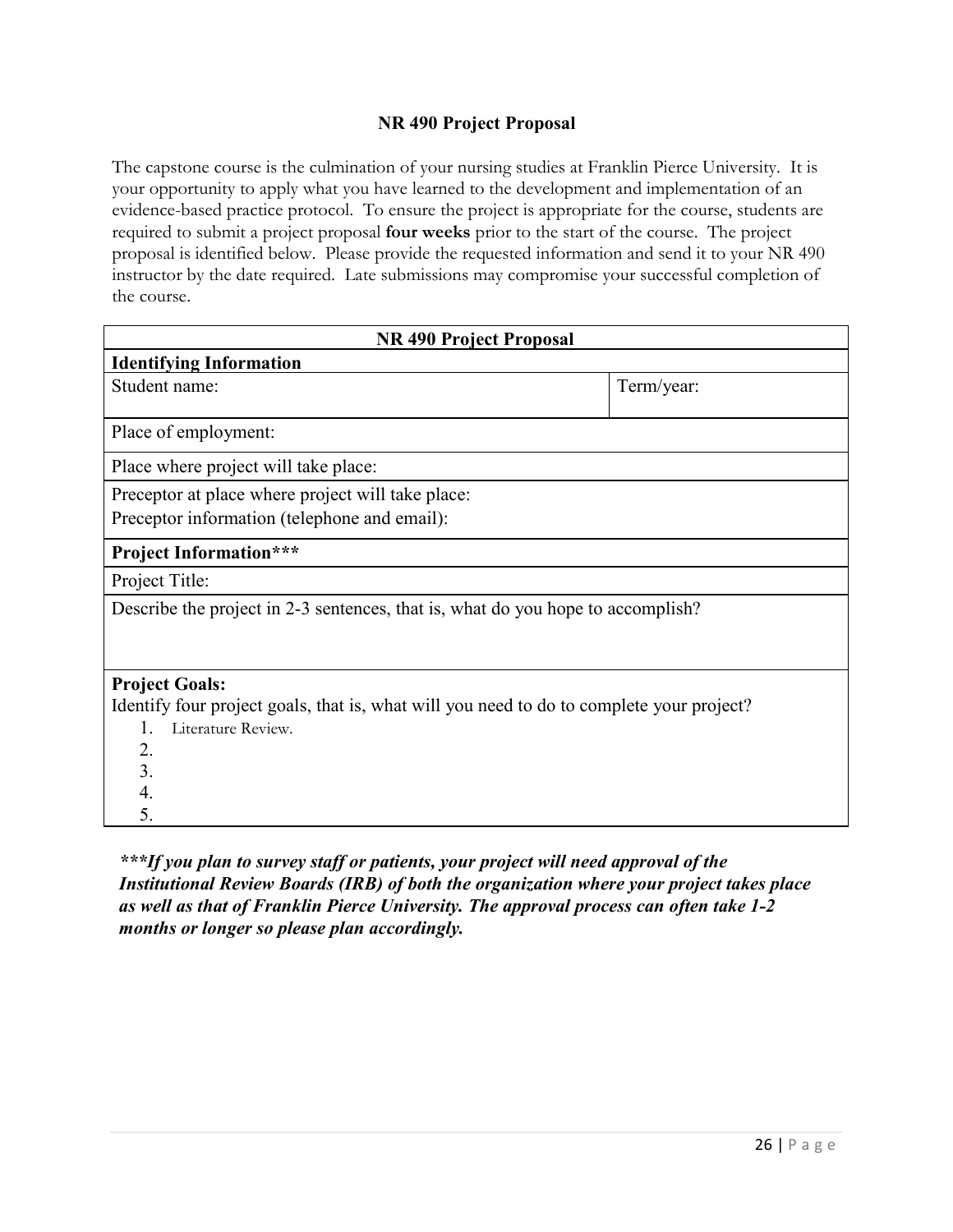# **Franklin Pierce University School of Nursing Capstone NR 490 Preceptor Expectations**

The expectation of a preceptor is to serve as a resource for the student. There are times when students encounter challenges or obstacles at their organization pertaining to their projects. A preceptor can be a valuable source of guidance to help the student problem solve. In general, the expectations of a preceptor are as follows:

- 1. Provide a current CV/ Resume to the NR 490 course instructor.
- 2. Review capstone project and goals with student.
- 3. Serve as a resource for the student throughout the capstone project.
- 4. Communicate as necessary with the student about the project.
- 5. Communicate any identified problems or concerns with course instructor.
- 6. Preceptor will meet at minimum with student at midterm and again at the end of the term to discuss progress of the project and student performance.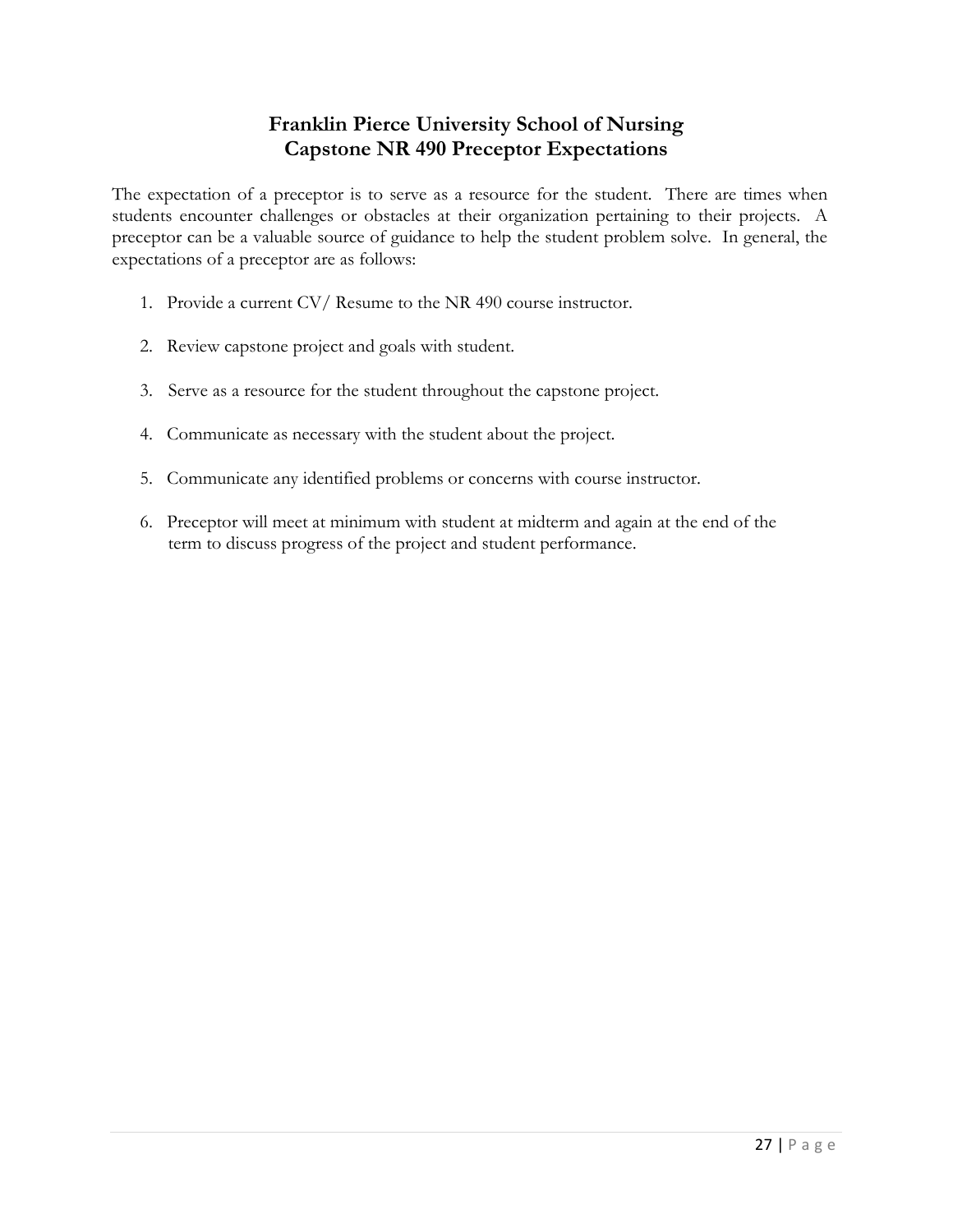# **Franklin Pierce University School of Nursing NR490 Capstone Project Preceptor Form**

# \*NOTE: **Preceptors must submit a current resume or CV to the course instructor prior to the start of the course.**

Preceptors for NR490 are indicating by their signature below that they have completed their employer health care requirements as a condition of their employment. These requirements may include, but are not limited to CPR, HIPAA training, OSHA Blood Borne Pathogen training, current immunizations, tuberculin skin test (PPD) or chest X-Ray, current health insurance, and a criminal background check.

Preceptors are also indicating with their signature that they have reviewed the preceptor expectations and are confident they can comply.

The qualifications of an NR 490 preceptor are a licensed nurse and preferably a bachelor's degree. (Exceptions can be made on an individual basis with communication between the student and the course instructor.)

#### **Student name:**

**Preceptor name:**

**Preceptor position/title:**

**Preceptor email, telephone number, and mailing address:**

**Date:**

# ☐ **By clicking this box I certify all the above information is true and accurate.**

Please return this document and resume/CV by email or regular mail to the course instructor.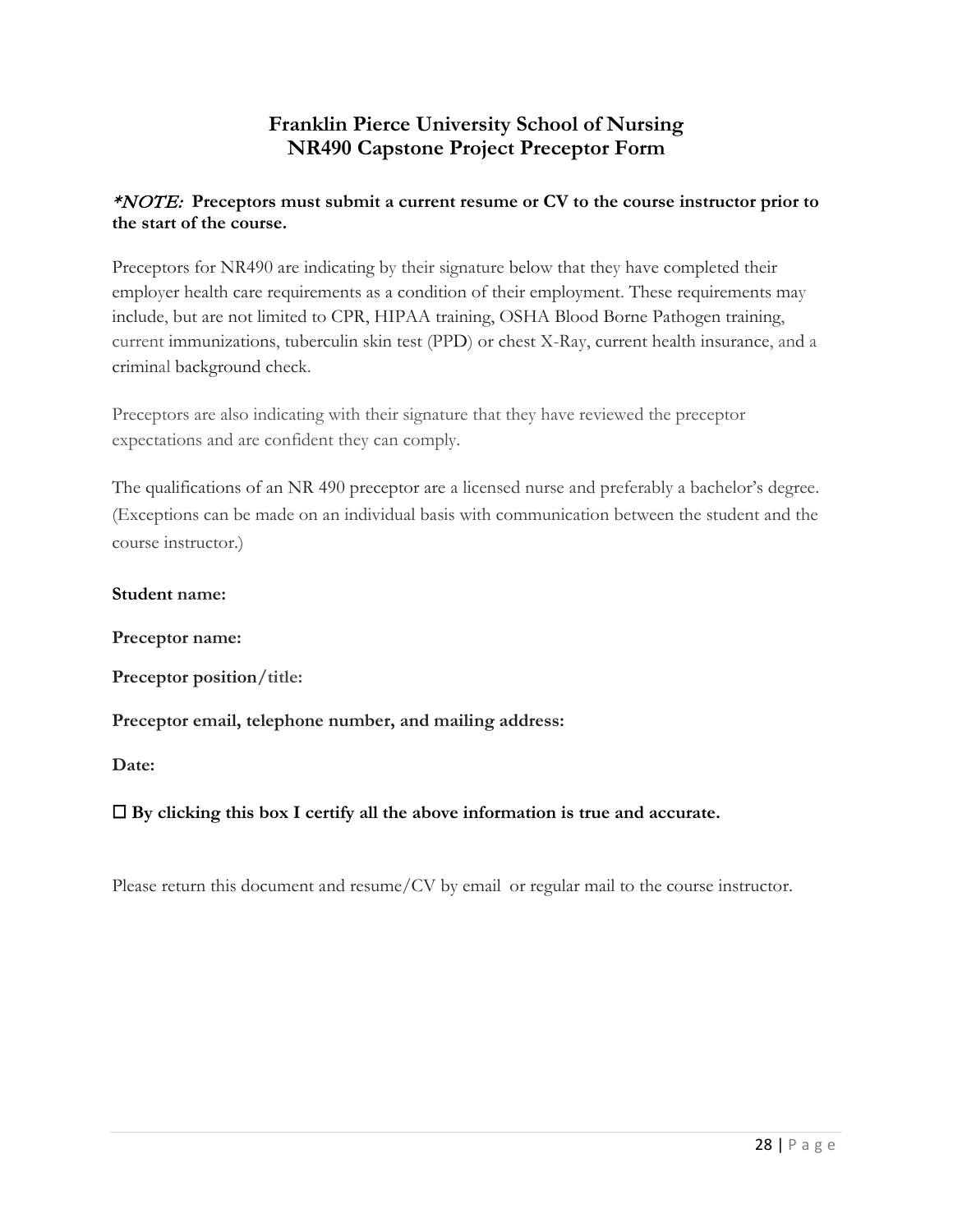# **Franklin Pierce University Department of Nursing Capstone NR 490/690 Health Verification Form**

By electronically signing this form, I confirm I have met all educational, health, and safety requirements of the location I will be performing my capstone project. The requirements may include the following:

- 1. CPR certification
- 2. HIPAA
- 3. Universal Precautions and Blood Borne Pathogens
- 4. Current vaccinations including influenza
- 5. Annual PPD testing
- 6. Background check

Return this form to your NR 490/690 course instructor prior to the beginning of the course.

By clicking this box, I certify all the above information is true and accurate.

Student name: \_\_\_\_\_\_\_\_\_\_\_\_\_\_\_\_\_\_\_\_\_\_\_\_\_\_\_\_\_\_\_\_\_ Date: \_\_\_\_\_\_\_\_\_\_\_\_\_\_\_\_\_\_\_\_\_\_\_\_\_

Student Signature: \_\_\_\_\_\_\_\_\_\_\_\_\_\_\_\_\_\_\_\_\_\_\_\_\_\_\_\_\_\_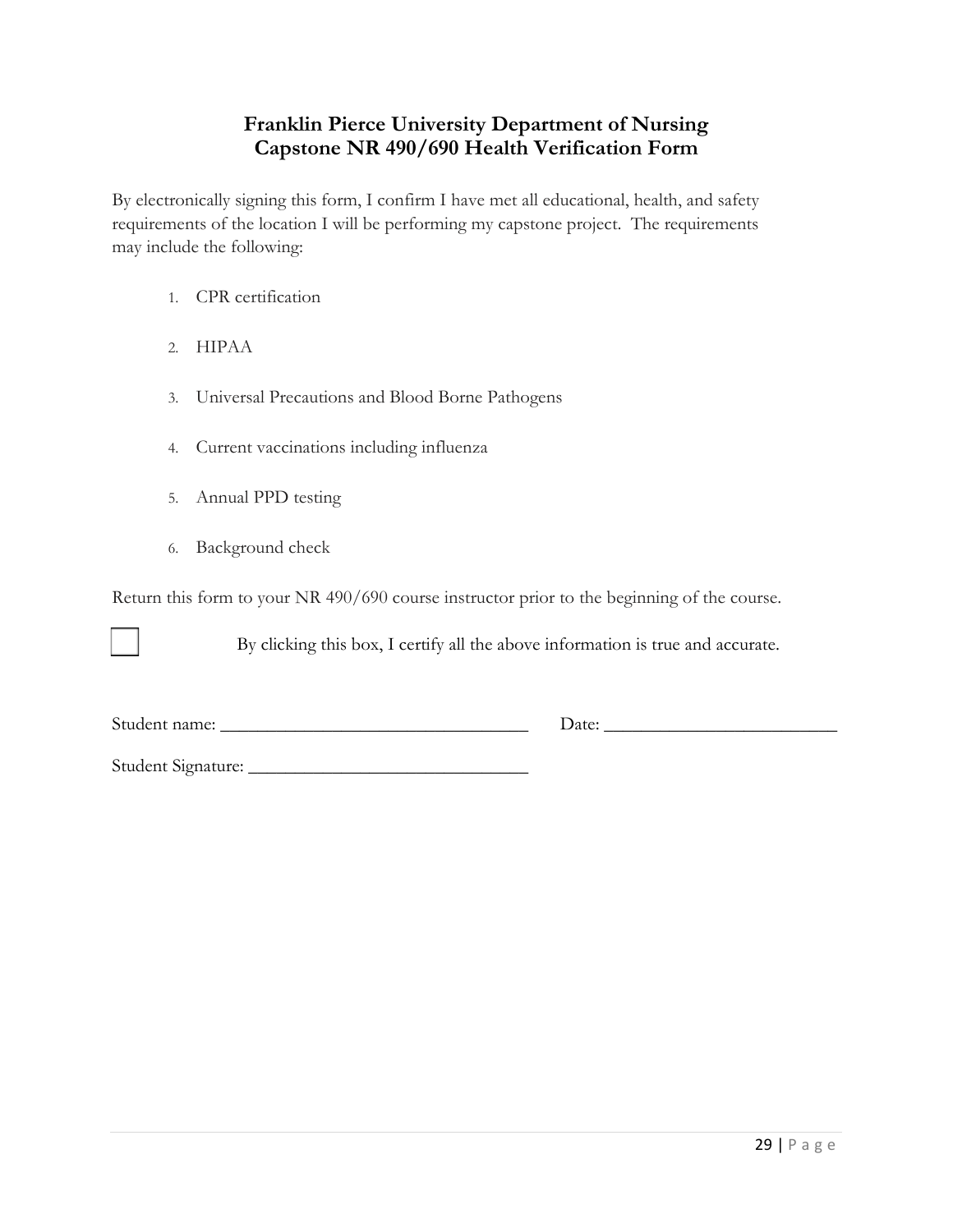# **Franklin Pierce University School of Nursing Capstone NR 490 Midterm Student Evaluation**

**(To be completed in Module 4 of course)**

**Student:** \_\_\_\_\_\_\_\_\_\_\_\_\_\_\_\_\_\_\_\_\_\_\_\_\_\_\_ **Preceptor:** \_\_\_\_\_\_\_\_\_\_\_\_\_\_\_\_\_\_\_\_\_\_\_\_\_\_

Student - please indicate in the table under Student Self-Evaluation how you believe you have met the identified *criteria. Add additional comments at bottom of form.*

**Preceptor** – please indicate in the table under Preceptor Evaluation of Student how you believe the student has *met the identified criteria. Add additional comments at bottom of form.*

| Criteria                                                                                                                                                           | <b>Student Self-Evaluation</b> |  |  | Preceptor Evaluation of<br><b>Student</b> |                     |  |  |      |
|--------------------------------------------------------------------------------------------------------------------------------------------------------------------|--------------------------------|--|--|-------------------------------------------|---------------------|--|--|------|
|                                                                                                                                                                    | Excellent Good Fair            |  |  | Poor                                      | Excellent Good Fair |  |  | Poor |
| Leadership - Demonstrated initiative<br>throughout project to meet goals.                                                                                          |                                |  |  |                                           |                     |  |  |      |
| <b>Collaboration and Teamwork - Respectfully</b><br>listens, discusses, asks questions, when interacting<br>with preceptor, peers, patients, and others.           |                                |  |  |                                           |                     |  |  |      |
| Problem Solving - Demonstrated ability to<br>identify problems, generate possible solutions,<br>implement solutions, and evaluate effectiveness.                   |                                |  |  |                                           |                     |  |  |      |
| Application of Evidence Based Practice -<br>Understood, analyzed, and applied evidence from<br>research and other credible sources as a basis of<br>project.       |                                |  |  |                                           |                     |  |  |      |
| <b>Student Self-Evaluation:</b><br><b>Student Strengths:</b><br>Student Opportunities for Growth:<br><b>Preceptor Evaluation of Student:</b><br>Student Strengths: |                                |  |  |                                           |                     |  |  |      |
| Student name:                                                                                                                                                      |                                |  |  |                                           | Date:               |  |  |      |
| □By clicking this box I certify that I agree to the above and have signed the document electronically.                                                             |                                |  |  |                                           |                     |  |  |      |
|                                                                                                                                                                    |                                |  |  |                                           | Date: Date:         |  |  |      |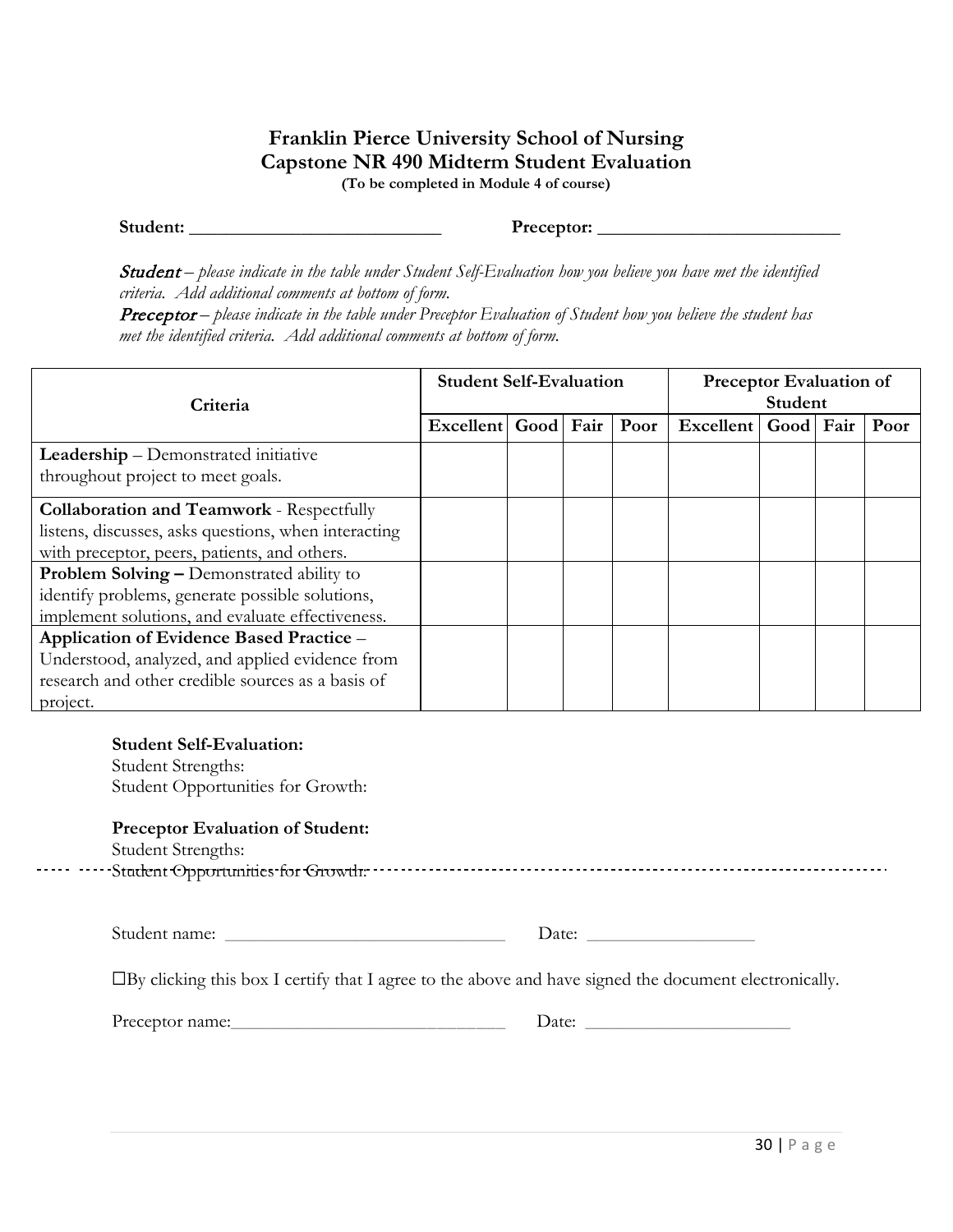#### **Franklin Pierce University School of Nursing Capstone NR 490 Final Student Evaluation (To be completed at end of course)**

Student:

**Preceptor:** \_\_\_\_\_\_\_\_\_\_\_\_\_\_\_\_\_\_\_\_\_\_\_\_\_\_

**Student** – please indicate in the table under Student Self-Evaluation how you believe you have met the identified *criteria. Add additional comments at bottom of form.*

**Preceptor** – please indicate in the table under Preceptor Evaluation of Student how you believe the student has *met the identified criteria. Add additional comments at bottom of form.*

| Criteria                                                                                                                                                            | <b>Student Self-Evaluation</b> |      |      |      | <b>Preceptor Evaluation of</b><br>Student |  |  |      |
|---------------------------------------------------------------------------------------------------------------------------------------------------------------------|--------------------------------|------|------|------|-------------------------------------------|--|--|------|
|                                                                                                                                                                     | <b>Excellent</b>               | Good | Fair | Poor | Excellent   Good   Fair                   |  |  | Poor |
| <b>Leadership</b> – Demonstrated initiative<br>throughout project to meet goals.                                                                                    |                                |      |      |      |                                           |  |  |      |
| <b>Collaboration and Teamwork -</b><br>Respectfully listens, discusses, asks questions,<br>when interacting with preceptor, peers,                                  |                                |      |      |      |                                           |  |  |      |
| <b>Problem Solving – Demonstrated ability</b><br>to identify problems, generate possible<br>solutions, implement solutions, and                                     |                                |      |      |      |                                           |  |  |      |
| <b>Application of Evidence Based Practice</b><br>- Understood, analyzed, and applied<br>evidence from research and other credible<br>sources as a basis of project. |                                |      |      |      |                                           |  |  |      |

#### **Student Self-Evaluation:**

Student Strengths: Student Opportunities for Growth:

#### **Preceptor Evaluation of Student:** Student Strengths:

Student Opportunities for Growth: Student name: \_\_\_\_\_\_\_\_\_\_\_\_\_\_\_\_\_\_\_ Date: \_\_\_\_\_\_\_\_\_\_\_\_\_\_\_\_\_\_\_

☐By clicking this box I certify that I agree to the above and have signed the document electronically. Preceptor name: \_\_\_\_\_\_\_\_\_\_\_\_\_\_\_\_\_\_ Date: \_\_\_\_\_\_\_\_\_\_\_\_\_\_\_\_\_\_

31 | Page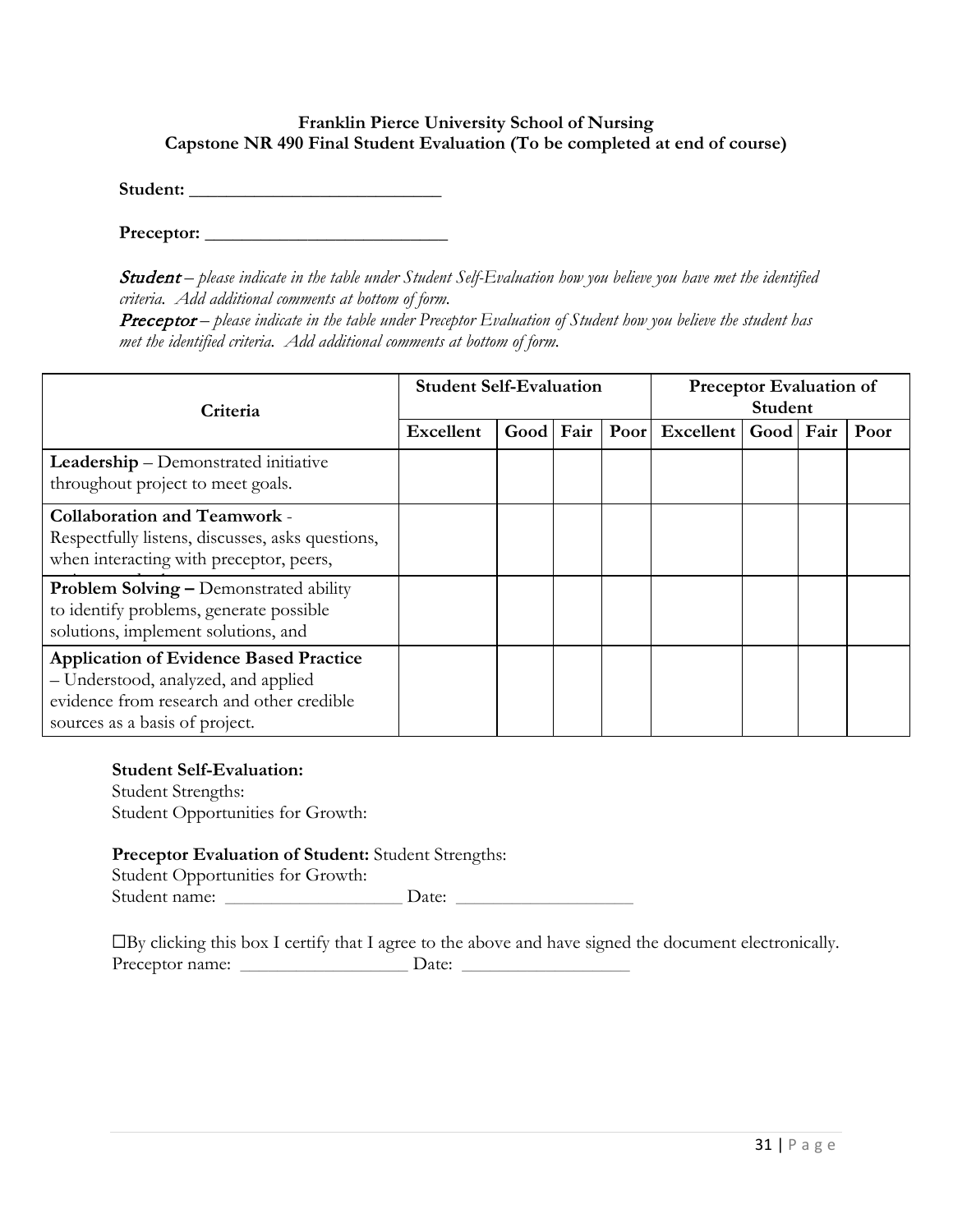# **Franklin Pierce University School of Nursing Capstone NR 490 Student Evaluation of Preceptor**

| Student: |  |
|----------|--|
|          |  |

Student: \_\_\_\_\_\_\_\_\_\_\_\_\_\_\_\_\_\_\_\_\_\_\_\_\_\_\_ Date: \_\_\_\_\_\_\_\_\_\_\_\_\_\_\_\_\_

Preceptor: \_\_\_\_\_\_\_\_\_\_\_\_\_\_\_\_\_\_\_\_\_\_\_\_\_\_

| Criteria                                                            | <b>Very Satisfied</b> | Satisfied   Dissatisfied | <b>Very Dissatisfied</b> |
|---------------------------------------------------------------------|-----------------------|--------------------------|--------------------------|
| My preceptor was available when I had<br>questions.                 |                       |                          |                          |
| My preceptor provided me with enough<br>guidance with my project.   |                       |                          |                          |
| My preceptor provided me with helpful<br>feedback about my project. |                       |                          |                          |

#### **Comments:**

Student name: \_\_\_\_\_\_\_\_\_\_\_\_\_\_\_\_\_\_\_\_\_\_\_\_\_\_\_ Date: \_\_\_\_\_\_\_\_\_\_\_\_\_\_\_\_\_\_\_\_

☐By checking this box I certify that I agree to the above and have signed the document electronically.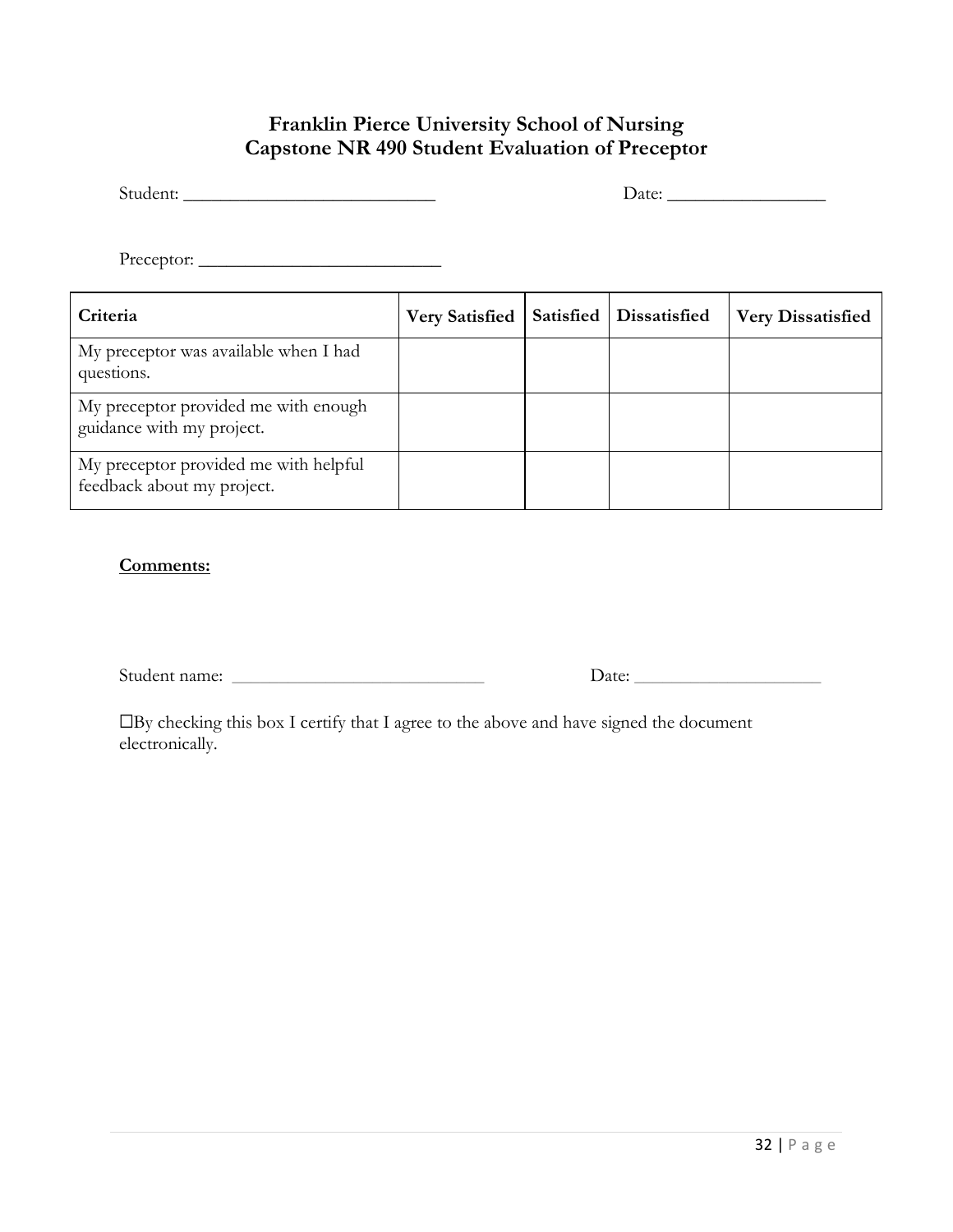## **Section V: MSN, RN TO MSN, AND MSN/MBA**

#### **Master of Science in Nursing Program**

#### **Mission Statement**

Consistent with the mission and philosophy of Graduate Studies, the Master of Science in Nursing (M.S.N.) program is committed to preparing ethical 'leaders of conscience' who demonstrate high level critical thinking, professional role skills in nursing education and nursing leadership, and who make significant contributions to the local and global communities. Graduates are leaders in diverse healthcare arenas who effect improvements in patient outcomes through education of healthcare workers and leadership in healthcare delivery systems.

The curriculum is rooted in the generation, evaluation, and utilization of evidence to support best practices in nursing education and nursing leadership. Graduates are prepared to utilize scholarly inquiry to provide evidence-based healthcare.

#### **MSN Programs**

Master of Science in Nursing (MSN) program is designed to provide nurses from all clinical and academic backgrounds the opportunity to obtain a graduate degree in nursing. Students can obtain an MSN in either Nursing Leadership or Nursing Education, preparing themselves for roles as nurse educators and/or nurse administrators.

#### **RN-MSN Program**

The RN-MSN program is designed for the registered nurse who knows they will pursue either a leadership or educational role in their career. The program includes two graduate courses offered at undergraduate tuition rate and confers a BSN.

#### **RN to MSN Degree (Track III) Requirements**

Information regarding specific degree requirements and course information can be accessed at: [https://www.franklinpierce.edu/academics/docs/rn-bsn](https://www.franklinpierce.edu/academics/docs/rn-bsn-program-sheet.pdf)[program-sheet.pdf](https://www.franklinpierce.edu/academics/docs/rn-bsn-program-sheet.pdf)

#### **RN to MSN Application**

- Complete online application. Admission is on a rolling basis so individuals can apply any time.
- Applicants must request official transcripts from all previously attended regionally accredited c[o](mailto:CGPS@franklinpierce.edu)lleges and universities be sent electronically to  $FP$ Uonline $@$ franklinpierce.edu or by mail to Enrollment Management, Franklin Pierce University, 670 N. Commercial St., Suite 301, Manchester, NH 03101.
- Applicants must hold a current unencumbered license to practice as a Registered Nurse in New Hampshire or another state **or** be enrolled in an associate degree program and on track to graduate.
- For international applicants, all transcripts must be evaluated by the World Education Service, the Center for Educational Documentation, the Foundation for International Services, or the International Education Services. Refer to the Academic Catalog for additional information.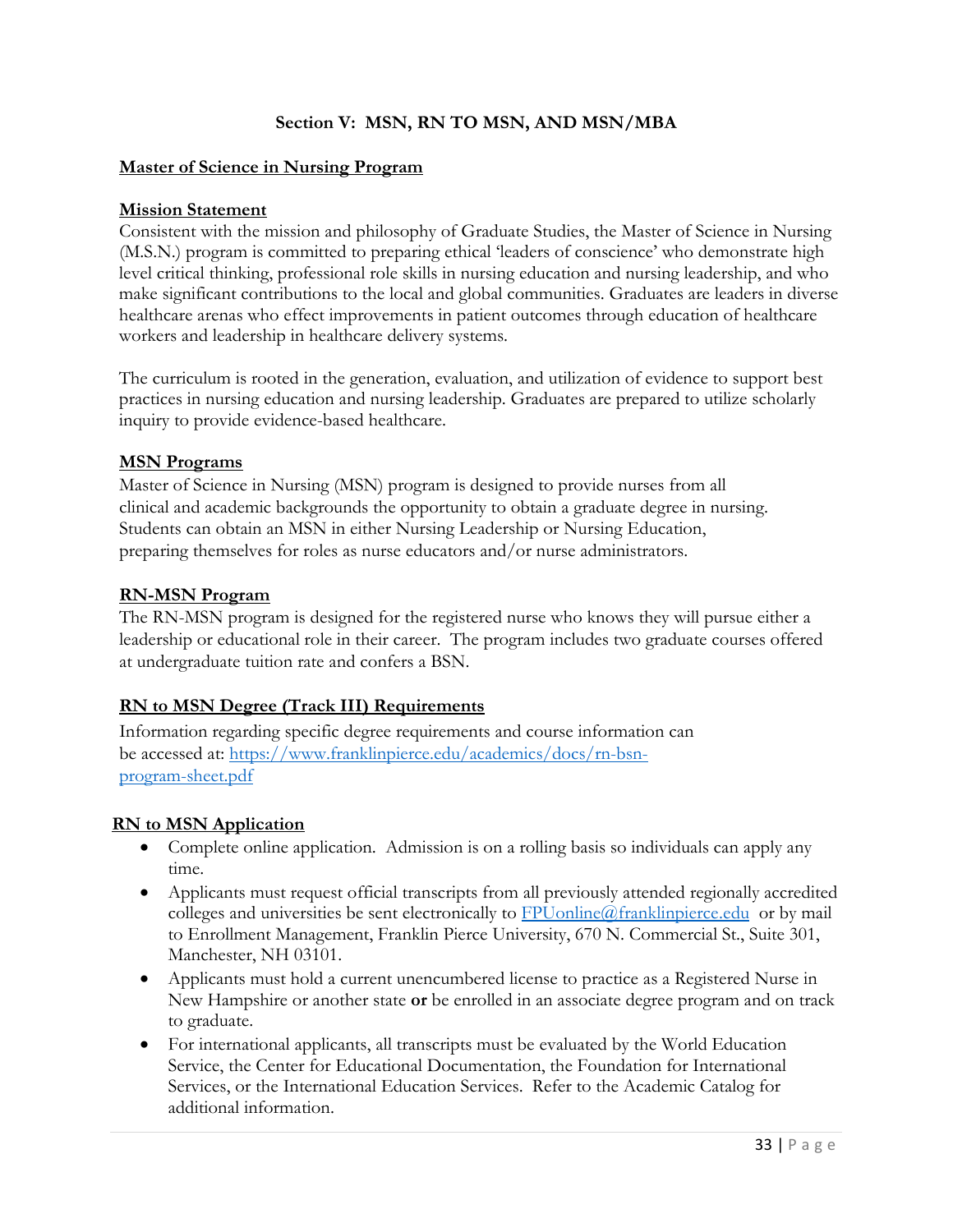# **MSN Degree Requirements**

Information regarding specific degree requirements and course information can be accessed at <https://www.franklinpierce.edu/academics/docs/msn-program-sheet-2020.pdf>

## **MSN Application**

- Complete online application. Admission is on a rolling basis, so individuals can apply any time.
- Applicants must request official transcripts from all previously attended regionally accredited colleges and universities be sent electronically to [CGPS@franklinpierce.edu](mailto:CGPS@franklinpierce.edu) or by mail to Enrollment Management, Franklin Pierce University, 670 N. Commercial St., Suite 301, Manchester, NH 03101.
- Applicants must have a minimum undergraduate cumulative grade point average (CGPA) of 2.8 or higher on a 4.0 scale.
- Applicants must submit a professional resume.
- Applicants must submit a statement of professional goals including reasons for pursuing graduate study.
- All applicants will have a telephone interview with a nurse faculty member.
- Applicants must have successfully completed an undergraduate statistics course with a "C" or higher (students may be provisionally admitted until this requirement has been met).

#### **MSN/MBA Program**

The MSN/MBA program is designed for the registered nurse seeking to pursue a leadership role while expanding their expertise in business.

# **MSN/MBA Degree Requirements**

Information regarding specific degree requirements and course information can be accessed at: <https://franklinpierce.edu/academics/docs/msn-mba-program-sheet-2020.pdf>

# **MSN/MBA Application**

- Meet admission requirements for MSN (above)
- Meet the additional MBA admission requirements as follows:
	- o Competency in financial accounting (can be met with coursework or completing a program of self-study)
	- o Competency in statistics (can be met with coursework or completing a program of selfstudy)

# **MSN Student Learning Outcomes (SLO) and Role Competencies (includes RN to MSN and MSN/MBA programs)**

Program Student Learning Outcomes (SLOs) are statements of what a student will know, understand, or be able to perform at the end of a degree program. Students must demonstrate achievement of learning outcomes prior to graduation.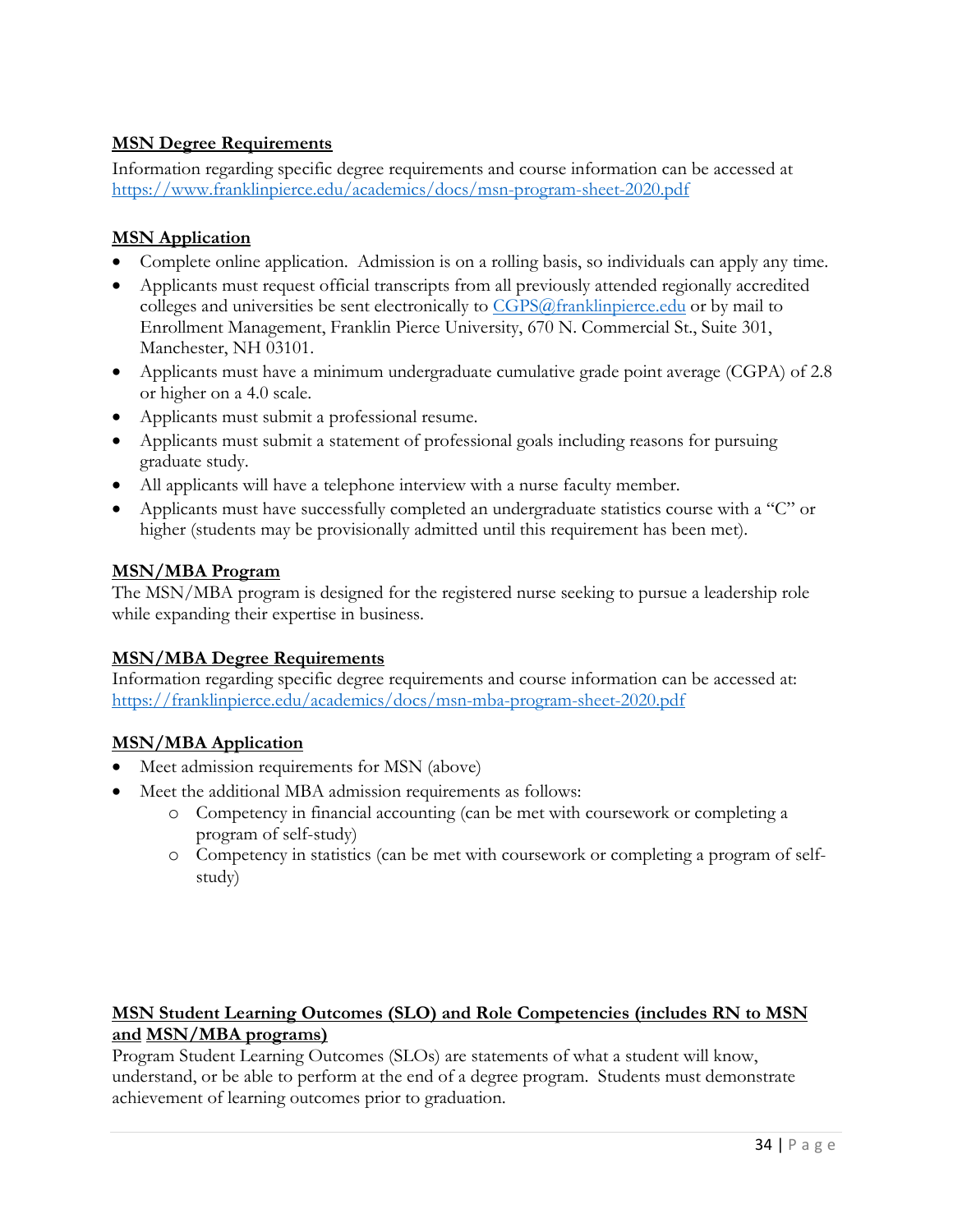The American Association of Colleges of Nursing (AACN) have identified nine Essentials: Core Competencies for Professional Nursing Education which "provides a framework for preparing individuals as members of the discipline of nursing, reflecting expectations across the trajectory of nursing education and applied experience."(ACEN, 2021, p.1) "These *Essentials*  introduce 10 domains that represent the essence of professional nursing practice and the expected competencies for each domain." (AACN, 2021, p. 1) These Essentials are one of the frameworks upon which the Franklin Pierce University School of Nursing programs are built. The following compares the MSN program SLOs with the Essentials domains.

| <b>MSN SLO</b>                                                                                                                                                                    | <b>AACN</b><br>Domains |
|-----------------------------------------------------------------------------------------------------------------------------------------------------------------------------------|------------------------|
| 1. Demonstrate critical thinking and decision making based on biopsychosocial and<br>organizational sciences to improve healthcare quality and outcomes in a variety of settings. | Domain 1, 2 and 5      |
| 2. Integrate organizational and systems leadership to guide and direct clinical decision<br>making and evaluation of patient outcomes and safety.                                 | Domain 5, 7 and 10     |
| 3. Advocate for ethical and culturally sensitive strategies in the design of high quality and<br>cost-effective healthcare delivery.                                              | Domain 2 and 7         |
| 4. Apply clinical scholarship and implementation of best practices for the improvement of<br>healthcare delivery.                                                                 | Domain 4, 9 and 10     |
| 5. Incorporate technology to support and coordinate delivery of high quality, safe patient<br>care.                                                                               | Domain 5 and 8         |
| 6. Demonstrate advocacy strategies to influence healthcare policy to improve health of the<br>public.                                                                             | Domain 3 and 7         |
| 7. Collaborate with the interprofessional team to influence the shared goals of disease<br>prevention, health promotion, and patient-centered care to diverse populations.        | Domain 6 and 10        |

# **AACN Essentials/Domains**

**Domain 1:** Knowledge for Nursing Practice Descriptor: Integration, translation, and application of established and evolving disciplinary nursing knowledge and ways of knowing, as well as knowledge from other disciplines, including a foundation in liberal arts and natural and social sciences. This distinguishes the practice of professional nursing and forms the basis for clinical judgment and innovation in nursing practice.

**Domain 2:** Person-Centered Care Descriptor: Person-centered care focuses on the individual within multiple complicated contexts, including family and/or important others. Person-centered care is holistic, individualized, just, respectful, compassionate, coordinated, evidence-based, and developmentally appropriate. Person-centered care builds on a scientific body of knowledge that guides nursing practice regardless of specialty or functional area.

**Domain 3:** Population Health Descriptor: Population health spans the healthcare delivery continuum from public health prevention to disease management of populations and describes collaborative activities with both traditional and non-traditional partnerships from affected communities, public health, industry, academia, health care, local government entities, and others for the improvement of equitable population health outcomes.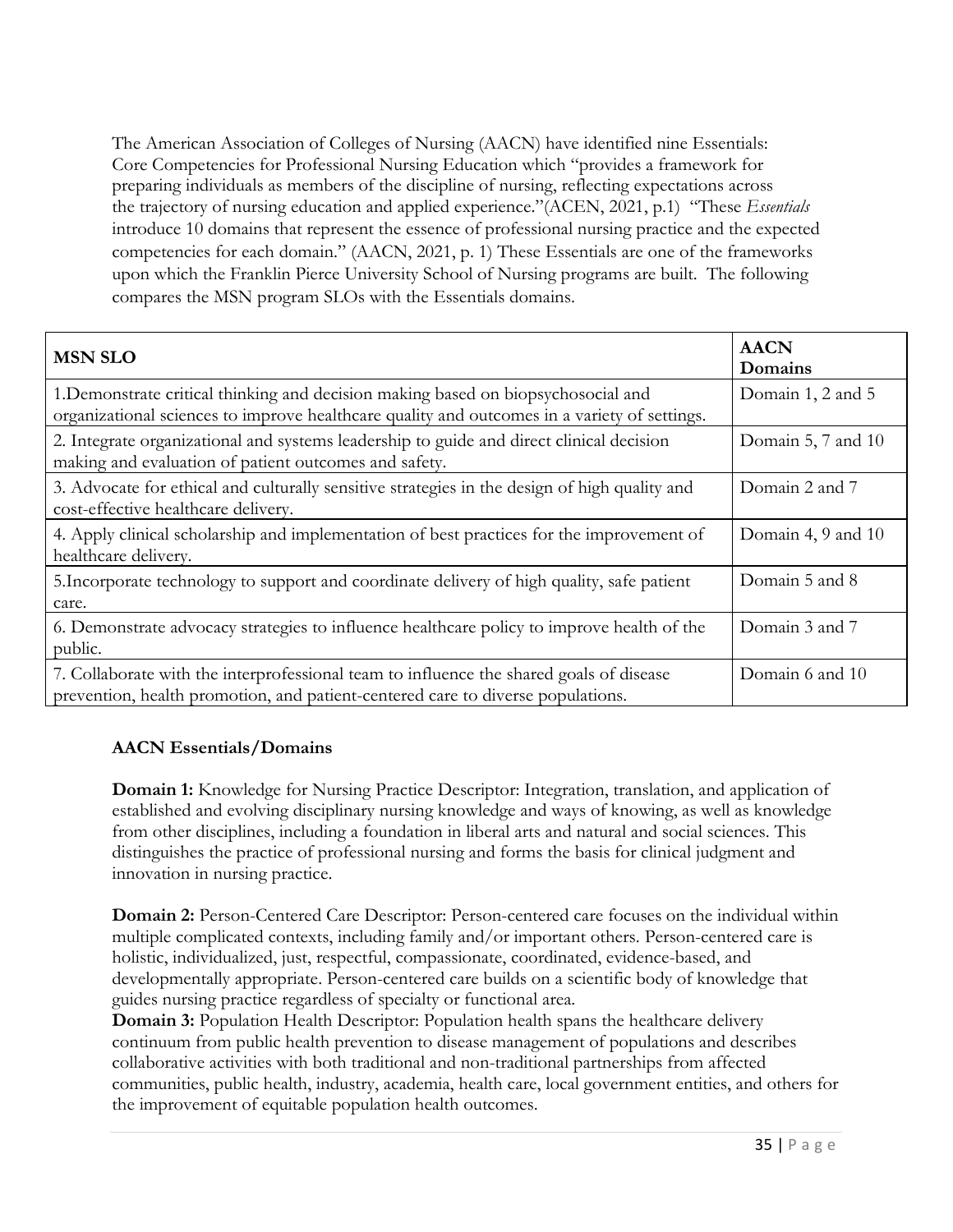**Domain 4:** Scholarship for Nursing Discipline Descriptor: The generation, synthesis, translation, application, and dissemination of nursing knowledge to improve health and transform health care.

**Domain 5:** Quality and Safety Descriptor: Employment of established and emerging principles of safety and improvement science. Quality and safety, as core values of nursing practice, enhance quality and minimize risk of harm to patients and providers through both system effectiveness and individual performance.

**Domain 6:** Interprofessional Partnerships Descriptor: Intentional collaboration across professions and with care team members, patients, families, communities, and other stakeholders to optimize care, enhance the healthcare experience, and strengthen outcomes.

**Domain 7:** Systems-Based Practice Descriptor: Responding to and leading within complex systems of health care. Nurses effectively and proactively coordinate resources to provide safe, quality, equitable care to diverse populations.

**Domain 8:** Informatics and Healthcare Technologies Descriptor: Information and communication technologies and informatics processes are used to provide care, gather data, form information to drive decision making, and support professionals as they expand knowledge and wisdom for practice. Informatics processes and technologies are used to manage and improve the delivery of safe, high-quality, and efficient healthcare services in accordance with best practice and professional and regulatory standards.

**Domain 9:** Professionalism Descriptor: Formation and cultivation of a sustainable professional nursing identity, accountability, perspective, collaborative disposition, and comportment that reflects nursing's characteristics and values.

**Domain 10:** Personal, Professional, and Leadership Development Descriptor: Participation in activities and self-reflection that foster personal health, resilience, and well-being, lifelong learning, and support the acquisition of nursing expertise and assertion of leadership.

# **Role Competencies – MSN**

In addition to SLO, the School of Nursing has identified the following Role Specific Professional Competencies that identify measurable levels of nursing performance that integrate the knowledge, skills, and behaviors in the specialty areas of Leadership and Education.

# **Nursing Leadership (MSN – Leadership)**

- 1. Assume leadership roles in health care organizations.
- 2. Integrate leadership skills that facilitate collaborative relationships while functioning as a member of the interdisciplinary team.
- 3. Apply knowledge of health care payment systems to improve the utilization of clinical and fiscal resources.
- 4. Design and implement change projects in health care delivery systems and evaluate their impact.
- 5. Incorporate knowledge of evidence in clinical and organizational management to improve client outcomes.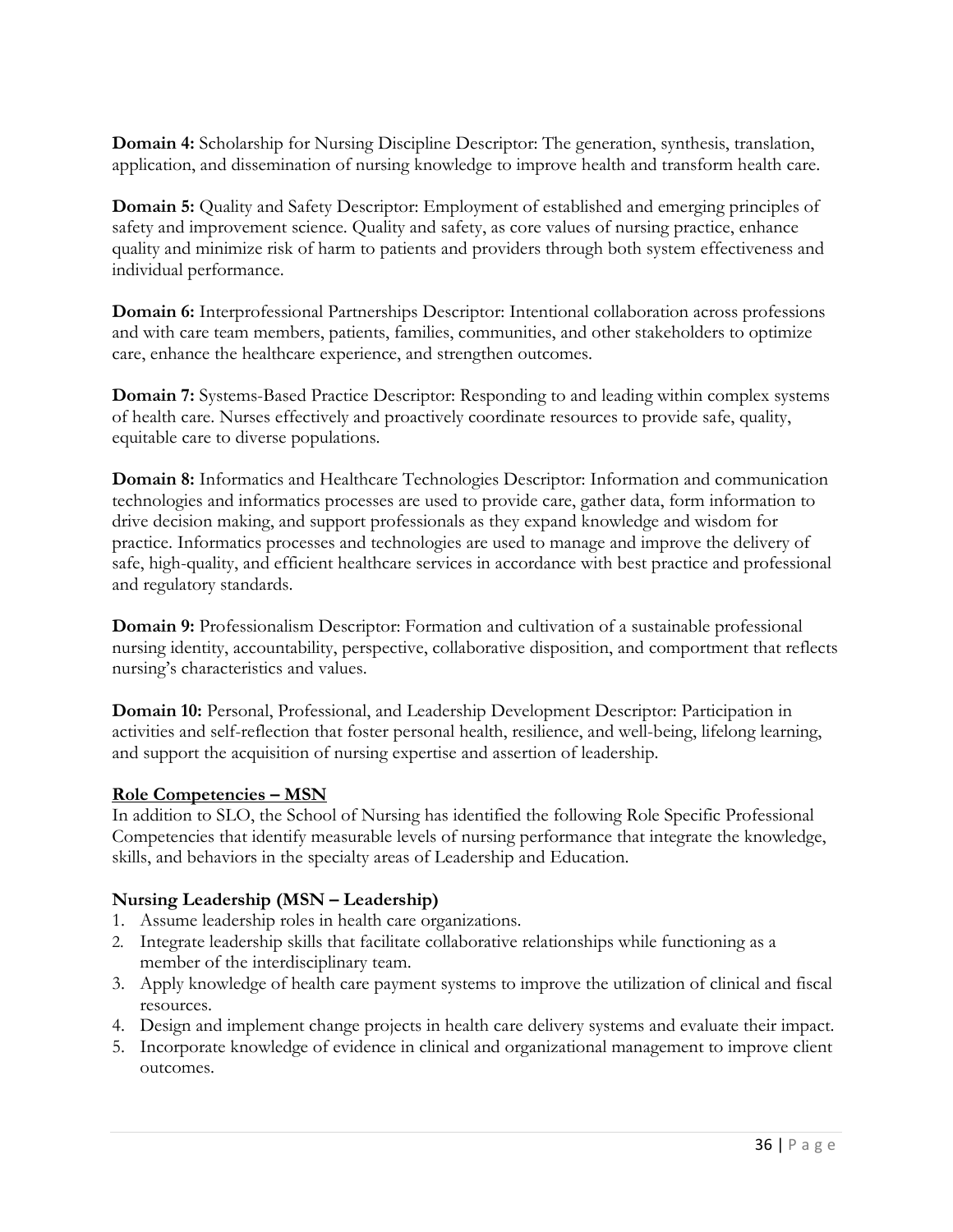#### **Nursing Education (MSN – Education)**

- 1. Practice as a nurse educator in an academic or health care delivery setting, applying principles consistent with evidence-based practice.
- 2. Apply teaching and learning theories, current research findings, and knowledge of educational trends and professional standards to curriculum and instructional design.
- 3. Utilize knowledge of continuous quality improvement methodology to evaluate all components of instructional design and delivery.
- 4. Design and implement change projects in health care delivery systems and evaluate their impact.
- 5. Incorporate knowledge of evidence in clinical and organizational management to improve client outcomes.

#### **Benchmark Assignments**

To assess achievement of the program's SLOs and Role Specific Professional Competencies, assignments have been identified in each course referred to as benchmark assignments. It is the policy of the School of Nursing that all MSN students must achieve a minimum of 80% on all benchmark assignments. Students who do not achieve an 80% will be provided a maximum of two additional attempts as needed to achieve the benchmark of 80%. If the minimum is not achieved, the student is considered not successful in the course and will not receive a passing grade.

#### **Course Scheduling**

Students will work with their advisor to develop an educational plan to successfully complete their MSN as mentioned. Below is a sample of an MSN schedule pursuing part-time course work.

|        | Education Year 1 |                                            |  |  |  |  |  |
|--------|------------------|--------------------------------------------|--|--|--|--|--|
| Term 1 | NR 545           | Clinical & Classroom Teaching Strategies   |  |  |  |  |  |
| Term 2 | NR 547           | Evidence Based Practice Curriculum Design  |  |  |  |  |  |
| Term 3 | NR 549           | Evaluating Learning & Assessing Competency |  |  |  |  |  |
| Term 4 | NR 540           | <b>Evidence Based Practice</b>             |  |  |  |  |  |

#### **Sample Course Mapping (Part-time) Education Concentration**

| Education Year 2                                |        |                                   |  |  |
|-------------------------------------------------|--------|-----------------------------------|--|--|
| Nursing Science in Practice<br>Term 1<br>NR 510 |        |                                   |  |  |
| Term 2                                          | NR 580 | Advanced Pathophysiology          |  |  |
| Term 3                                          | NR 585 | <b>Advanced Health Assessment</b> |  |  |
| Term 4                                          | NR 575 | <b>Advanced Pharmacology</b>      |  |  |

| Education Year 3                            |        |                                          |  |  |  |
|---------------------------------------------|--------|------------------------------------------|--|--|--|
| Inferential Statistics<br>Term î<br>NR 530. |        |                                          |  |  |  |
| Term 2                                      | NR 520 | Health Policy & Population Health Issues |  |  |  |
| Term 3                                      | NR 690 | Nursing Capstone Seminar and Project     |  |  |  |

#### **Sample Course Mapping (Part time) Leadership Concentration**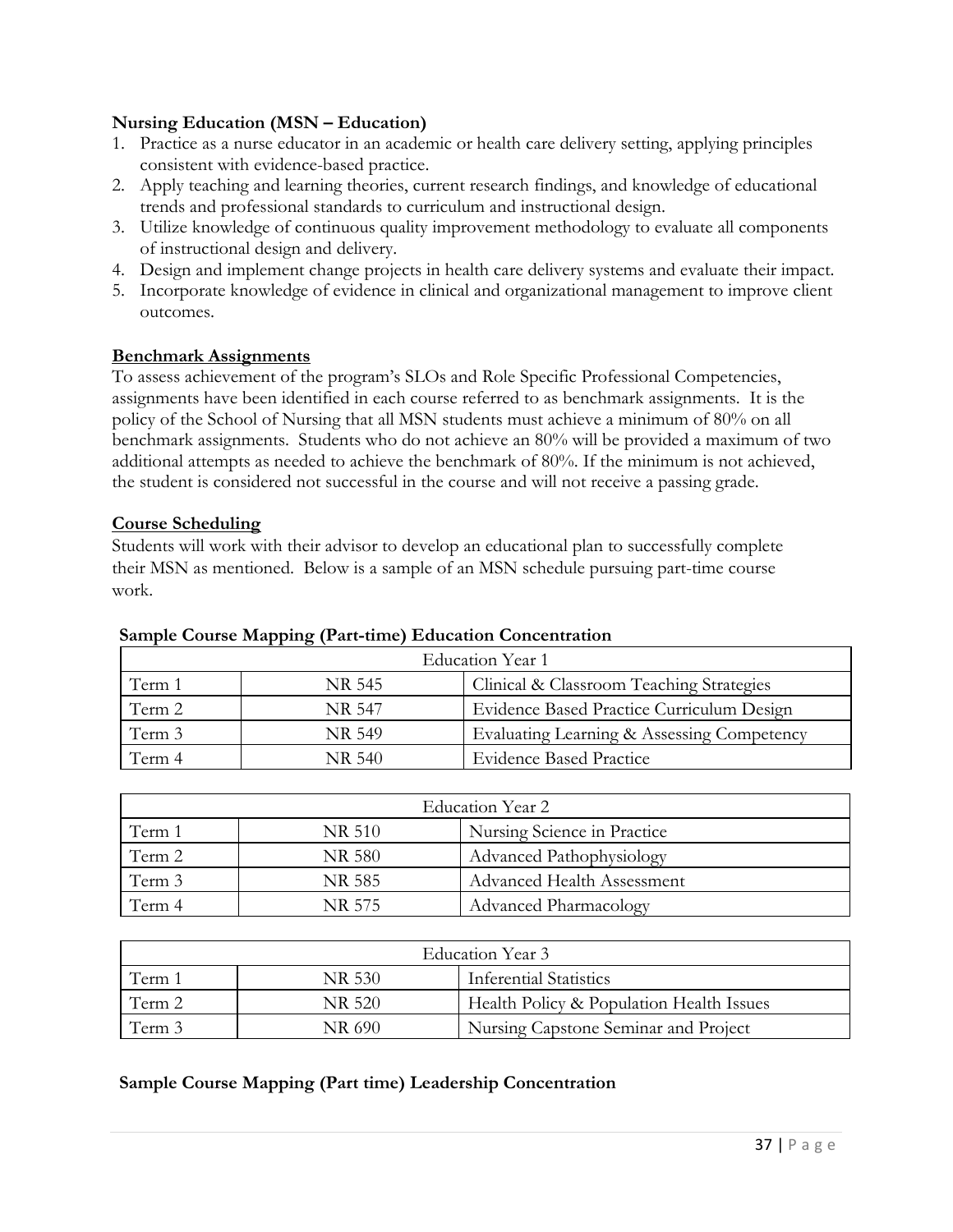| Leadership Year 1                               |        |                                          |  |  |  |
|-------------------------------------------------|--------|------------------------------------------|--|--|--|
| Term 1<br>Nursing Science in Practice<br>NR 510 |        |                                          |  |  |  |
| Term 2                                          | GM 596 | Quality Improvement Models in Healthcare |  |  |  |
| Term 3                                          | NR 530 | <b>Inferential Statistics</b>            |  |  |  |
|                                                 | NR 540 | <b>Evidence Based Practice</b>           |  |  |  |

| Leadership Year 2                        |        |                                       |  |  |  |
|------------------------------------------|--------|---------------------------------------|--|--|--|
| Strategic Planning I<br>Term 1<br>NR 565 |        |                                       |  |  |  |
| Term 2                                   | GM 510 | Seminar in Leadership                 |  |  |  |
| Term 3                                   | NR 570 | Strategic Planning II                 |  |  |  |
| Term 4                                   | GM 520 | Legal Ethical Issues in Organizations |  |  |  |

| Leadership Year 3 |        |                                          |  |  |  |
|-------------------|--------|------------------------------------------|--|--|--|
| Term 1            | GM 594 | <b>Healthcare Payment Systems</b>        |  |  |  |
| Term 2            | NR 520 | Health Policy & Population Health Issues |  |  |  |
| Term 3            | NR 690 | Nursing Capstone Seminar and Project     |  |  |  |

# **Course Schedule**

# **Department of Nursing Education**

#### WWW.FRANKLINPIERCE.EDU **MSN SCHEDULE 2022-2023**

| MSN 2020-2021            | Term 1 8/30 -11/19 | Term 2 11/28-2/24 | Term 3 2/27-5/20 | Term 4 6/1-8/19 | <b>Course Names</b>                                               |
|--------------------------|--------------------|-------------------|------------------|-----------------|-------------------------------------------------------------------|
|                          | <b>NR 510</b>      | <b>NR 501</b>     | <b>NR 530</b>    | <b>NR 520</b>   | NR 501-RN-MSN Bridge-3cr                                          |
|                          | <b>NR 520</b>      | <b>NR 520</b>     | <b>NR 549</b>    | <b>NR 540</b>   | NR 510-Nursing Science - 3cr                                      |
|                          | <b>NR 530</b>      | <b>NR 540</b>     | <b>NR 575</b>    | <b>NR 545</b>   | NR 520 - Hith Policy & Pop, Hith Issues-3cr                       |
|                          | <b>NR 545</b>      | <b>NR 547</b>     | <b>NR 580</b>    | <b>NR 570</b>   | NR 530 - Inferential Statistics- 3cr                              |
|                          | <b>NR 580</b>      | <b>NR 565</b>     | <b>NR 690</b>    | <b>NR 575</b>   | NR 540 - Evidence Based Practice - 3cr                            |
|                          | <b>NR 690</b>      | <b>NR 585</b>     | <b>NR 510</b>    | <b>NR 740</b>   | NR 545 - Clin & Class, Teach - 3 or                               |
|                          | <b>NR 700</b>      | <b>NR 549</b>     | <b>NR 720</b>    | <b>NR730</b>    | NR 547 - EBP Curriculum Design - 3 or                             |
|                          | <b>NR 701</b>      | <b>NR 575</b>     | <b>NR 721</b>    | <b>NR 731</b>   | NB 543 - Eval Learn & Assess - 3 or                               |
|                          | <b>NR 750</b>      | <b>NR 710</b>     | GM 510**         | <b>NR 0009</b>  | NR 565 - Strategic Plning I - 3 or                                |
|                          | <b>NR 751</b>      | <b>NR711</b>      | GM 594**         | GM 510**        | NR 570 - Strategic Plning II - 3 cr                               |
|                          | <b>NR752</b>       | <b>NR 760</b>     | GM 540**         | GM 596**        | NR 690 - Capstone - 6 or                                          |
| Online                   | GM 510**           | <b>NR 790</b>     | <b>GM 520</b>    | GM 540**        | NR 575 - Advanced Pharmacology- 3cr                               |
|                          | GM 594**           | <b>NR 0009</b>    |                  | <b>GM 520</b>   | NR 580 - Advanced Pathophysiology-3cr                             |
|                          | GM 540**           | <b>GM 510**</b>   |                  |                 | NR 585 - Advanced Health Assessment- 3cr                          |
|                          | <b>GM 520</b>      | GM 596**          |                  |                 | GM 510- Seminar in Leadership-3cr                                 |
|                          |                    | <b>GM 520</b>     |                  |                 | GM 520 Legal & Ethical Isssues                                    |
|                          |                    | <b>GM 520</b>     |                  |                 | GM 540 - Org. Development - 3 cr                                  |
|                          |                    |                   |                  |                 | GM 594 - Healthcare Pumt. - 3cr                                   |
|                          |                    |                   |                  |                 | NB 003 PreCourse for NB630                                        |
|                          |                    |                   |                  |                 | GM 596 - Quality Improvement Models in                            |
|                          |                    |                   |                  |                 | NR 700 Fundamental Concepts 3cr "MEPN                             |
| * Courses that are under |                    |                   |                  |                 | NB 701 Fundamentals Practicum/HLTH                                |
|                          |                    |                   |                  |                 | NR 710 NSG MGT Across the Lifespan 3cr "MEPN"                     |
|                          |                    |                   |                  |                 | NB 711NSG MGT Common HLTH Jab 3cr MEPN                            |
|                          |                    |                   |                  |                 | NR 720 NSG MGT of Complex HLTH Alt                                |
|                          |                    |                   |                  |                 | NR 721NSG MGT Complex HLTH Alt lab                                |
|                          |                    |                   |                  |                 | NR 730 Psych and Mental HLTH NSG                                  |
|                          |                    |                   |                  |                 | NR 731 Psych Mental HLTH lab<br>NR 740 Comm HLTH lecture/clinical |
|                          |                    |                   |                  |                 | NR 750 Maternal/Child Nursing                                     |
| <b>Scheduled by MBA</b>  |                    |                   |                  |                 | NR 752 Peds Practicum                                             |
|                          |                    |                   |                  |                 |                                                                   |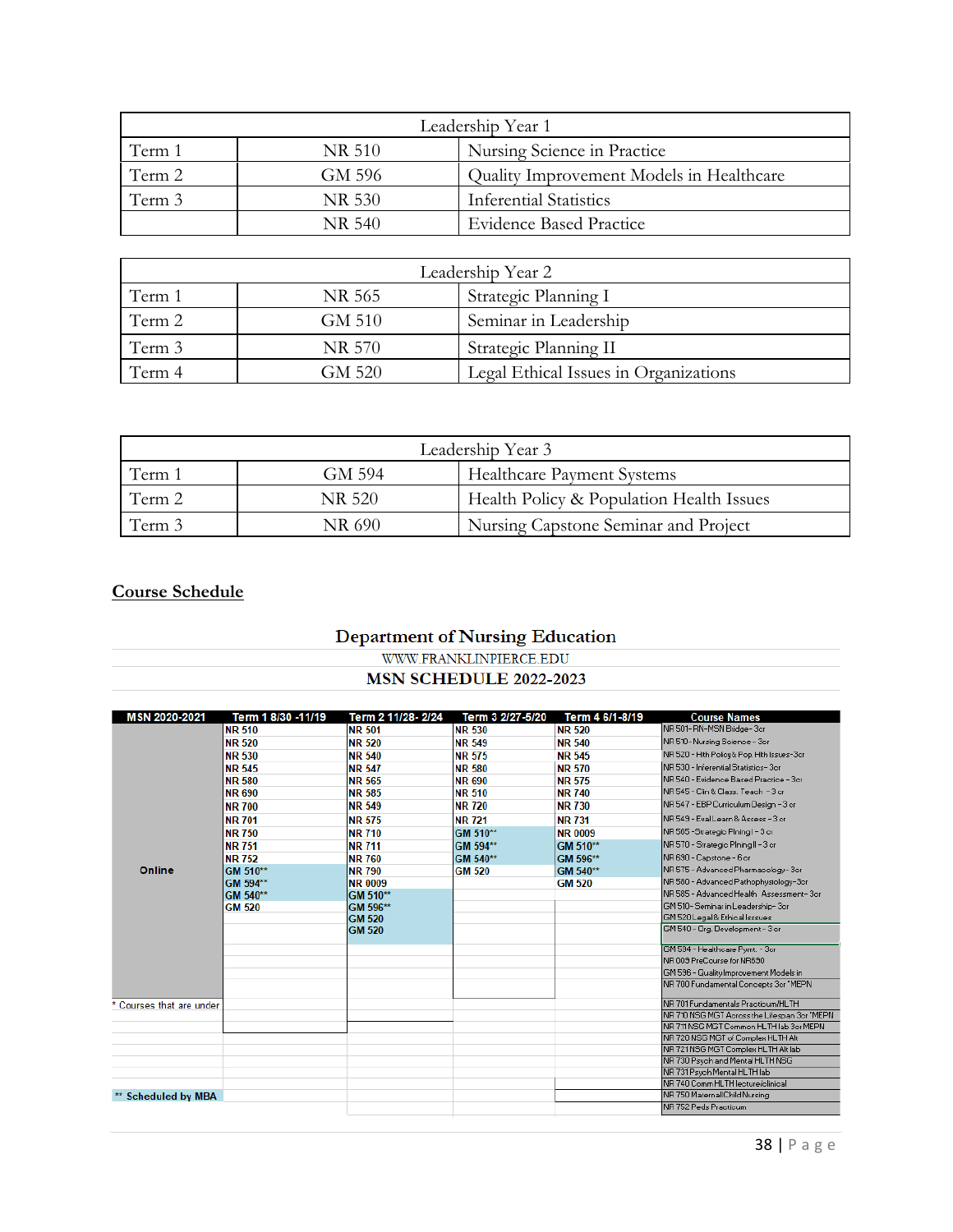#### **Course Load**

MSN students may enroll in up to two courses per term (6 credits). Requests to take more than two courses per term, an overload, must be made in writing to the Academic Director for approval per university policy. For any credit overload, the student should discuss the new tuition charges with Student Financial Services. Refer to the Academic Catalog for additional information.

#### **Time Limit**

Graduate students are expected to complete all requirements for graduation within six years of enrolling in the graduate program.

#### **Reinstatement Policy**

Graduate students who remain inactive for twelve consecutive months or more must reapply to the University. Refer to the "Reinstatement" Policy, which can be found in the Academic Catalog.

#### **Transfer Credit**

MSN students may receive credit for graduate courses previously taken at other regionally accredited institutions, provided they earn a grade of 'B' or better as defined by Franklin Pierce University. The maximum allowable credit transfer is 12. The Transfer Credit policy can be found in the Academic Catalog.

#### **NR 690 CAPSTONE**

The final course in the MSN program is the capstone NR 690. This is a six-credit course with three credits devoted to traditional online coursework and three credits devoted to an evidence-based quality improvement/change project. The quality improvement/change project will reflect synthesis and integration of course content, leadership, and professional practice and is guided by the MSN program student learning outcomes and respective role competencies. The course is the culmination of the learning experiences of the student in the MSN program.

#### **A. Eligibility to Register for NR 690**

Students are eligible to register for NR 690 when they have successfully completed NR 540 Evidence Based Practice and have completed all prerequisite nursing courses or have the approval of the Academic Program Director.

#### **B. Evidence Based Practice (EBP) Quality Improvement/Change Project Criteria**

- Identify the need and describe a quality improvement or process change in the student's practice setting.
- Review and analyze the current clinical literature pertinent to the key issues of the area to be investigated.
- Use agency databases to retrieve information for decision-making, planning, and evaluation of outcomes.
- Describe the change process and its implementation in the student's practice setting.
- Demonstrate interprofessional collaboration and communication in the development of the QI / Change project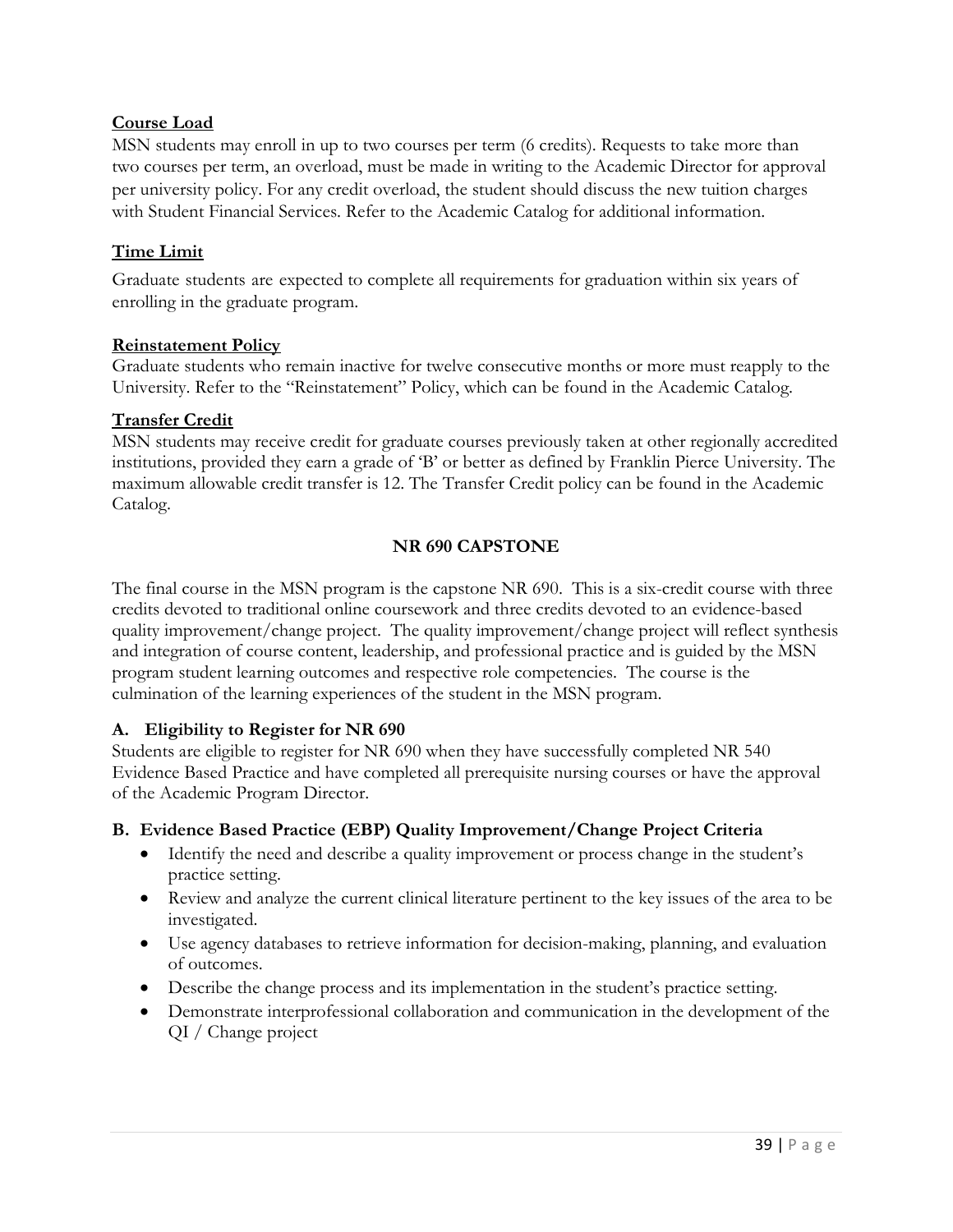#### **C. Selection of the Capstone Project**

It is the student's responsibility to select a capstone topic. In making the decision, students should consider the following:

- The relevance of the proposed project to professional nursing practice.
- The congruence of the capstone project with their academic and practice interests.
- The scope of the capstone project and the potential for engaging in some phases and steps of the project within an eight-week time frame.
- The student must receive approval by their course instructor to conduct the EBP collaborative project in a healthcare agency. It is the student's responsibility to assure that any such obligations related to the EBP proposal outline are met.

#### **D. Registration for Pre-course NR 009**

Students will be required to register for the NR 690 Pre-course NR 009 the term prior to taking NR 690. NR 009 is a non-credit free course that serves as a repository for the capstone documents discussed below. Students will be advised by their advisor when to register for NR 009. NR 009 will be available on the students' Canvas dashboard the first day of the term just as other courses. **It is the student's responsibility to login to NR 009 to read the instructor's introduction and due dates for documents.**

#### **E. Preceptor**

Preceptors are required for NR 690 capstone projects. It is recommended the preceptor be a licensed registered nurse, practicing in a leadership position, have a BS in nursing or a health-related field, and preferably a graduate degree. If the student prefers a preceptor with other qualifications, approval must be obtained from the course instructor. The preceptor must be employed at the facility where the capstone is performed.

#### **F. Affiliation Agreements**

Affiliation agreements are required for most capstone projects. The course instructor will advise the student if an affiliation agreement is needed after the Project Proposal has been submitted. Franklin Pierce University has many agreements in place but if the organization where the student plans to complete their project does not have an active agreement, one will need to be established. In this event, it is the student's responsibility to identify the appropriate individuals at the site of the capstone project and begin the process of establishing an affiliation agreement. If an affiliation agreement is needed, it is the student's responsibility to keep the course instructor informed on the progress of the affiliation agreement. Failure to establish an affiliation agreement prior to the beginning of the course could result in an alternate capstone project or possibly preventing the student from completing the capstone during the desired term.

#### **G. Evidence of Learning from the Capstone Project**

Evidence of learning will be a scholarly paper and a narrated poster presentation about the project, both are due at the end of the course.

#### **H. NR 690 Documents**

**a. NR 690 Project Proposal.** The NR 690 Project Proposal describes the project and goals. The course instructor will review the proposal and suggest any needed changes.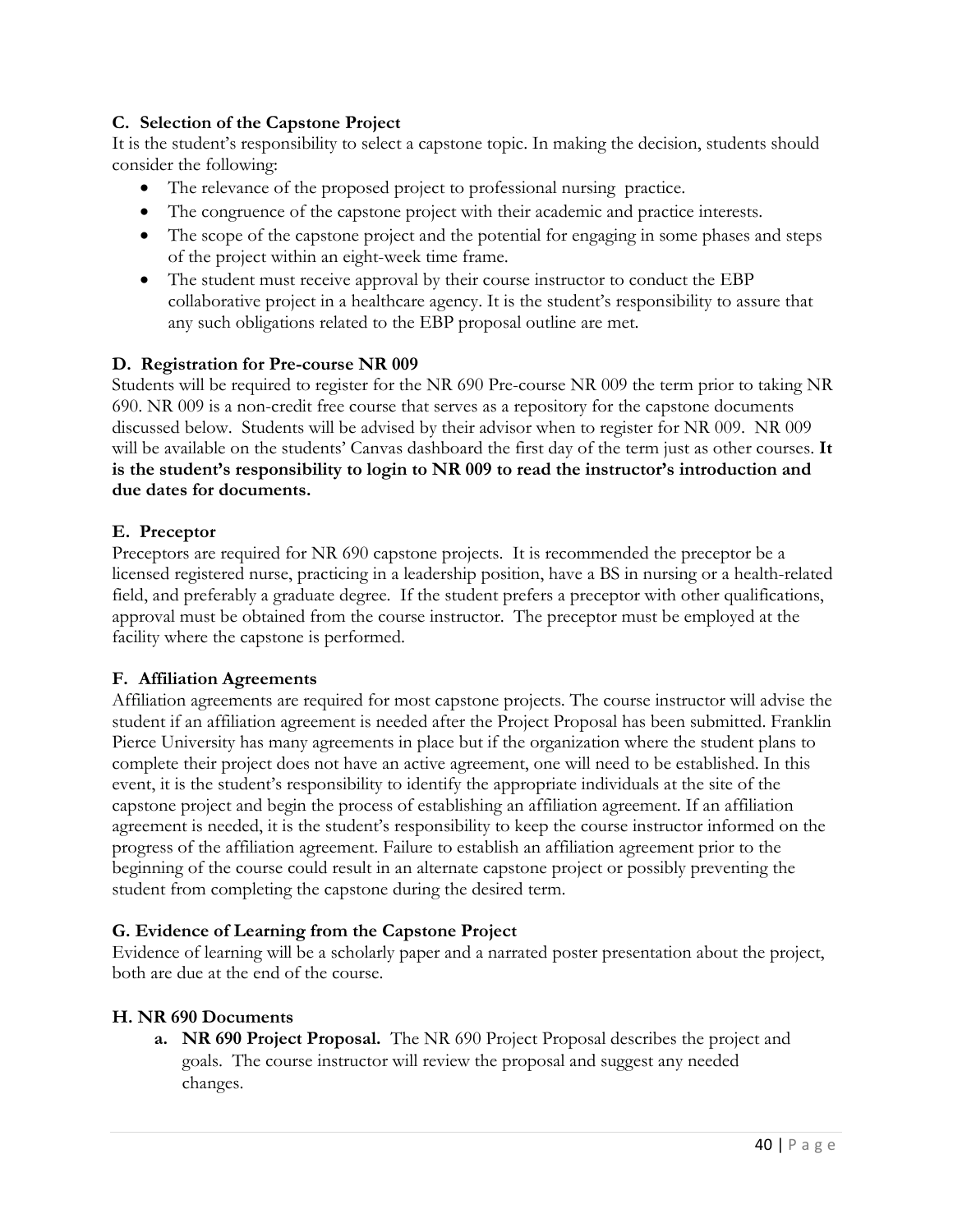- **b. NR 490/690 Capstone Requirement & Health Verification Form**. This form verifies the student has met all health requirement of the organizations where the capstone project will be taking place.
- **c. NR 690 Preceptor Responsibilities.** This document identifies the expectations of the preceptor and should be given to the preceptor prior to obtaining the NR 490 Capstone Project Preceptor Form.
- **d. NR 690 Capstone Project Preceptor Form.** This form is signed by the preceptor which indicates their willingness to precept the student.
- **e. Preceptor Resume.** Preceptors are required to submit a resume to the course instructor prior to the beginning of the course.
- **f. NR 690 Midterm Student Evaluation Form.** At the end of the sixth week of NR 690, students will be asked to self-evaluate their capstone performance based on identified criteria. Students are asked to have their preceptor also evaluate the student's performance.
- **g. NR 690 Final Student Evaluation Form.** At the end of the course, the student and preceptor will evaluate the student's performance just as they did in week six.
- **h. NR 690 Student Evaluation of Preceptor Form.** At the end of the course, the student is asked to evaluate their preceptor.

# **NR 690 Project Proposal**

The capstone course is the culmination of your nursing studies at Franklin Pierce University. To ensure the project is appropriate for the course, students are required to submit a project proposal **four weeks** prior to the start of the course. The project proposal is identified below. Please provide the requested information and send it to your NR 690 instructor by the date required. Late submissions may compromise your successful completion of the course.

| NR 690 Project Proposal                           |            |
|---------------------------------------------------|------------|
| <b>Identifying Information</b>                    |            |
| Student name:                                     | Term/year: |
|                                                   |            |
| Place of employment:                              |            |
| Place where project will take place:              |            |
| Preceptor at place where project will take place: |            |
| Preceptor information (telephone and email):      |            |
| Project Information***                            |            |
| <b>Project Title:</b>                             |            |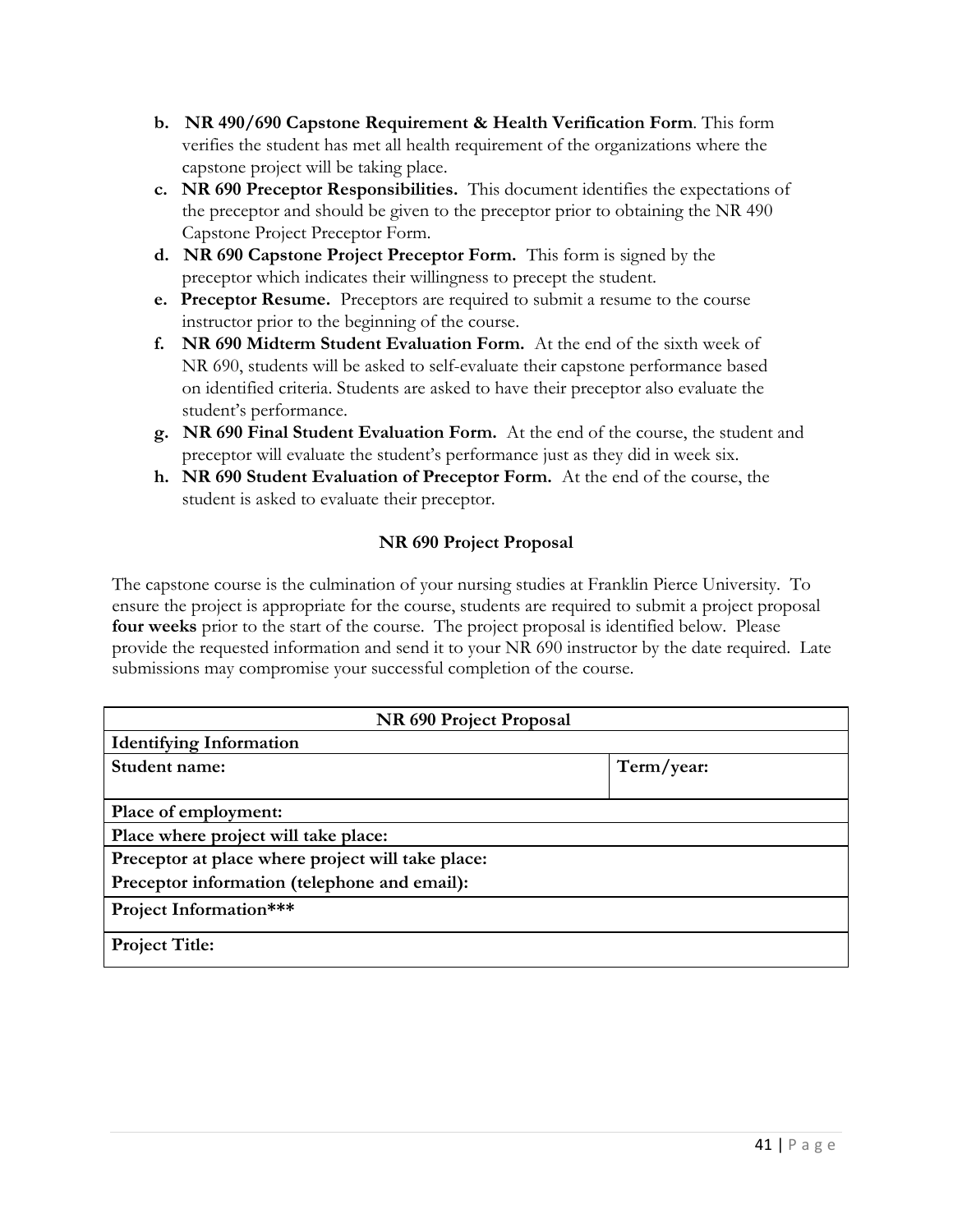| Describe the project in 2-3 sentences, that is, what do you hope to accomplish?             |
|---------------------------------------------------------------------------------------------|
|                                                                                             |
| <b>Project Goals:</b>                                                                       |
| Identify four project goals, that is, what will you need to do to complete your<br>project? |
| Literature Review.                                                                          |
| 1.                                                                                          |
| 2.                                                                                          |
| 3.                                                                                          |
| 4.                                                                                          |
|                                                                                             |
|                                                                                             |

 \*\*\*If you plan to survey staff or patients, your project will need approval of the Institutional Review Boards (IRB) of both the organization where your project takes place as well as that of Franklin Pierce University. The approval process can often take 1-2 months or longer so please plan accordingly.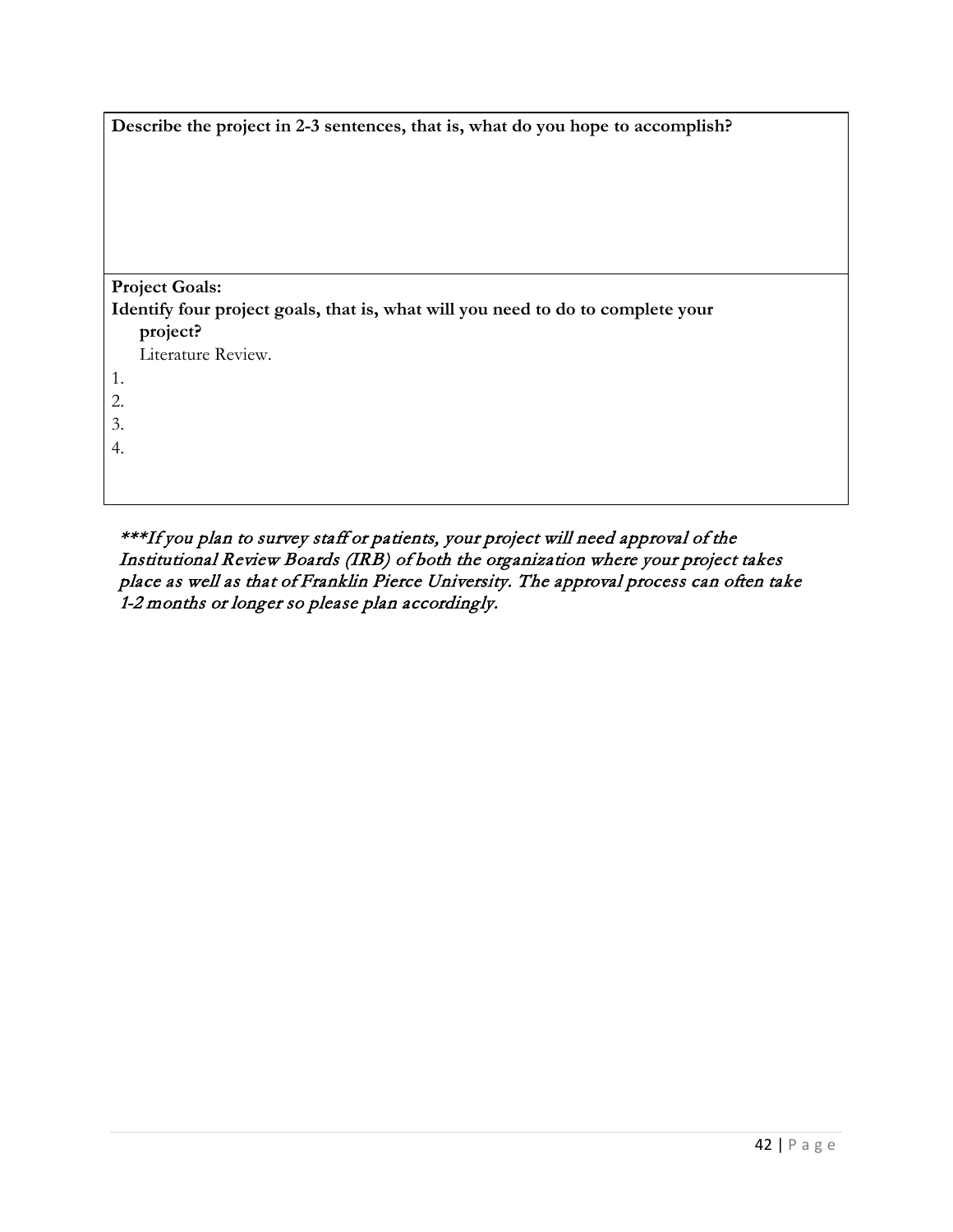# **Franklin Pierce University School of Nursing NR690 Capstone Preceptor Responsibilities**

The role of the preceptor is to support the student with the goal of optimizing their success. The capstone project is predicated on creating a personalized learning environment that supports the professional needs of the student. Thus, the capstone preceptor should cultivate an interactive student mentoring relationship in support of the academic and professional development of the student.

#### **Preceptors Roles:**

**1.** Provide a current CV/ Resume to the NR 690 course instructor (instructor contact information available from student).

- **2.** Review capstone project and goals with student.
- **3.** Serve as a role model throughout the capstone experience.
- **4.** Communicate regularly with the student as the student is completing their project.
- **5.** Meet with the student to discuss midterm and final evaluations.

**6.** Complete the Preceptor Evaluations of the student's project and experience at midterm (6-weeks) and the final week (12-week).

**7.** Communicate with course instructor any identified problems or concerns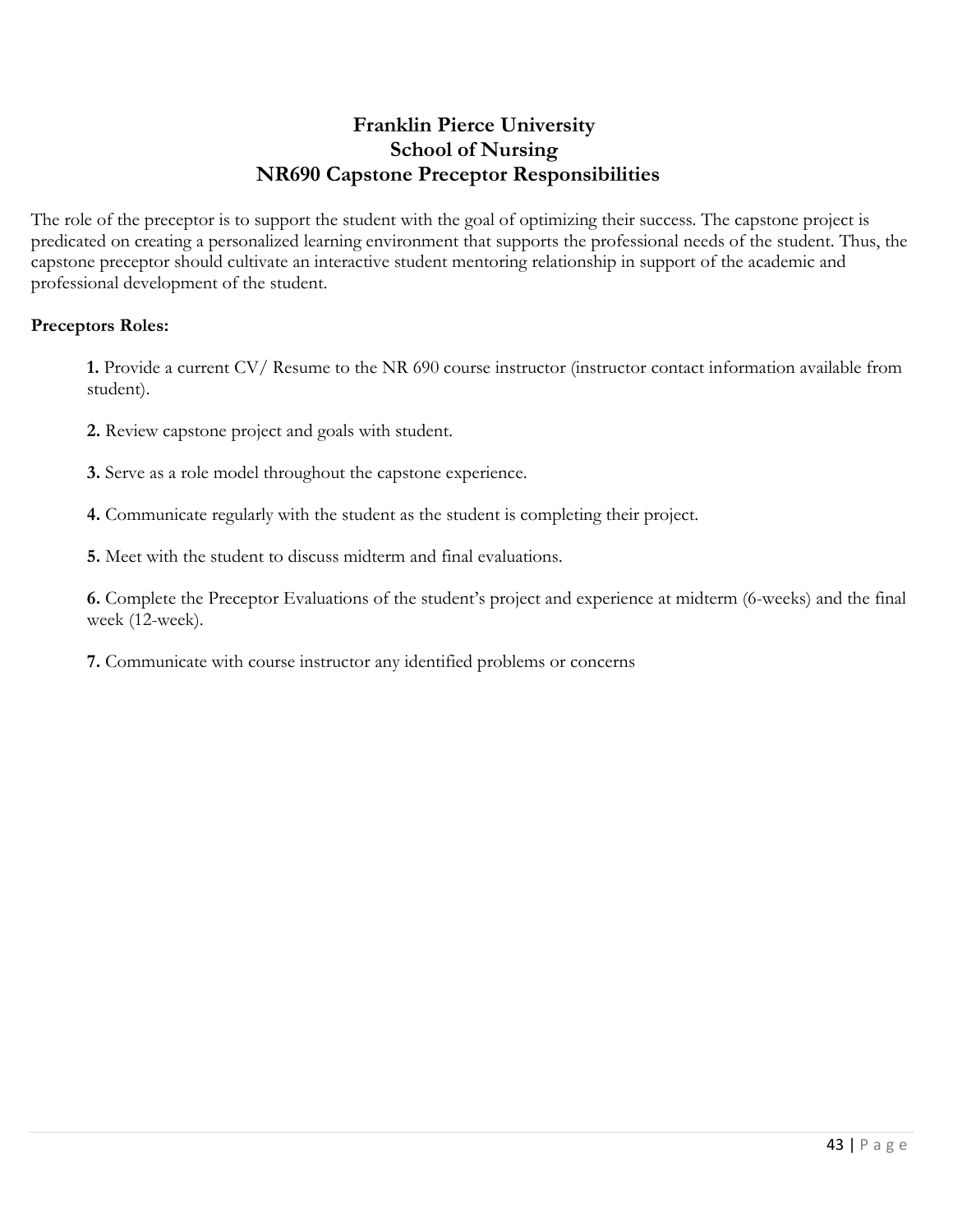# **Franklin Pierce University School of Nursing NR690 Capstone Project Preceptor Form**

### \*NOTE: Preceptors must submit a current resume or CV to the course instructor prior to the start of the **course.**

Preceptors for NR690 are indicating by their signature below that they have completed their employer health care requirements as a condition of their employment. These requirements may include, but are not limited to CPR, HIPAA training, OSHA Blood Borne Pathogen training, current immunizations, tuberculin skin test (PPD) or chest X-Ray, current health insurance, and a criminal background check.

Preceptors are also indicating with their signature that they have reviewed the preceptor expectations and are confident they can comply.

The qualifications of an NR 690 preceptor are a licensed nurse and preferably masters prepared. (Exceptions can be made on an individual basis with communication between the student and the course instructor.)

#### **Student name:**

**Preceptor name:**

**Preceptor position /title:**

#### **Preceptor email, telephone number, and mailing address:**

**Date:**

 $\Box$  By clicking this box I certify all the above information is true and accurate.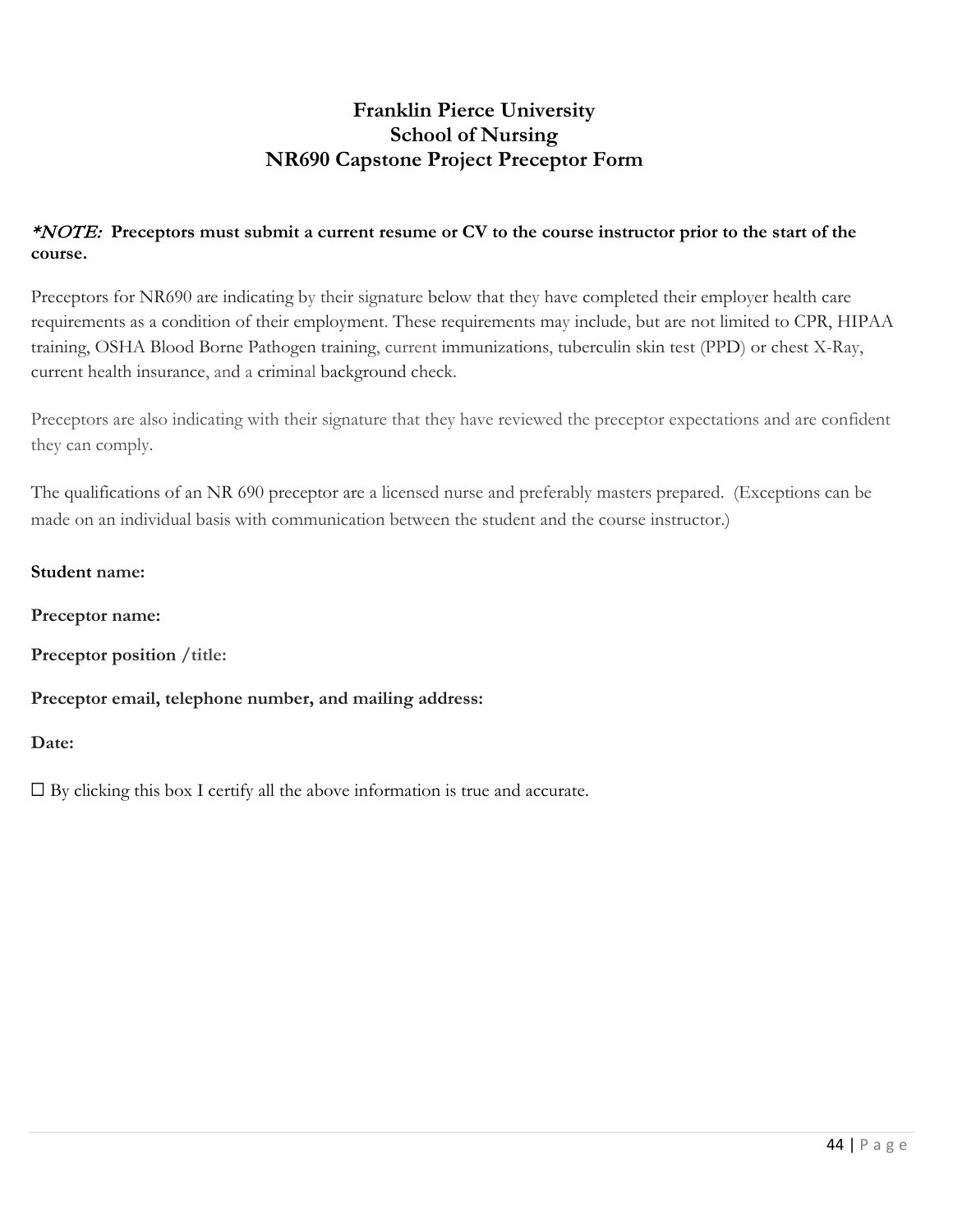# **Franklin Pierce University Department of Nursing Capstone NR 690/790 Health Verification Form**

By electronically signing this form, I confirm I have met all educational, health, and safety requirements of the location I will be performing my capstone project. The requirements may include the following:

- 1. CPR certification
- 2. HIPAA
- 3. Universal Precautions and Blood Borne Pathogens
- 4. Current vaccinations including influenza
- 5. Annual PPD testing
- 6. Background check

Return this form to your NR 490/690 course instructor prior to the beginning of the course.

By clicking this box, I certify all of the above information is true and accurate.

**Student Name: \_\_\_\_\_\_\_\_\_\_\_\_\_\_\_\_\_\_\_\_\_\_\_\_\_\_\_\_\_\_\_\_\_\_\_ Date: \_\_\_\_\_\_\_\_\_\_\_\_\_\_\_\_\_\_\_\_\_\_\_\_\_\_\_**

**Student signature: \_\_\_\_\_\_\_\_\_\_\_\_\_\_\_\_\_\_\_\_\_\_\_\_\_\_\_\_\_\_\_\_**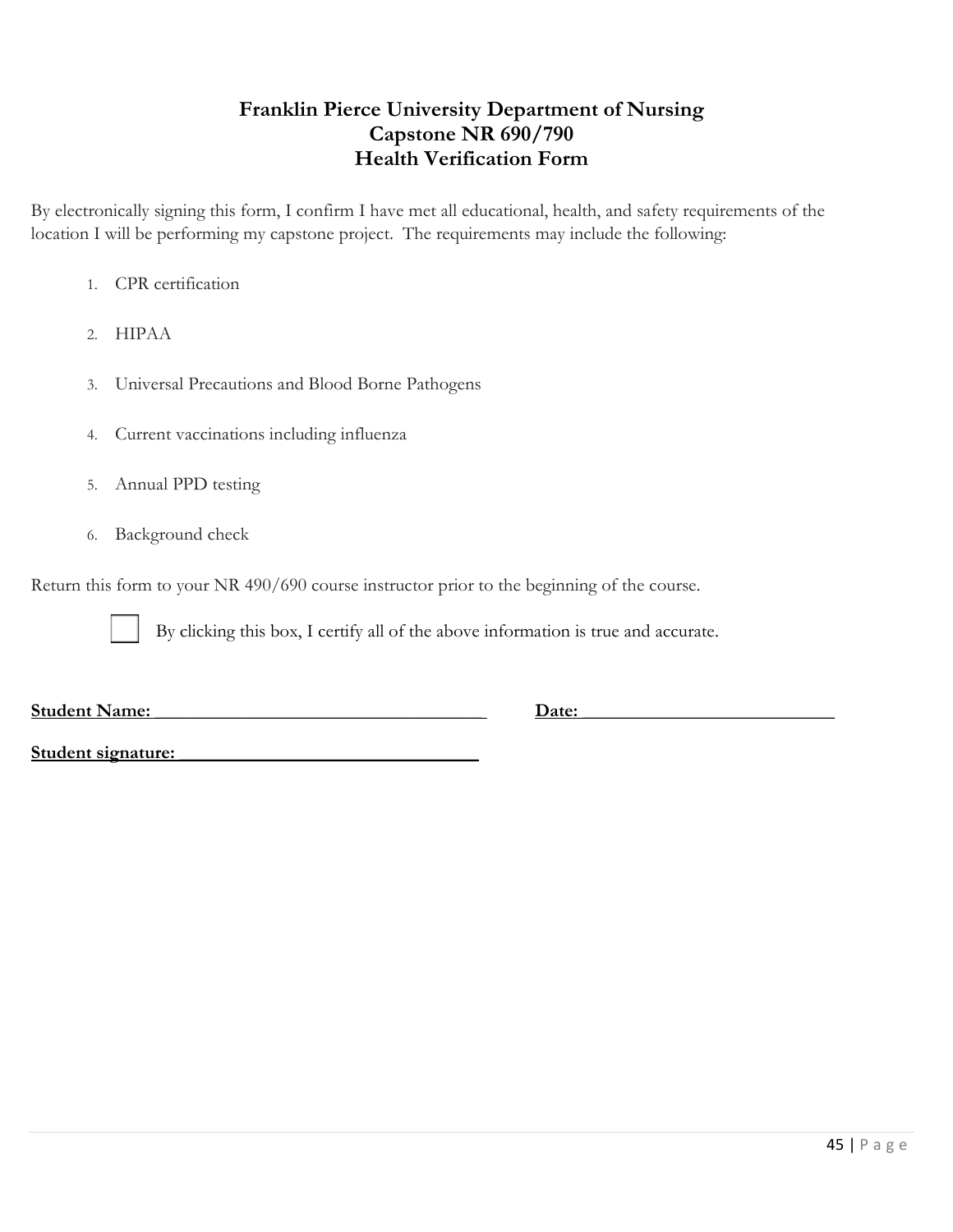# **Franklin Pierce University School of Nursing NR 690 Capstone Midterm Evaluation**

# **Student:**

### **Preceptor:**

# **Student Complete Preceptor Complete**

| Category                                                                                                                                                                       | <b>Excellent</b> | Good | Fair | Poor | <b>Excellent</b> | Good | Fair | Poor |
|--------------------------------------------------------------------------------------------------------------------------------------------------------------------------------|------------------|------|------|------|------------------|------|------|------|
| Contributions-<br>Provides useful ideas,<br>communicated often, and<br>showed a lot of<br>commitment towards the<br>project                                                    |                  |      |      |      |                  |      |      |      |
| Time management-<br>Uses time wisely<br>throughout the project to<br>ensure that things get<br>done. Does not have to<br>adjust deadlines due to<br>student's procrastination. |                  |      |      |      |                  |      |      |      |
| Preparedness and<br>Work habits -<br>Completes all assigned<br>tasks and goals.                                                                                                |                  |      |      |      |                  |      |      |      |
| Attitude - Never is<br>publicly critical of the<br>project or the work of<br>others. Always has a<br>positive attitude about<br>the tasks.                                     |                  |      |      |      |                  |      |      |      |
| Working with<br><b>Preceptor - Respectfully</b><br>listens, discusses, asks<br>questions, and works on<br>solving problems.                                                    |                  |      |      |      |                  |      |      |      |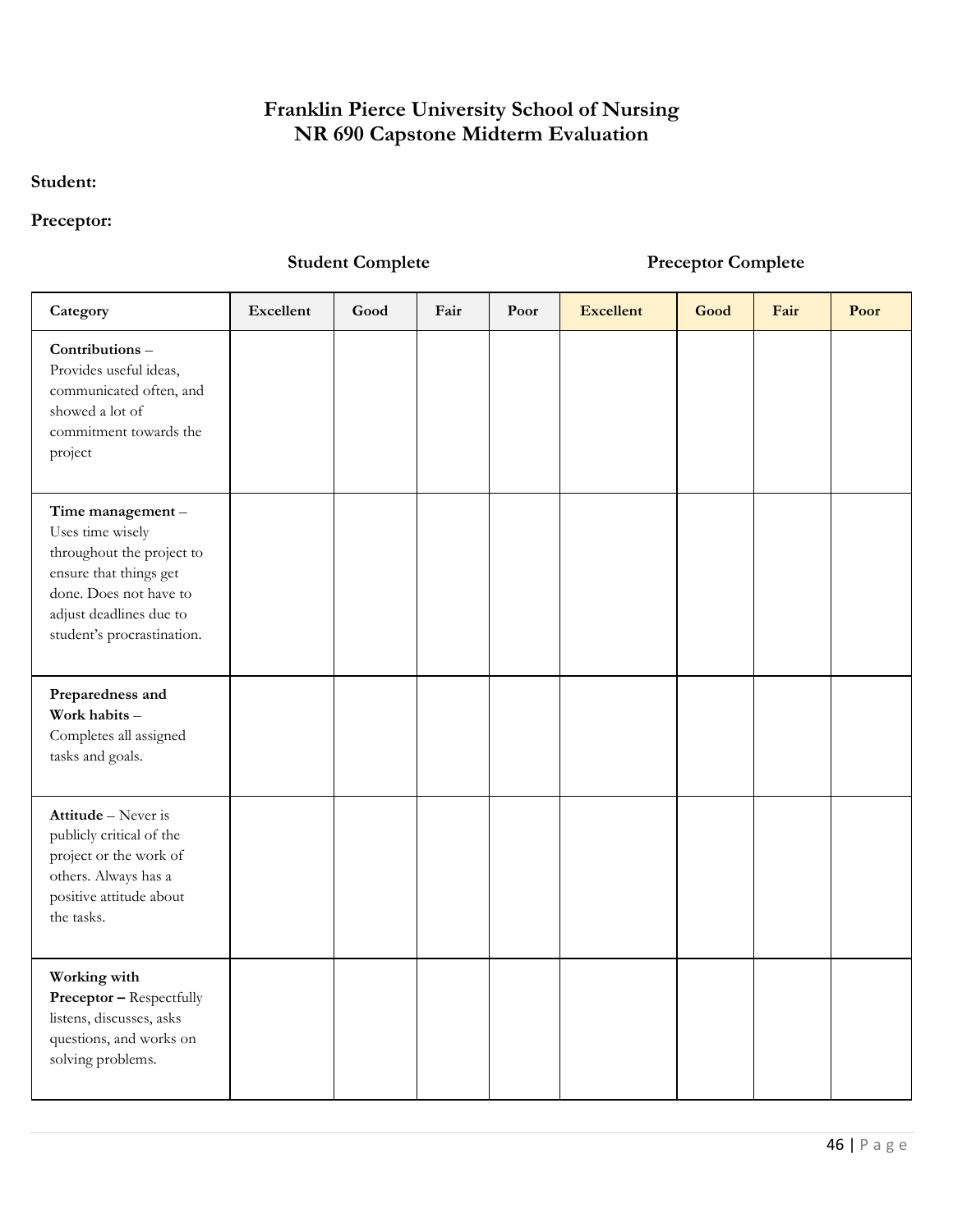| Student name:                                                                                                                                   | Date: |  |  |  |
|-------------------------------------------------------------------------------------------------------------------------------------------------|-------|--|--|--|
| <b>Student Areas to Improve:</b>                                                                                                                |       |  |  |  |
| <b>Student Strengths:</b>                                                                                                                       |       |  |  |  |
| Preceptor observations:                                                                                                                         |       |  |  |  |
| <b>Student Areas to Improve:</b>                                                                                                                |       |  |  |  |
| <b>Student Strengths:</b>                                                                                                                       |       |  |  |  |
| <b>Student observations:</b>                                                                                                                    |       |  |  |  |
| and other credible<br>information sources as a<br>basis of project.                                                                             |       |  |  |  |
| <b>Application of Evidence</b><br><b>Based Practice -</b><br>Analyzed and applied<br>evidence from research                                     |       |  |  |  |
| Problem Solving-<br>Defines the problem,<br>generates alternatives,<br>evaluates and selects<br>alternatives, and then<br>implements solutions. |       |  |  |  |
| Quality of Work -<br>Provides work of the<br>highest quality. Work is<br>always complete and<br>thorough.                                       |       |  |  |  |

☐By clicking this box I certify that I agree to the above and have signed the document electronically.

**Preceptor name: Date:**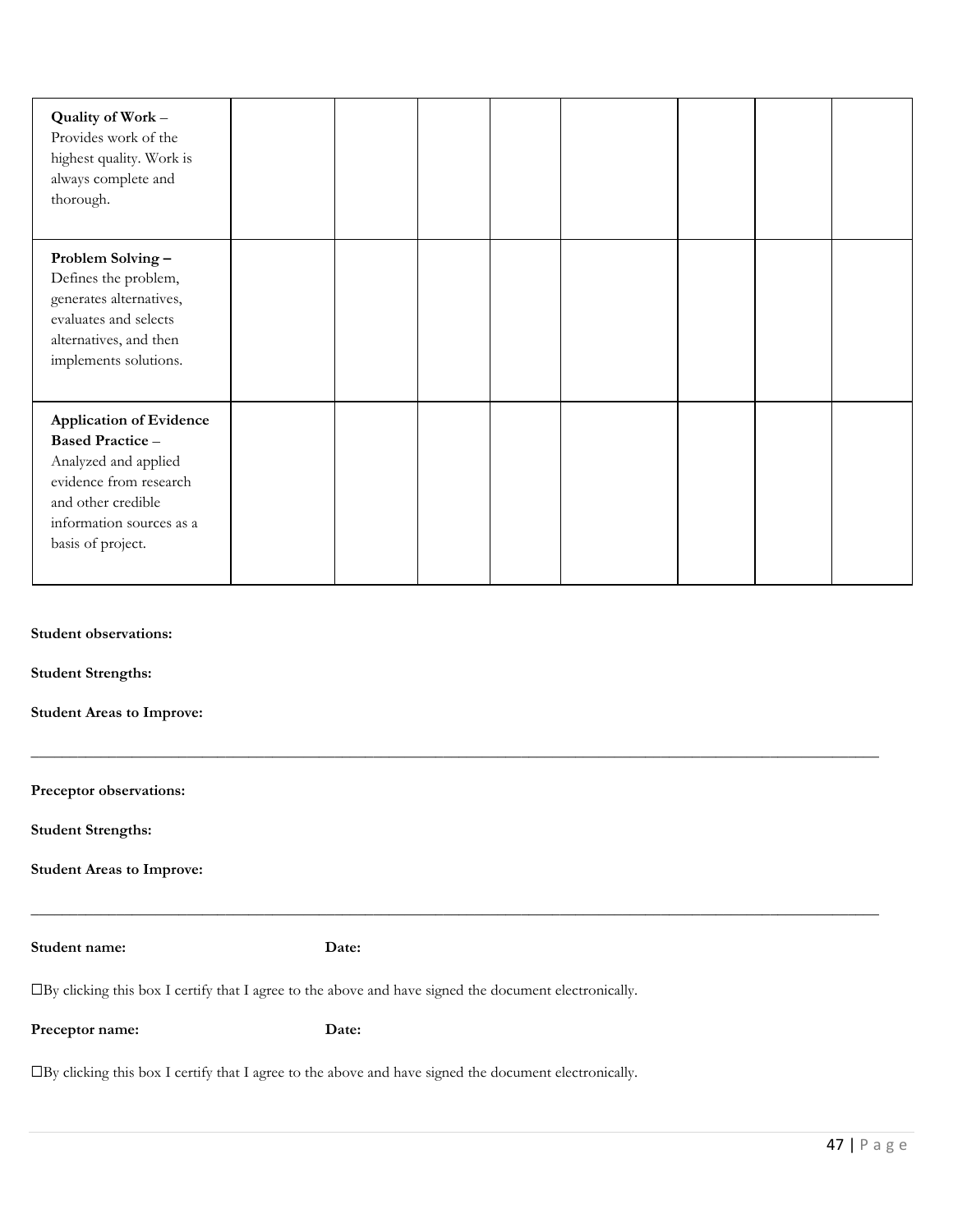# **Franklin Pierce University School of Nursing NR 690 Capstone Final Evaluation**

#### **Student:**

### **Preceptor: Student complete Preceptor complete**

| Category                                                                                                                                                                       | Excellent | Good | Fair | Poor | <b>Excellent</b> | Good | Fair | Poor |
|--------------------------------------------------------------------------------------------------------------------------------------------------------------------------------|-----------|------|------|------|------------------|------|------|------|
| Contributions-<br>Provides useful ideas,<br>communicated often, and<br>showed a lot of<br>commitment towards the<br>project                                                    |           |      |      |      |                  |      |      |      |
| Time management-<br>Uses time wisely<br>throughout the project to<br>ensure that things get<br>done. Does not have to<br>adjust deadlines due to<br>student's procrastination. |           |      |      |      |                  |      |      |      |
| Preparedness and<br>Work habits -<br>Completes all assigned<br>tasks and goals.                                                                                                |           |      |      |      |                  |      |      |      |
| Attitude - Never is<br>publicly critical of the<br>project or the work of<br>others. Always has a<br>positive attitude about<br>the tasks.                                     |           |      |      |      |                  |      |      |      |
| Working with<br><b>Preceptor - Respectfully</b><br>listens, discusses, asks<br>questions, and works on<br>solving problems.                                                    |           |      |      |      |                  |      |      |      |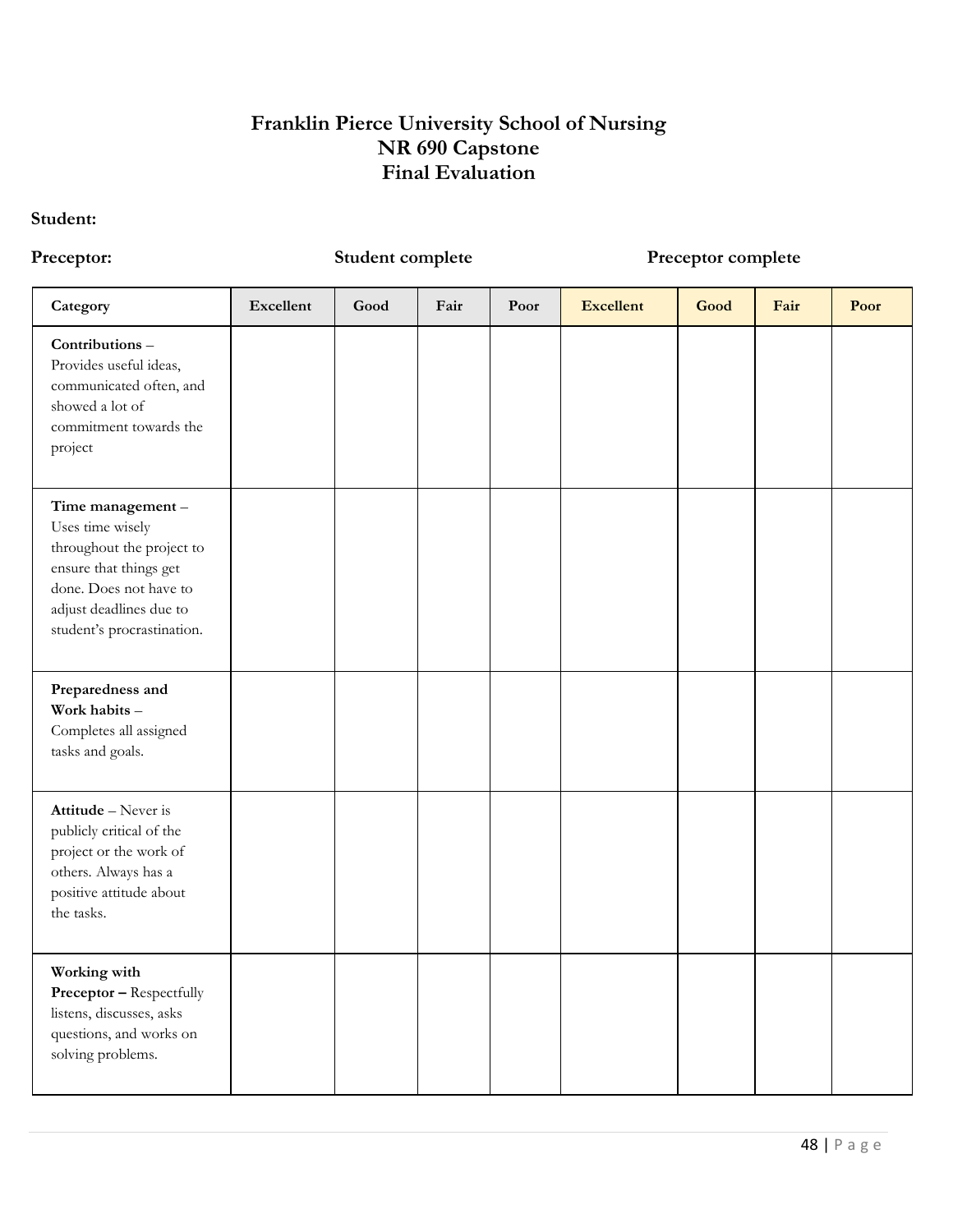| Quality of Work -<br>Provides work of the<br>highest quality. Work is<br>always complete and<br>thorough.                                                                          |       |  |  |  |  |  |  |
|------------------------------------------------------------------------------------------------------------------------------------------------------------------------------------|-------|--|--|--|--|--|--|
| Problem Solving-<br>Defines the problem,<br>generates alternatives,<br>evaluates and selects<br>alternatives, and then<br>implements solutions.                                    |       |  |  |  |  |  |  |
| <b>Application of Evidence</b><br><b>Based Practice -</b><br>Analyzed and applied<br>evidence from research<br>and other credible<br>information sources as a<br>basis of project. |       |  |  |  |  |  |  |
| Student observations:<br>Student Strengths:<br>Student Areas to Improve:<br>Preceptor observations:                                                                                |       |  |  |  |  |  |  |
| Student Strengths:<br>Student Areas to Improve:                                                                                                                                    |       |  |  |  |  |  |  |
| Student name:                                                                                                                                                                      | Date: |  |  |  |  |  |  |
| □By clicking this box I certify that I agree to the above and have signed the document electronically.                                                                             |       |  |  |  |  |  |  |
| Preceptor name:                                                                                                                                                                    | Date: |  |  |  |  |  |  |
| □By clicking this box I certify that I agree to the above and have signed the document electronically.                                                                             |       |  |  |  |  |  |  |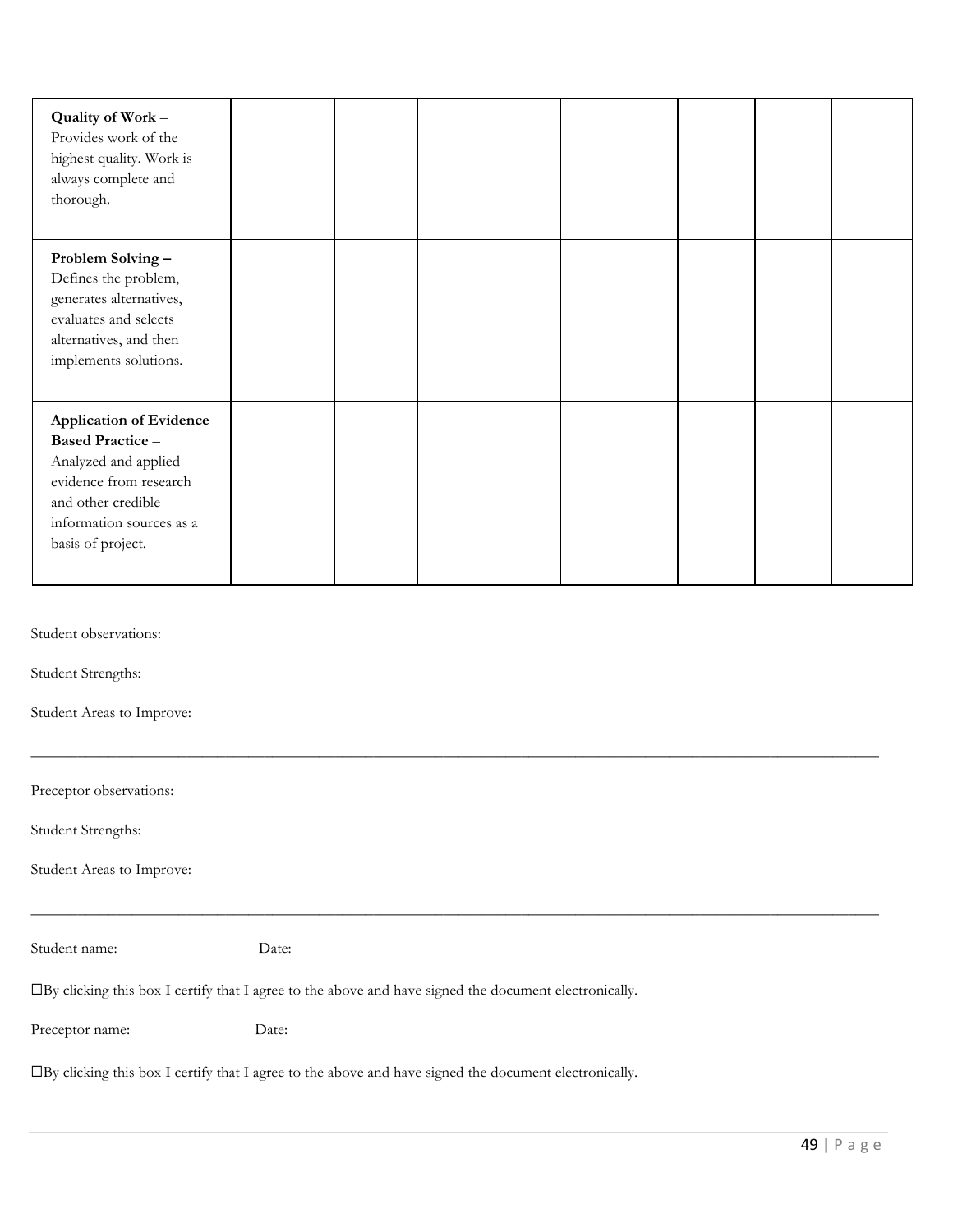# **Franklin Pierce University School of Nursing NR 690 Capstone Student Evaluation of Preceptor**

# **Student: Date:**

#### **Preceptor:**

| Category                                                                                | Very Satisfied | Satisfied | Dissatisfied | <b>Very Dissatisfied</b> |
|-----------------------------------------------------------------------------------------|----------------|-----------|--------------|--------------------------|
| My preceptor provided me with<br>opportunities to meet my outcomes.                     |                |           |              |                          |
| My preceptor had the expertise to<br>support me in reaching my outcomes.                |                |           |              |                          |
| My preceptor displayed expert coaching<br>and guidance.                                 |                |           |              |                          |
| My preceptor displayed excellent<br>collaboration.                                      |                |           |              |                          |
| My preceptor displayed excellent<br>knowledge in research                               |                |           |              |                          |
| My preceptor provided me with<br>sufficient guidance during the<br>Capstone experience. |                |           |              |                          |
| My preceptor provided me with<br>helpful feedback during the Capstone<br>experience.    |                |           |              |                          |

 $\_$  , and the set of the set of the set of the set of the set of the set of the set of the set of the set of the set of the set of the set of the set of the set of the set of the set of the set of the set of the set of th

 $\_$  , and the set of the set of the set of the set of the set of the set of the set of the set of the set of the set of the set of the set of the set of the set of the set of the set of the set of the set of the set of th

 $\_$  , and the set of the set of the set of the set of the set of the set of the set of the set of the set of the set of the set of the set of the set of the set of the set of the set of the set of the set of the set of th

#### **Comments:**

#### **Student name:**

☐ By checking this box I certify that I agree to the above and have signed the document electronically.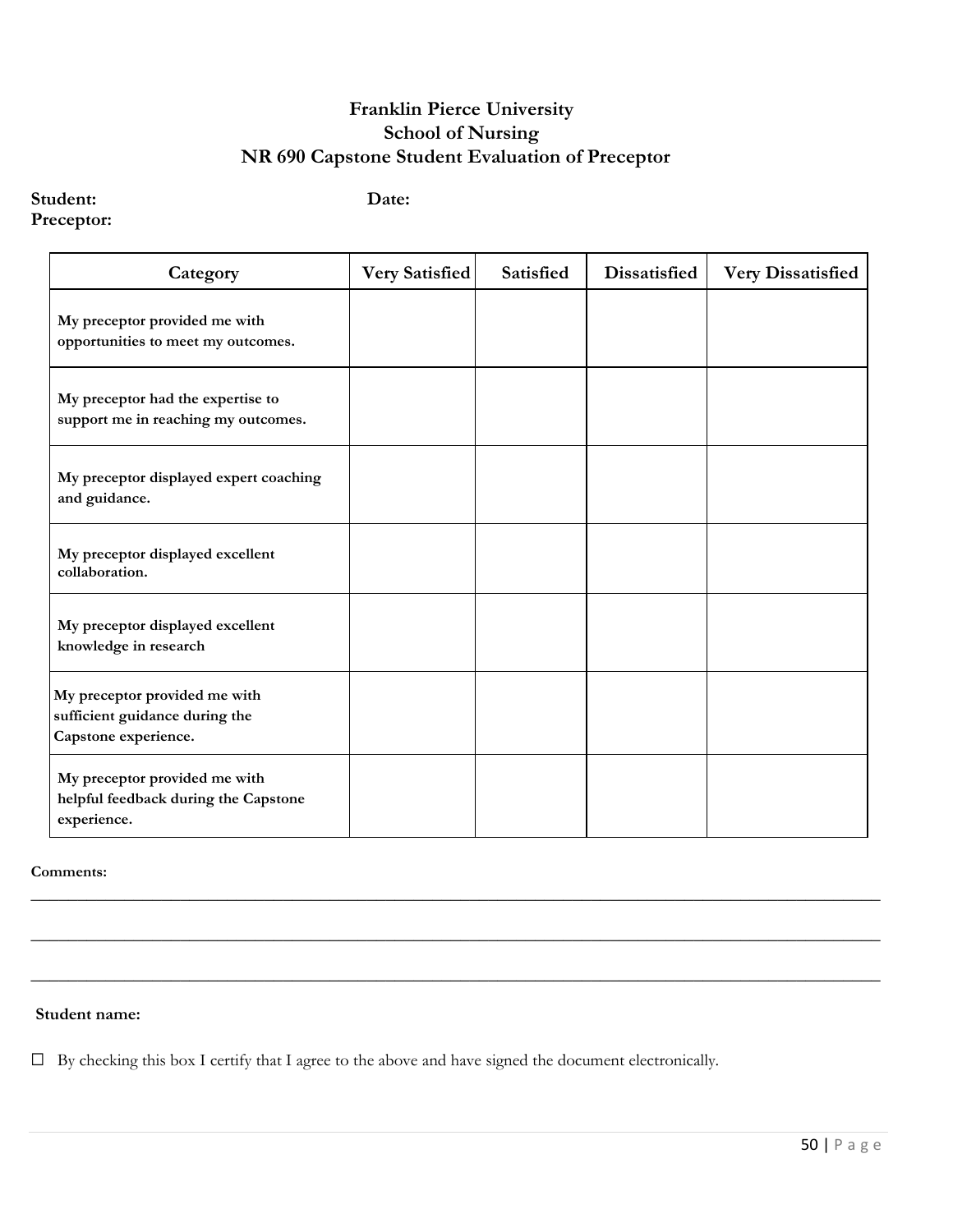# **Section VI: MASTER'S ENTRY PROGRAM IN NURSING**

#### **MEPN Mission Statement**

The Master Entry Program in Nursing (MEPN) is committed to preparing ethical leaders of conscience who demonstrate high-level critical thinking, clinical judgment, promotion of health and healing, and who make significant contributions to the local and global communities. Graduates will be leaders in diverse health care arenas who effect improvements in patient outcomes through leadership in health care delivery systems. The curriculum is rooted in the generation, evaluation, and utilization of evidence to support practices in nursing leadership. Graduates are prepared to utilize scholarly inquiry to provide evidence-based health care.

#### **A. Admissions**

#### **MEPN Degree Requirements**

Information regarding specific degree requirements and course information can be accessed at: <https://www.franklinpierce.edu/academics/docs/mepn-program-sheet-2020.pdf> and <https://www.franklinpierce.edu/academics/programs/nursing/docs/2020-MEPN-Direct-Admit.pdf>

#### **MEPN Application**

MEPN applicants will meet the following criteria:

- Prerequisite Grade Point Average (GPA) 3.0 or greater.
- Have completed a non-nursing bachelor-level (or higher) degree
- ATI Test of Essential Academic Skills (TEAS) admission exam with a score of 80\*
- Completed college algebra course with a B or better
- Interview with nursing faculty via Zoom or in person.
- 3 letters of recommendation with a minimum of one being a current professional work reference
- Essay stating goals and objectives for applying to the MEPN program
- Complete online application to FPU
- Official transcripts from all regionally accredited secondary institutions attended
- Completion of pre-requisite courses with "B" or better\*\*
- International students must submit Test of English as a Foreign Language (TOEFL) score
- Completed blemish-free background check (one for each state the applicant has lived in the past 3 years)

#### **\*TEAS Entrance Examination**

The TEAS is comprised of four sections: Reading, Mathematics, Science, and English. Please visit the Assessment Technologies Institute (ATI) web site at [www.atitesting.com](http://www.atitesting.com/) for additional information including test taking locations.

#### **\*\*Prerequisite Courses:**

Students must complete the following college level courses with a letter grade of B or better prior to starting the MEPN program:

- General Chemistry lecture with a laboratory component (4 credits)
- Human Anatomy and Physiology I and II (4 credits each)
- Microbiology with a laboratory component (4 credits)
- Statistics (3 credits)
- Human/Lifespan Development (3 credits)
- Nutrition (3 credits)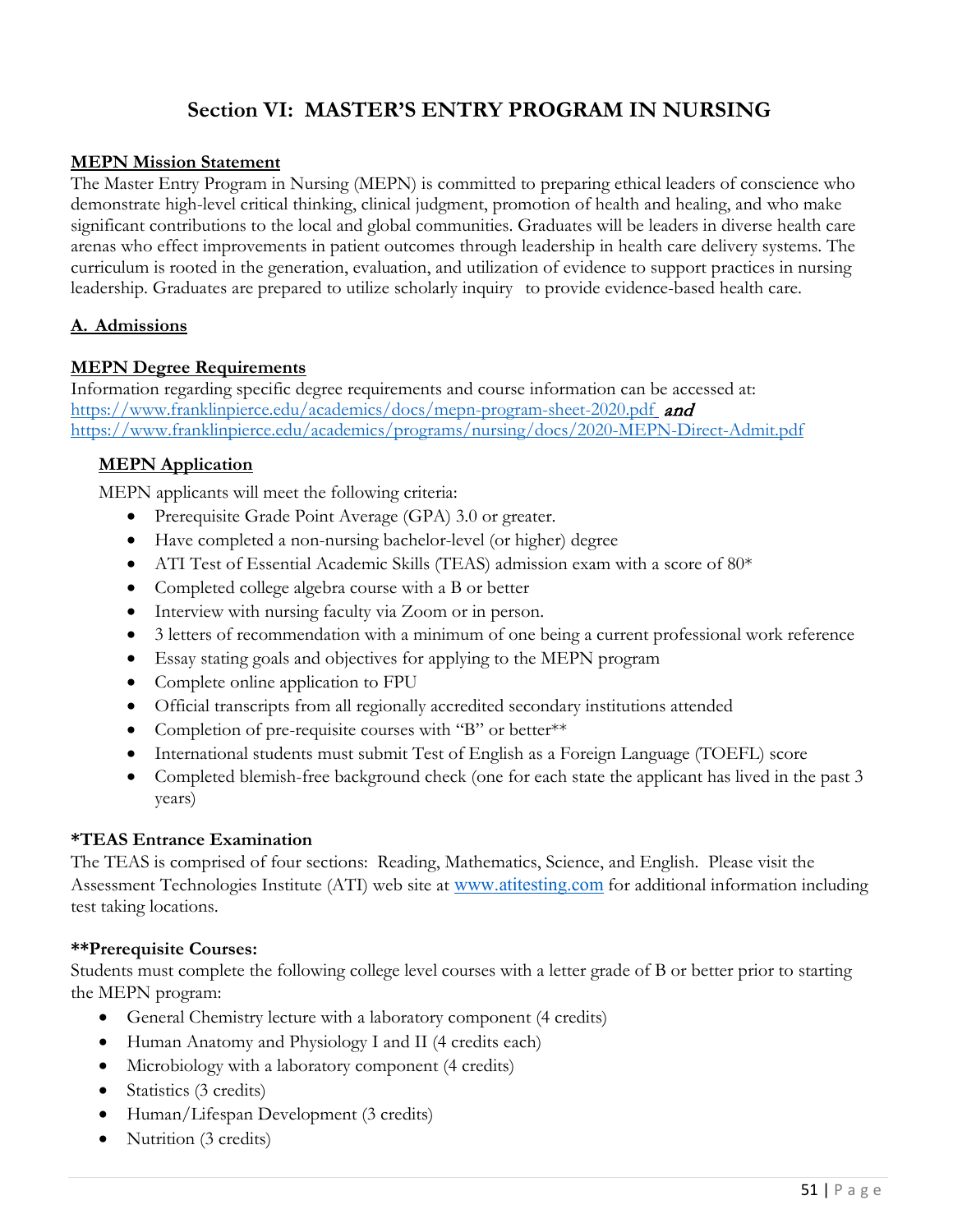#### **Student Responsibilities**

The student is responsible for:

- Remaining informed of and adhering to nursing department policies as articulated in the Nursing Student Handbook.
- Keeping informed about dates and processes for registration.
- Maintaining a current address and phone number on file with the University Registrar's Office and with the School of Nursing.
- Checking University email at least twice per week.
- Reviewing schedules with one's advisor prior to registration each term.
- Keeping advisor informed about changes and/or decisions relating to pursuit of the degree.
- Maintaining requirements for laboratory and clinical courses.
- Informing advisor of any difficulties meeting clinical, lab, or classroom criteria or benchmarks.

# **MEPN End of Program Student Learning Outcomes and AACN MSN Essentials**

Program Student Learning Outcomes (SLOs) are statements of what a student will know, understand, or be able to perform at the end of a degree program. Students must demonstrate achievement of learning outcomes prior to graduation.

The American Association of Colleges of Nursing (AACN) have identified nine Essentials: Core Competencies for Professional Nursing Education which "provides a framework for preparing individuals as members of the discipline of nursing, reflecting expectations across the trajectory of nursing education and applied experience."(ACEN, 2021, p.1) "These *Essentials* introduce 10 domains that represent the essence of professional nursing practice and the expected competencies for each domain." (AACN, 2021, p. 1) These Essentials are one of the frameworks upon which the Franklin Pierce University School of Nursing programs are built. The following compares the MSN program SLOs with the Essentials domains.

| <b>MEPN SLO</b>                                                                                                                                                                                           | Domain             |
|-----------------------------------------------------------------------------------------------------------------------------------------------------------------------------------------------------------|--------------------|
| 1. Utilize professional codes and standards of professional nursing practice                                                                                                                              | Domain 9 and 10    |
| 2. Demonstrate autonomy in critical thinking and clinical decision<br>making based on biopsychosocial and organizational<br>sciences to improve healthcare quality and outcomes in a variety of settings. | Domain 1 and 2     |
| 3. Integrate organizational and systems leadership to guide and direct clinical<br>decision-making and evaluation of patient outcomes and safety.                                                         | Domain 5, 7 and 10 |
| 4. Advocate for socially just, ethical and culturally sensitive strategies in the<br>design of high quality and cost-effective healthcare delivery.                                                       | Domain 2 and 7     |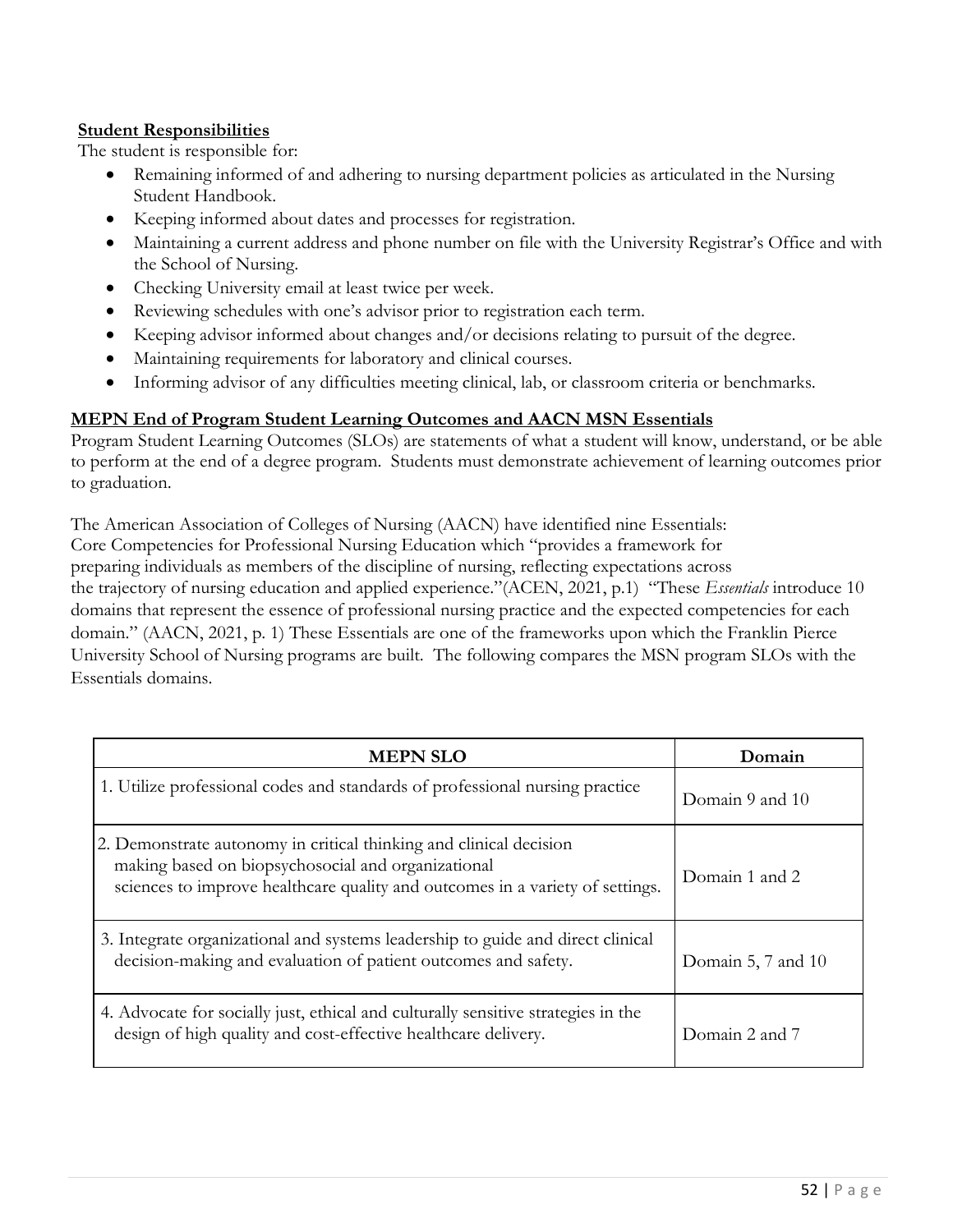| 5. Contribute clinical scholarship for excellence in patient care<br>utilizing theories and advances in nursing knowledge across the<br>lifespan through advanced health assessment, evidence-based<br>practice systematic inquiry, and dissemination of information to<br>individuals, families, communities, and healthcare professionals. | Domain 4        |
|----------------------------------------------------------------------------------------------------------------------------------------------------------------------------------------------------------------------------------------------------------------------------------------------------------------------------------------------|-----------------|
| 6. Incorporate technology to support and coordinate delivery of<br>high-quality, safe patient care.                                                                                                                                                                                                                                          | Domain 5 and 8  |
| 7. Demonstrate advocacy strategies to influence healthcare policy<br>to improve public health.                                                                                                                                                                                                                                               | Domain 3 and 7  |
| 8. Collaborate with the inter-professional team to influence the<br>shared goals of disease prevention, health promotion, and patient-<br>centered care to diverse populations.                                                                                                                                                              | Domain 6 and 10 |

# **AACN Domains (ACEN, 2021, p. 10-11)**

**Domain 1:** Knowledge for Nursing Practice Descriptor: Integration, translation, and application of established and evolving disciplinary nursing knowledge and ways of knowing, as well as knowledge from other disciplines, including a foundation in liberal arts and natural and social sciences. This distinguishes the practice of professional nursing and forms the basis for clinical judgment and innovation in nursing practice.

**Domain 2:** Person-Centered Care Descriptor: Person-centered care focuses on the individual within multiple complicated contexts, including family and/or important others. Person-centered care is holistic, individualized, just, respectful, compassionate, coordinated, evidence-based, and developmentally appropriate. Person-centered care builds on a scientific body of knowledge that guides nursing practice regardless of specialty or functional area.

**Domain 3:** Population Health Descriptor: Population health spans the healthcare delivery continuum from public health prevention to disease management of populations and describes collaborative activities with both traditional and non-traditional partnerships from affected communities, public health, industry, academia, health care, local government entities, and others for the improvement of equitable population health outcomes.

**Domain 4:** Scholarship for Nursing Discipline Descriptor: The generation, synthesis, translation, application, and dissemination of nursing knowledge to improve health and transform health care.

**Domain 5:** Quality and Safety Descriptor: Employment of established and emerging principles of safety and improvement science. Quality and safety, as core values of nursing practice, enhance quality and minimize risk of harm to patients and providers through both system effectiveness and individual performance.

**Domain 6:** Interprofessional Partnerships Descriptor: Intentional collaboration across professions and with care team members, patients, families, communities, and other stakeholders to optimize care, enhance the healthcare experience, and strengthen outcomes.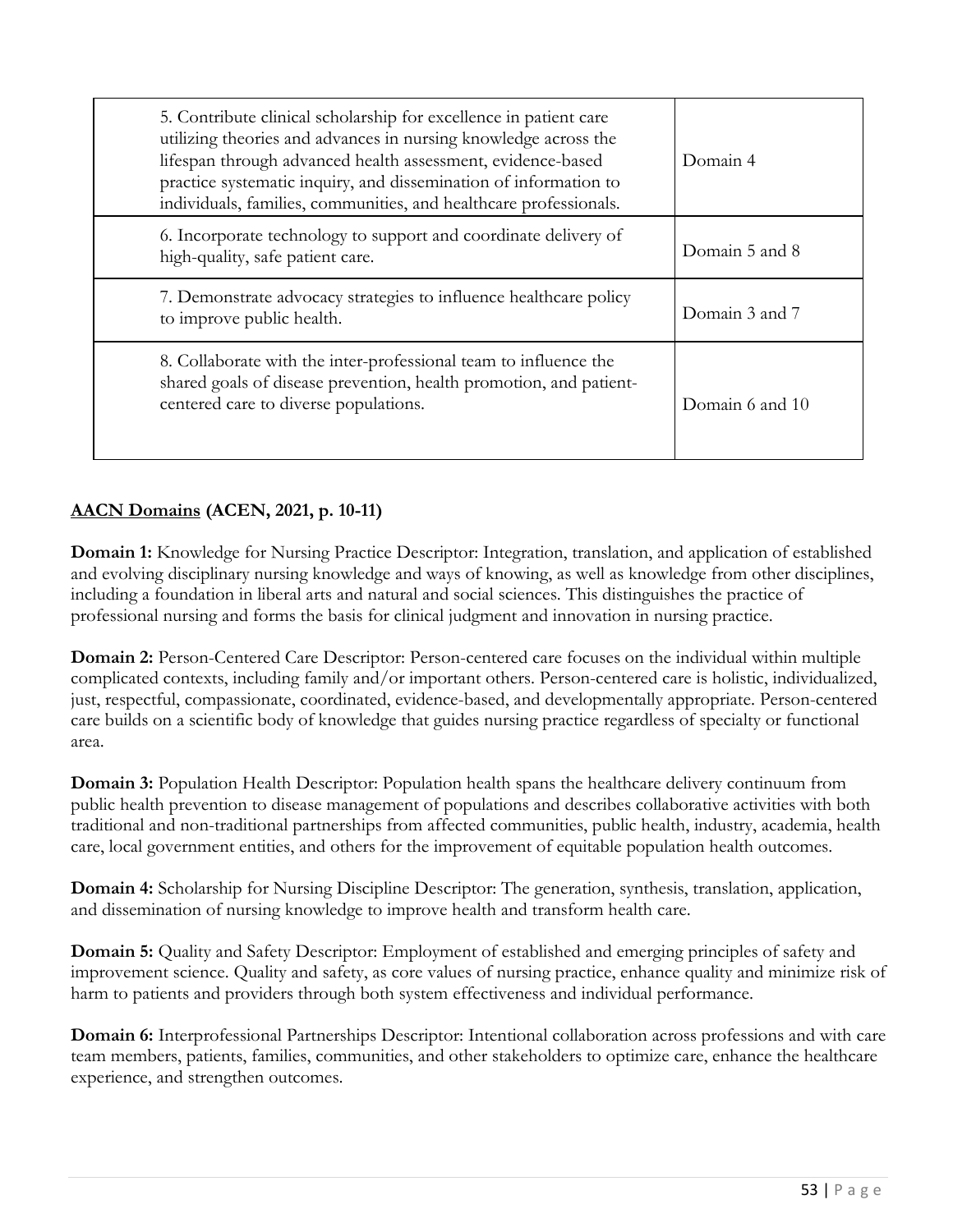**Domain 7:** Systems-Based Practice Descriptor: Responding to and leading within complex systems of health care. Nurses effectively and proactively coordinate resources to provide safe, quality, equitable care to diverse populations.

**Domain 8:** Informatics and Healthcare Technologies Descriptor: Information and communication technologies and informatics processes are used to provide care, gather data, form information to drive decision making, and support professionals as they expand knowledge and wisdom for practice. Informatics processes and technologies are used to manage and improve the delivery of safe, high-quality, and efficient healthcare services in accordance with best practice and professional and regulatory standards.

**Domain 9:** Professionalism Descriptor: Formation and cultivation of a sustainable professional nursing identity, accountability, perspective, collaborative disposition, and comportment that reflects nursing's characteristics and values.

**Domain 10:** Personal, Professional, and Leadership Development Descriptor: Participation in activities and selfreflection that foster personal health, resilience, and well-being, lifelong learning, and support the acquisition of nursing expertise and assertion of leadership.

# **Role Specific Competencies – MEPN**

In addition to SLO, the School of Nursing has identified the following role specific professional competencies that identify measurable levels of nursing performance that integrate the knowledge, skills, and behaviors in the specialty areas of Leadership and Education. The MEPN Program will prepare the graduate to:

- 1. Utilize professional codes and standards of professional nursing practice.
- 2. Demonstrate autonomy in critical thinking and decision making to guide care to patient across the lifespan.
- 3. Function effectively within Interprofessional healthcare teams, utilizing evidence-based practice to deliver high quality safe patient care and promote positive patient outcomes.
- 4. Apply leadership skills as a change agent within the healthcare system to promote equity and culturally sensitive care.

# **Benchmark Assignments (Assessments/Exams/Course Grades)**

To assess achievement of the program's SLOs, assignments have been identified in each nursing course referred to as benchmark assignments. It is the policy of the School of Nursing that MEPN students must achieve a minimum of 83% on all benchmark assignments in the NR700 prelicensure courses. If the minimum is not achieved, the student is considered not successful in the course and will not receive a passing grade.

# **B. Curriculum and Program Progression Requirements**

The MEPN is an 18-month accelerated MSN program taking place over six consecutive terms. The program is a combination of traditional face-to-face lecture format and online (O) modalities with a clinical/lab component (C/L). Face-to-Face (F2F) didactic course teaching includes lectures, power points, student interaction with case studies and videos. Online (O) didactic courses teaching includes lecture notes, power points, videos, discussion board questions, papers, case studies, reflection, and group projects. Clinical and laboratory (C/L) learning includes clinical skills performed in a clinical healthcare setting and simulation laboratory setting under the direction of a clinical faculty member. Learning will include demonstration, lecture, discussion, videos, and hands on skill development. Students are admitted as a cohort to the MEPN and will progress through the program with the following schedule: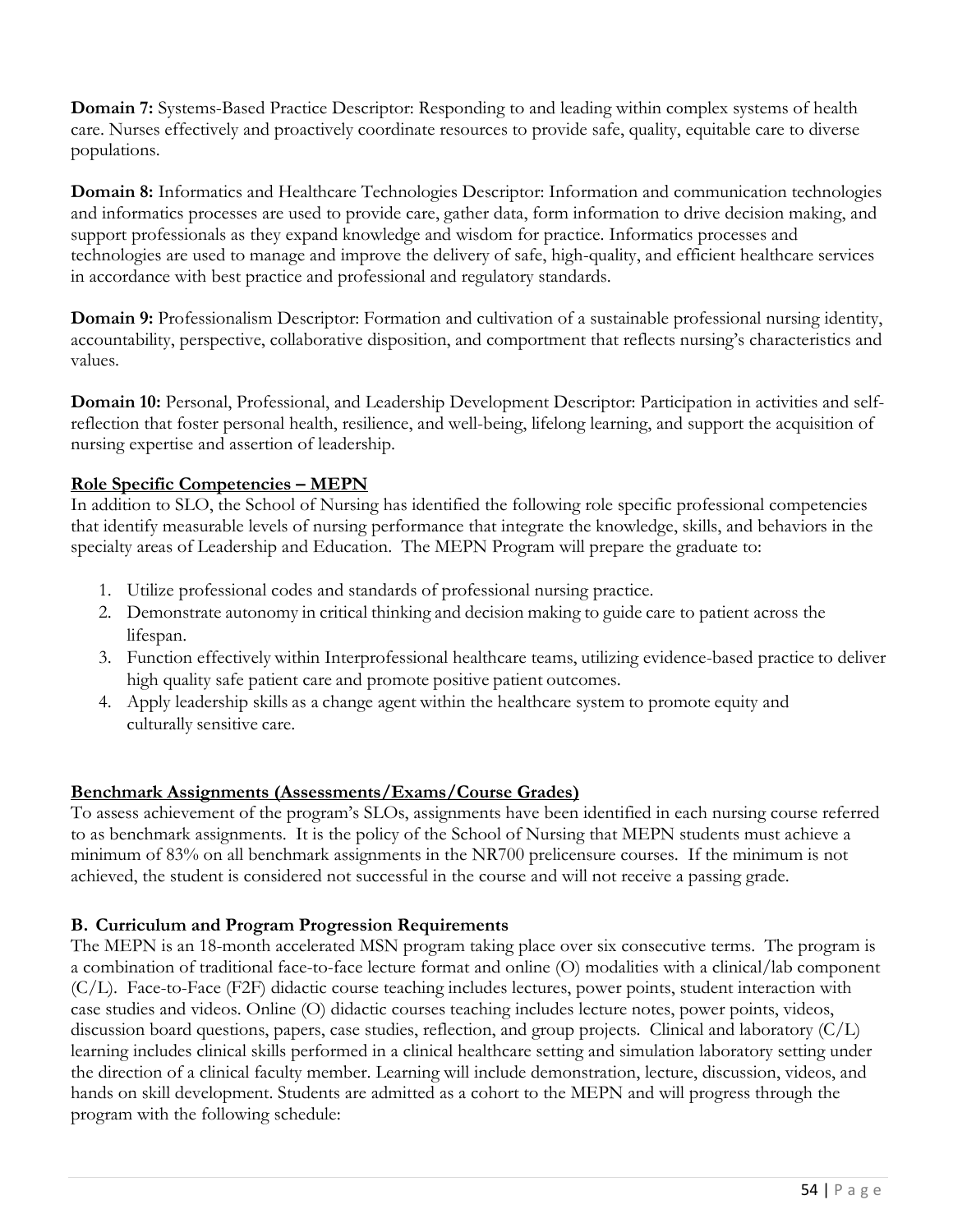| Term 1 (First Year)                                                                                                                            | <b>Credits</b>                             | Clinical/Lab                |
|------------------------------------------------------------------------------------------------------------------------------------------------|--------------------------------------------|-----------------------------|
| NR 501 RN MSN Bridge<br>NR 580 Pathophysiology for the                                                                                         | $\mathfrak{Z}$<br>3                        | None<br>None                |
| <b>Advanced Generalist</b><br>NR700 Foundational Concepts of<br>Professional Nursing                                                           | $\overline{3}$                             | None                        |
| NR 701 Foundation: Introduction<br>to Nursing                                                                                                  | $\overline{2}$                             | C/L                         |
|                                                                                                                                                | <b>Total Credits 12</b>                    | $Clinical/Lab = 216$        |
| Term 2                                                                                                                                         |                                            |                             |
| NR575 Advanced Pharmacology<br>NR 520 Health Policy<br>NR710 NSG MGT Complex<br>HLTH Management<br>NR711 NSG MGT Complex<br>HLTH ALT Practicum | $\mathfrak{Z}$<br>3<br>$\mathfrak{Z}$<br>3 | None<br>None<br>None<br>C/L |
|                                                                                                                                                | <b>Total Credits 12</b>                    | Clinical/Lab 216            |
| Term 3                                                                                                                                         |                                            |                             |
|                                                                                                                                                |                                            |                             |
| GM 510 Seminar in Leadership<br>NR720 Nursing Management of                                                                                    | 3                                          | None                        |
| Complex Health Alterations Across<br>the Lifespan                                                                                              | 3                                          | None                        |
| NR721 Nursing Management of<br>Complex Health Alterations Across                                                                               | $\mathfrak{Z}$                             | C/L                         |
| the Lifespan Practical                                                                                                                         | <b>Total Credits 9</b>                     | Clinical/Lab 216            |
|                                                                                                                                                |                                            |                             |
|                                                                                                                                                |                                            |                             |
|                                                                                                                                                |                                            |                             |
|                                                                                                                                                |                                            |                             |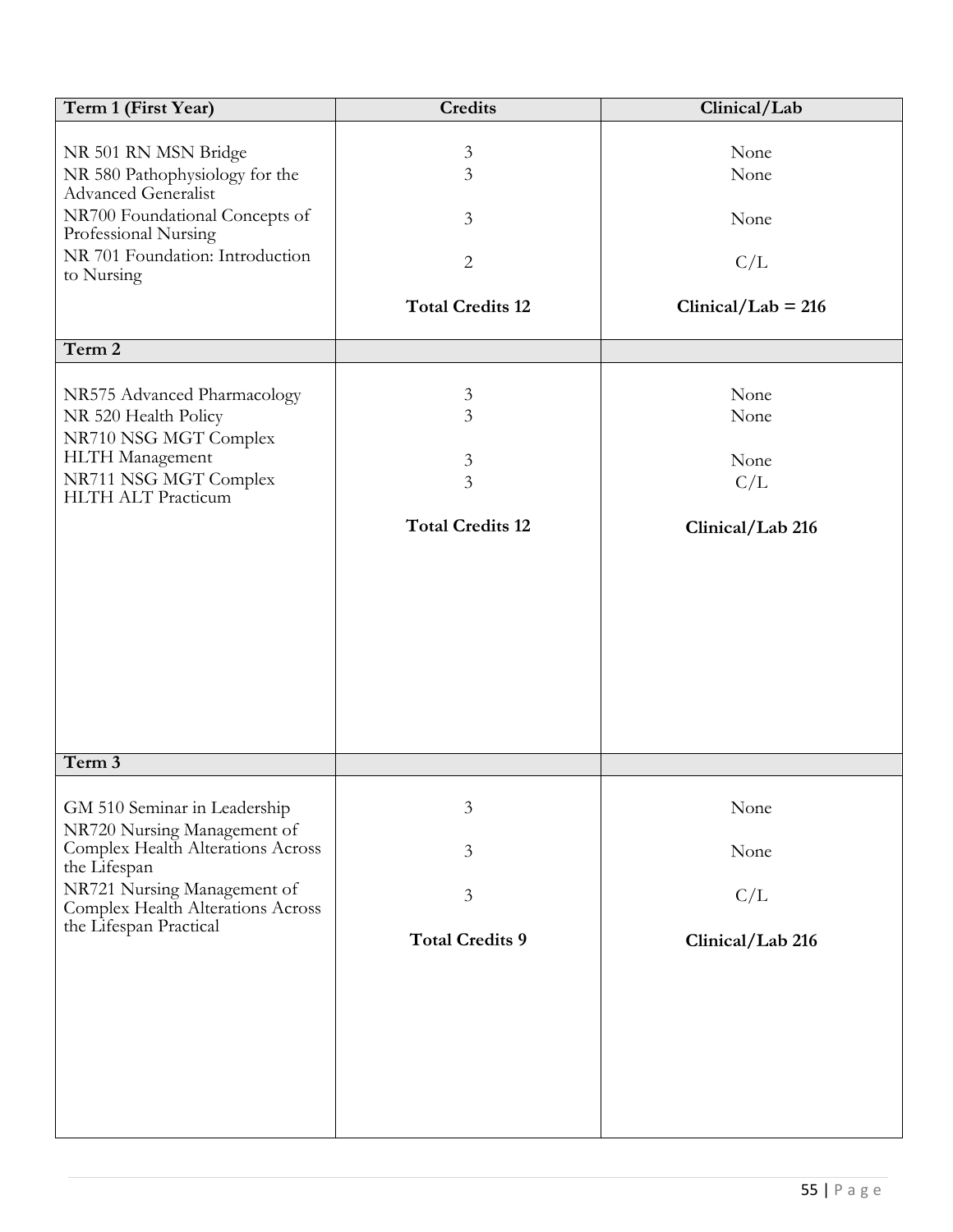| Term 4                                                                                                                                                                                         |                                                                         |                                                       |
|------------------------------------------------------------------------------------------------------------------------------------------------------------------------------------------------|-------------------------------------------------------------------------|-------------------------------------------------------|
| GM 596 Quality Improvement                                                                                                                                                                     | 3                                                                       | None                                                  |
| Models in Healthcare<br>NR730 Psychiatric and Mental<br>Health Nursing                                                                                                                         | 3                                                                       | None                                                  |
| NR731 Psychiatric and Mental<br>Health Nursing Practical                                                                                                                                       | $\mathbf{1}$                                                            | C/L                                                   |
| NR740 Community Health<br>Promotion Practical                                                                                                                                                  | $\mathbf{1}$                                                            | C/L                                                   |
|                                                                                                                                                                                                | <b>Total Credits 8</b>                                                  | Clinical/Lab 128                                      |
| Term 1 (Second Year)                                                                                                                                                                           |                                                                         |                                                       |
| NR 520 Health Policy & Population<br><b>Health Issues</b><br>GM 520 Legal and Ethical Issues in<br>Organizations<br>Maternal/Child Nursing<br>Women's Health Practical<br>Pediatrics Practicum | 3<br>3<br>$\overline{c}$<br>1<br>$\mathbf{1}$<br><b>Total Credits 7</b> | None<br>None<br>None<br>C/L<br>C/L<br>Clinical/Lab 72 |
| Term 2                                                                                                                                                                                         |                                                                         |                                                       |
|                                                                                                                                                                                                | 6                                                                       | None                                                  |
| NR 790 Capstone: Clinical Project<br>Development and Implementation<br><b>Immersion Advanced Generalist</b>                                                                                    | 3                                                                       | C/L                                                   |
| Practical                                                                                                                                                                                      | <b>Total Credits 9</b>                                                  | Clinical/Lab 216                                      |
|                                                                                                                                                                                                | <b>Total Program Credits 60</b>                                         | <b>Total Program Clinical Hours 1064</b>              |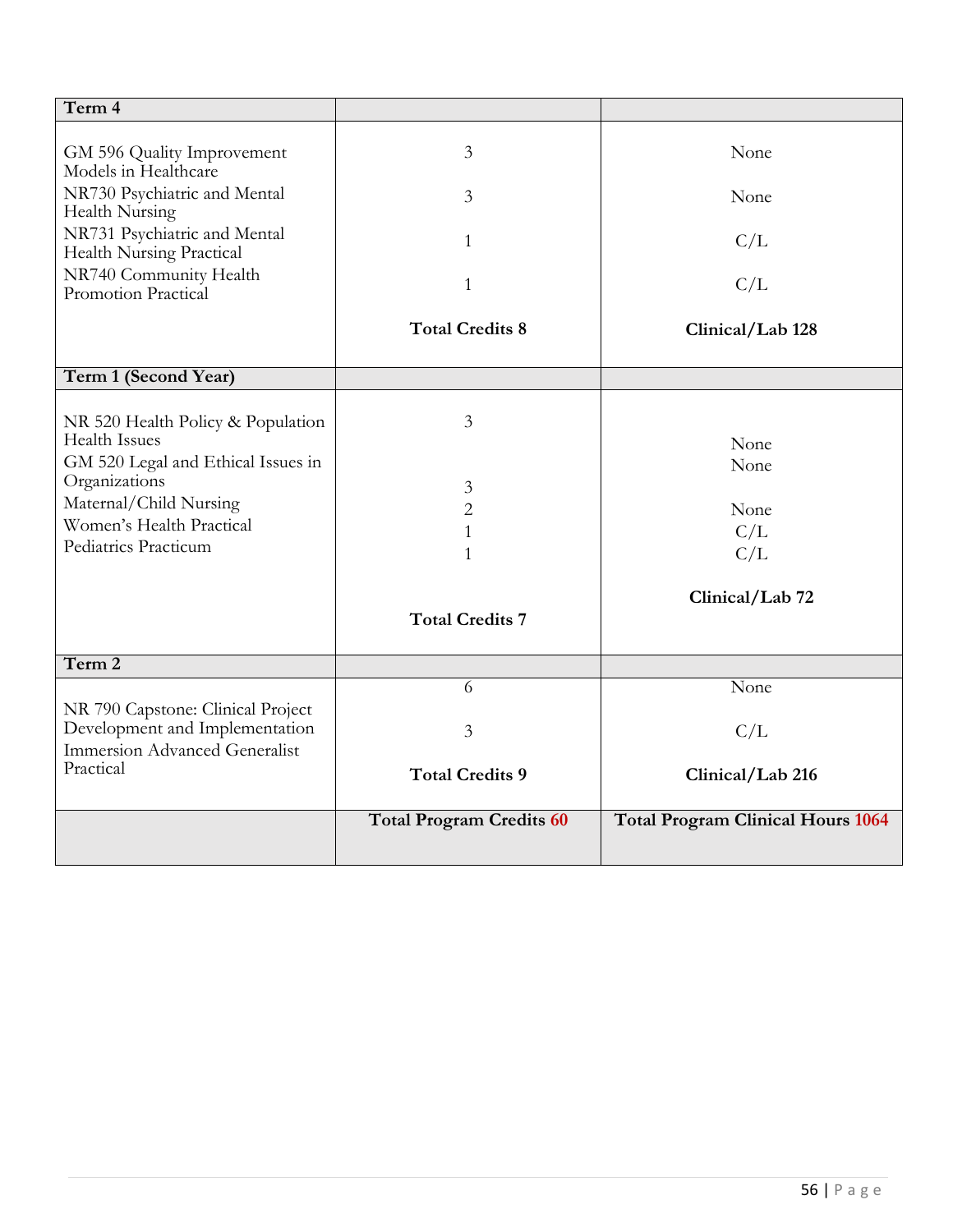#### **Program Progression Requirements**

| Admission                                                                                                                                                                                                                                 | Progression                                                                                                                                                                                                                                                                                                                                                                                                                                                                                                                                                                                                                                   | Graduation                                                                                                                                                                                                                                                                                                                                   |
|-------------------------------------------------------------------------------------------------------------------------------------------------------------------------------------------------------------------------------------------|-----------------------------------------------------------------------------------------------------------------------------------------------------------------------------------------------------------------------------------------------------------------------------------------------------------------------------------------------------------------------------------------------------------------------------------------------------------------------------------------------------------------------------------------------------------------------------------------------------------------------------------------------|----------------------------------------------------------------------------------------------------------------------------------------------------------------------------------------------------------------------------------------------------------------------------------------------------------------------------------------------|
| Minimum GPA 3.0<br>Minimum of "B" in all<br>prerequisite courses<br>Evidence of written<br>communication in goals<br>and objectives letter<br>Three letters of<br>$\bullet$<br>recommendation<br>TEAS exam<br>٠<br>Clear background check | Achieves minimum of 83%<br>$\bullet$<br>in all NR 700 level nursing<br>courses<br>"Passes" all clinical<br>courses<br>Achieves proficiency on<br>dosage calculation exam in<br>each of the NR700 course.<br>Continues to<br>demonstrate clinical<br>competence<br>Adherence to attendance<br>$\bullet$<br>policy<br>Avoidance of behaviors<br>identified under criteria<br>for dismissal<br>Signed HIPAA form<br>Consistently models<br>professional behavior<br>Recent physical exam<br>Color vision test<br>٠<br>Up-to-date immunizations<br>٠<br>Health Insurance<br>٠<br>Healthcare Provider CPR<br>$\bullet$<br>Random drug testing<br>٠ | Minimum grade of 83%<br>$\bullet$<br>in all NR 700 nursing<br>courses<br>Completion of 60<br>٠<br>program credit hours<br>Completion of 1064<br>$\bullet$<br>clinical/laboratory hours<br>Notice of Candidacy form<br>$\bullet$<br>submitted to Registrar<br>Participation in FPU<br>$\bullet$<br>Commencement Exercise<br>in May (optional) |

# **ATI Testing Policy**

The Assessment Technologies Institute (ATI) exam evaluates student's ability to critically think and apply nursing concepts. The student performance or success on the ATI exam equates to student success on NCLEX exam. To ensure success of MEPN students, ATI exams will be administered at specific intervals throughout the program.

#### **The MEPN ATI Assessment / Examination Policy states:**

ATI is a proctored computerized exam.

• Students that do not achieve a Level 2 proficiency on targeted exams will be required to complete ATI remediation. This remediation will be handwritten, submitted and reviewed with the instructor. A second attempt will be required, and reexamination will occur in order to obtain a Level 2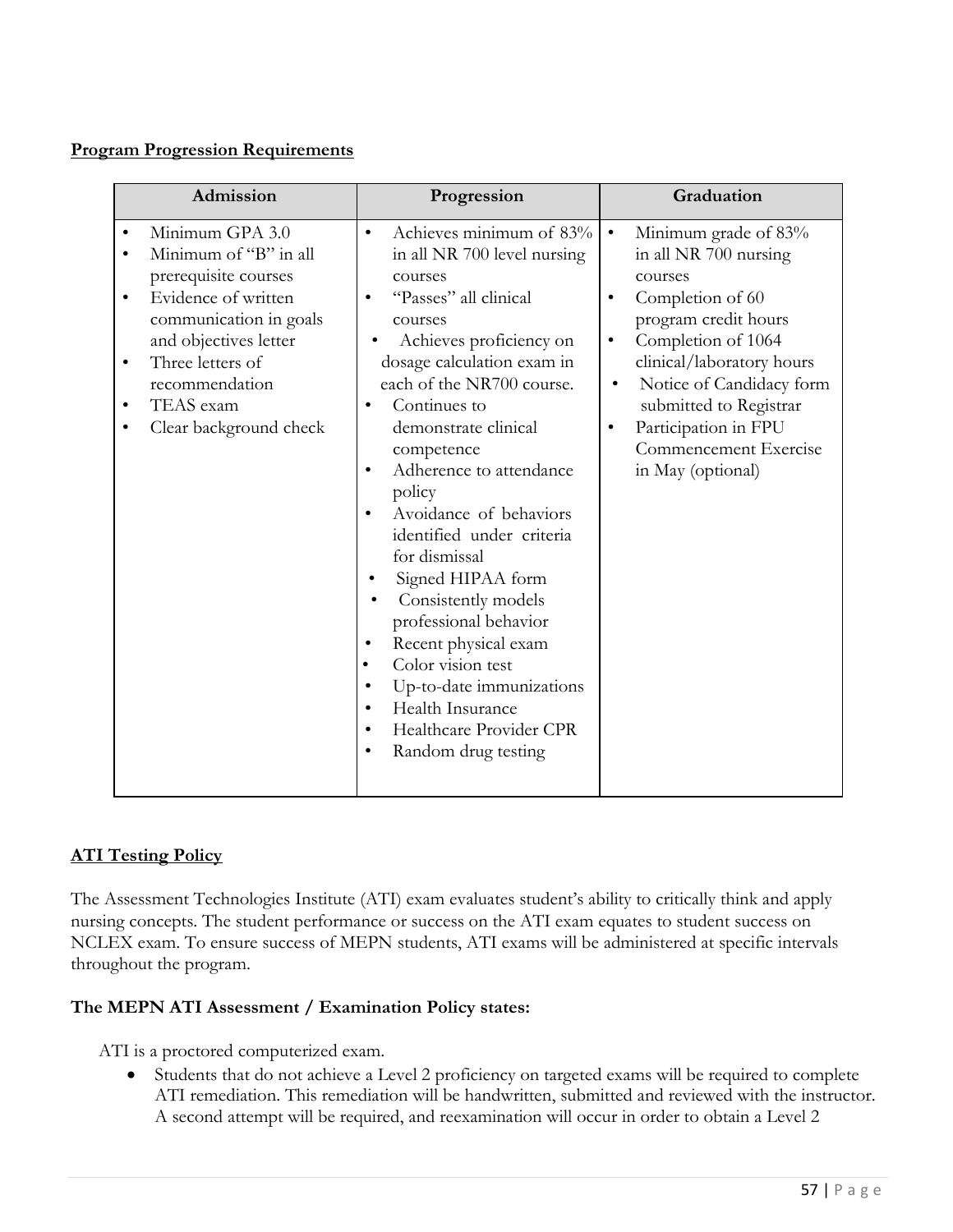proficiency. If Level 2 is not achieved on the 2<sup>nd</sup> attempt remediation will be required as was done after the first attempt.

• During NR 760, students will be required to take the ATI Core Comprehensive exam and achieve an assessment of 98% probability of passing NCLEX. If this is not achieved, the student is required to complete focused remediation and review. This remediation will be completed in writing, submitted and reviewed with the course instructor. All students will be required to attend an ATI Live Review session during NR760. After the Live Review, students who did not achieve 98% probability will be required to retake the ATI Core Comprehensive exam. If a student does not achieve a 98% probability after the second attempt, a focused review and remediation must be completed and submitted to the course instructor within the time frame set by the course instructor.

#### **Professional Liability Insurance**

Students are required to have professional liability insurance while students in the MEPN Program. Refer to Documents required for the MEPN Program later in this document.

#### **Dosage Calculation Policy**

A medication dosage and calculation examination will be given at the beginning of each NR 700 level clinical rotation. Students must pass the exam with 100%. Students will not be permitted to administer medications in the clinical setting until the dosage and calculation exam is passed. A maximum of two exams will be given in each NR700 level clinical course. If a student does not pass the second examination with a score of 100%, they will fail the course.

#### **Evaluation Policy**

Students will be evaluated on their performance both in classes (online and face-to-face) and in clinical settings.

#### Face-to-Face and Online

- Attendance is mandatory for all lecture/didactic learning experiences.
- Attendance in online courses is demonstrated by logging into the course and submitting discussion posts and assignments by the required due dates.
- A course average of 83%, or B, or higher is maintained. If a student falls below 83%, they will be unsuccessful in the program, please refer to the academic catalog.
- Achievement of a minimum Level 2 proficiency on each ATI exam administered. See ATI policy above.
- All assignments must be submitted on or before the due date.

#### Clinical and Skills/Simulation

- Clinical and laboratory performance is pass/fail and independent of classroom performance.
- Students are required to provide clinical documentation (immunizations, titers, PPD, annual physical exam, annual influenza vaccine, COVID vaccine) by assigned due date.
- Attendance is mandatory for the entire clinical learning experience, including skills lab sessions and simulation lab activities. For any excused absence, the student will be responsible for making up missed clinical time at the convenience and discretion of the clinical instructor.
- Clinical course work / assignments are due on or before the due date.
- HIPAA is strictly enforced. Any violation may result in dismissal.
- Students will receive feedback on their clinical performance two times during the clinical rotation- one at mid-term (6 weeks) and one at the end of the term (12 weeks). If a clinical and/or course instructor identifies skills or other areas for further practice, the student will be referred to the skills lab for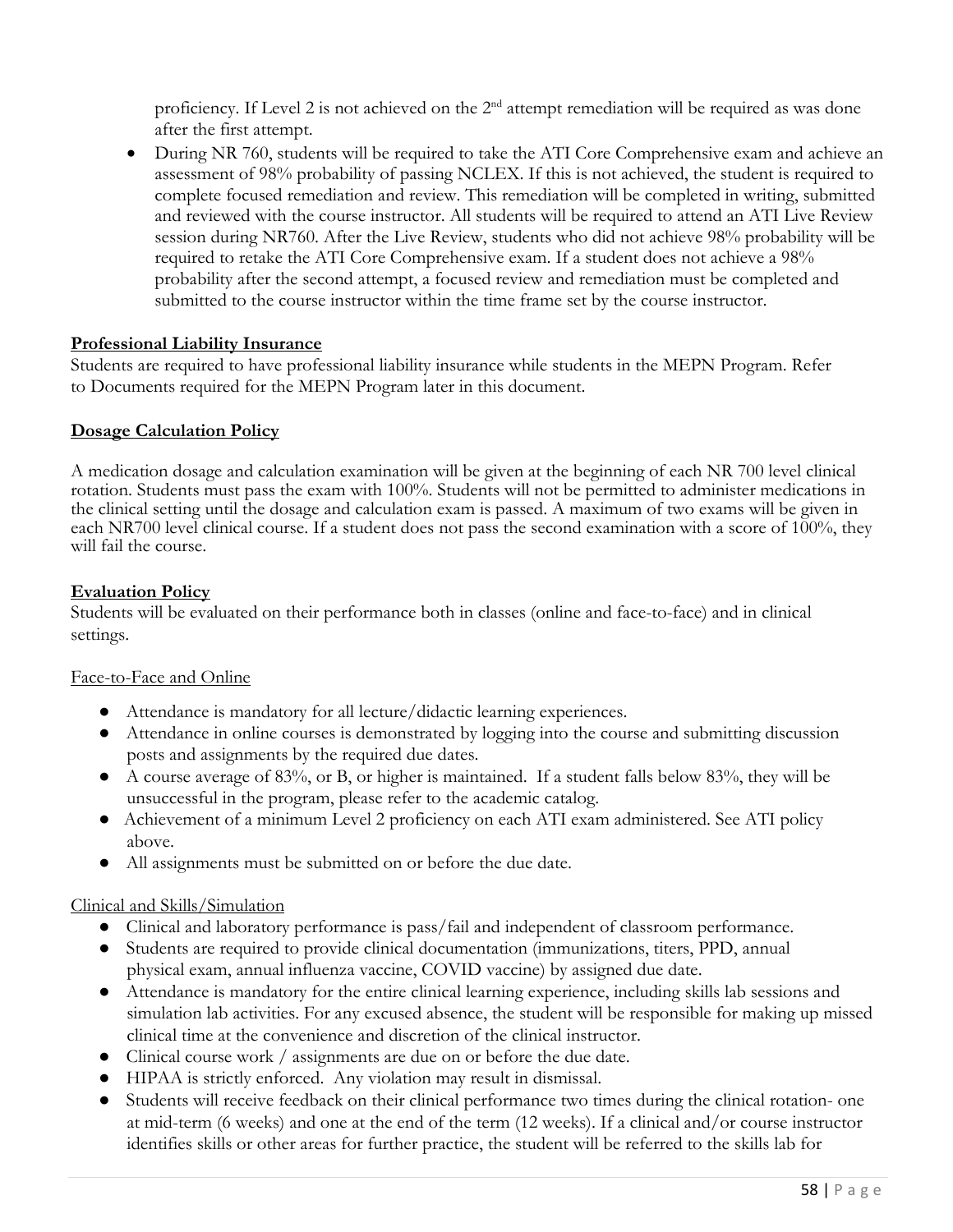additional practice with faculty and/or assistive staff. This is designed to promote student learning and strengthen skills for practice.

- Students not meeting satisfactory performance objectives in the clinical rotation will receive a clinical warning from the faculty member along with a plan for improvement. Students who receive a clinical warning must show improvement in clinical performance prior to the end of the clinical rotation. Students who receive more than two clinical warnings will be dismissed from the program.
- Students deemed unsafe in skills/simulation and/or clinical practice will be dismissed from the program.

NR 700 level courses contain a didactic/classroom and a co-requisite clinical component. Students must pass BOTH components in order to continue in the MEPN program. A failure in one component is considered a failure in both, as the two components are co-requisite. For example, if a student earns 83% in the classroom and passes the classroom course, but fails the clinical component, the student will fail both courses.

# **School of Nursing Exam Policy/ ATI Examination Policy**

Course exams will be given throughout each nursing course. Nursing profession specific standardized examinations (ATI) will be administered at the completion of each term offering face-to-face courses. The exams protocol will mirror the NCLEX-RN exam with the following practices:

- Students will be seated in the exam room and logged into (if computerized) the exam within fifteen (15) minutes prior to the start of the exam time.
- Students who are late to a scheduled examination will not be permitted to enter the classroom as it is disruptive to students.
- Any exams that will be pencil-and-paper tests will be distributed to students at the designated time and when all students are seated.
- A proctor will be present during all exams.
- Students will be permitted only those items provided to them during the exam. All other items will be left at a designated safe location.
- No wearing of hats, hoods, smart watches, or use of phones will be allowed.
- Phones must be away and turned off during the exam.
- No food or drink is allowed in the exam room, unless medically indicated.
- Students will only have access to the exam. All other computer programs, applications and web browsers must be closed before and during the exam.
- Students are prohibited from taking photos or screen captures of any portion of an exam; students may not copy any exam questions or make notes about any questions.
- Talking is not permitted during the exams.
- No assistance will be provided to students regarding exam content.
- Unless otherwise specified, there will be no breaks scheduled during the exam times.
- If a student requests a break (e.g., bathroom use), they must raise their hand and receive permission from the proctor. There will be an assigned proctor to accompany the student.
- Proctors will obey the time duration for the test and will collect all materials given to students at the end of the exam. Refusal of a student to turn in the materials immediately when directed by the proctor shall be documented in writing by the proctor and shall result in failure of the exam.
- There is no rounding of grades.
- Students are responsible to attend all scheduled exams.
- If a student is absent for an exam, the student must contact the professor prior to the scheduled time of the exam for it to be considered an excused absent. An excused absence will be determined at the discretion of the instructor. Any unexcused absences will result in a zero for the exam and will be unable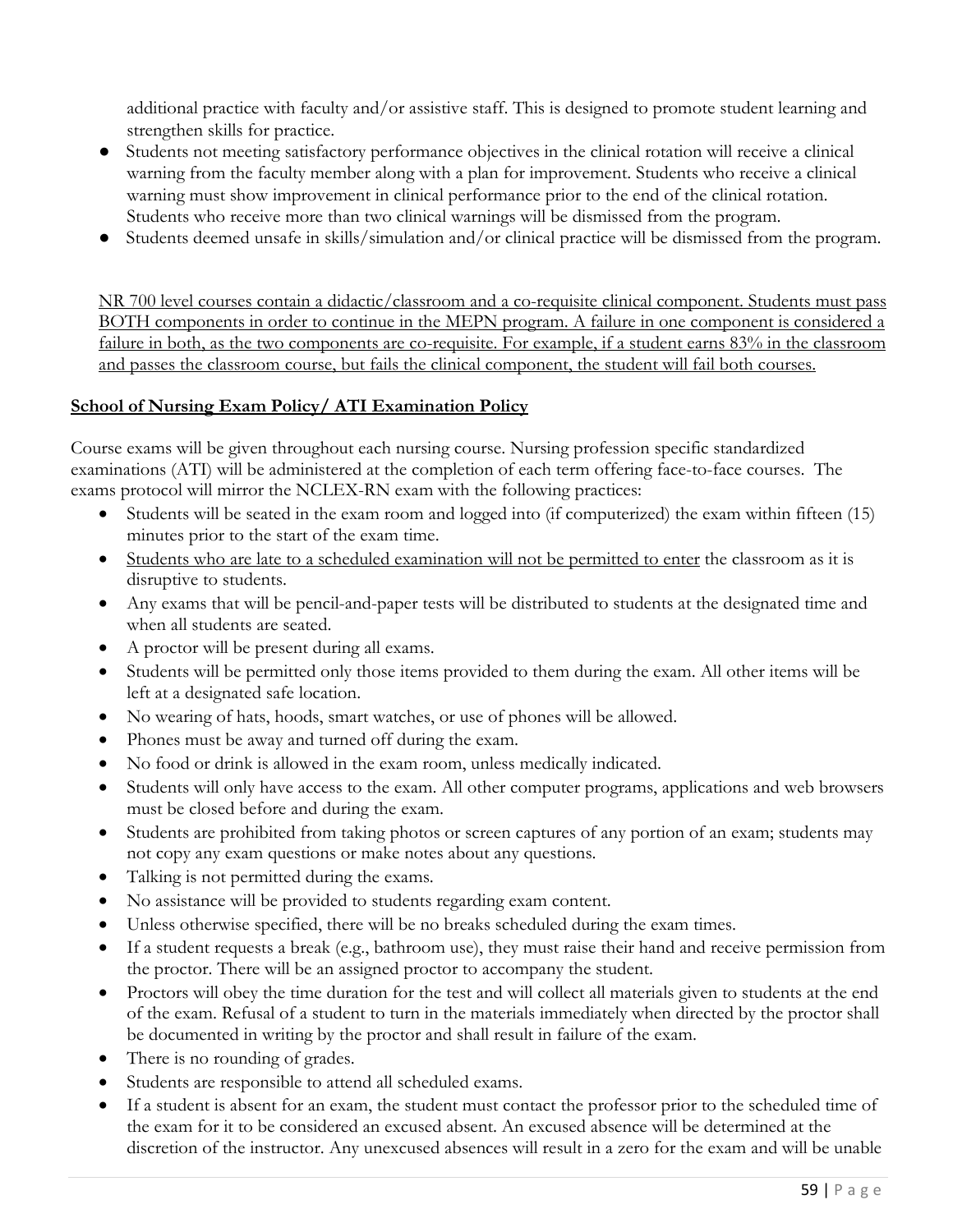to be made up. For an excused absence it is the student's responsibility to arrange for a makeup. Makeup exams must be within 48 hours and may be a different format than the original exam. If the exam is not made up within 48 hours of the exam, it will result in a zero for the exam.

- If a student is absent from an exam the student must sign a confidentiality agreement regarding the exam.
- An exam review may be scheduled after each exam at the request of the student.

#### **Exam Question Inquiry**

Any student that disagrees with an answer to a test question must provide supportive evidence from the assigned textbook or PowerPoint presentations when asking for test clarification within 48 hours after exam grades are posted.

# **Exam Review Policy**

The opportunity to review exam performance may be provided after the examination. Students are encouraged to use this time to identify areas of weakness in the content being tested. Students are not allowed to make handwritten notes during these review sessions. Electronic copying of any portion of an exam is strictly prohibited and considered violation of the honor code.

#### **MEPN Remediation Policy**

Remediation is a process, beyond the standard course curriculum, designed to address deficiencies in a student's knowledge, skills or behavior to bring the academic and/or professionalism competencies and/or standards to an acceptable level. The process allows the student the opportunity to demonstrate achievement of the identified competency of an assessment, supervised clinical practice experience or professional behavior.

#### **Goals of Remediation**

- a. To facilitate the student's mastery of knowledge, skills and behavior in the areas in which s/he is determined to be deficient.
- b. To assist the student in professional development.

#### **Guidelines for Remediation** Remediation in the Didactic Courses

Remediation applies only to an assessment/exam, not to a course. Remediation of a practical examination/assessment will not be offered. Remediation of a quiz will not be offered. The only exception to these rules is extenuating circumstances and is at the sole discretion of the Remediation Committee.

In Year 1 of MEPN curriculum (NR 700 level courses), students will be allowed to remediate a maximum of two (2) assessments/exams in Term 1, one (1) in Term 2, and one (1) in Term 3. No remediations shall be offered in Term 4. No remediations will be offered in Year 2 of MEPN curriculum. In any term where multiple remediations are allowed, a student may not remediate any one exam more than once in a single course. There are no opportunities to repeat failed assessments/exams after the maximum number of assessments/exams have been remediated. The Course Director will notify the student of his/her options related to remediating an assessment/exam. The timing of the remediation assessment will be determined by the Remediation Committee but will typically be within 2 weeks of the original exam.

Remediation is only available to students who receive an assessment/exam grade below 83%. The score of the remediation assessment will be averaged with the original score. If the remediated score is greater than the original score, the final grade will be the average of the 2 scores, up to a maximum possible score of 83%. If the remediated score is lower than the original score, the original score will stand.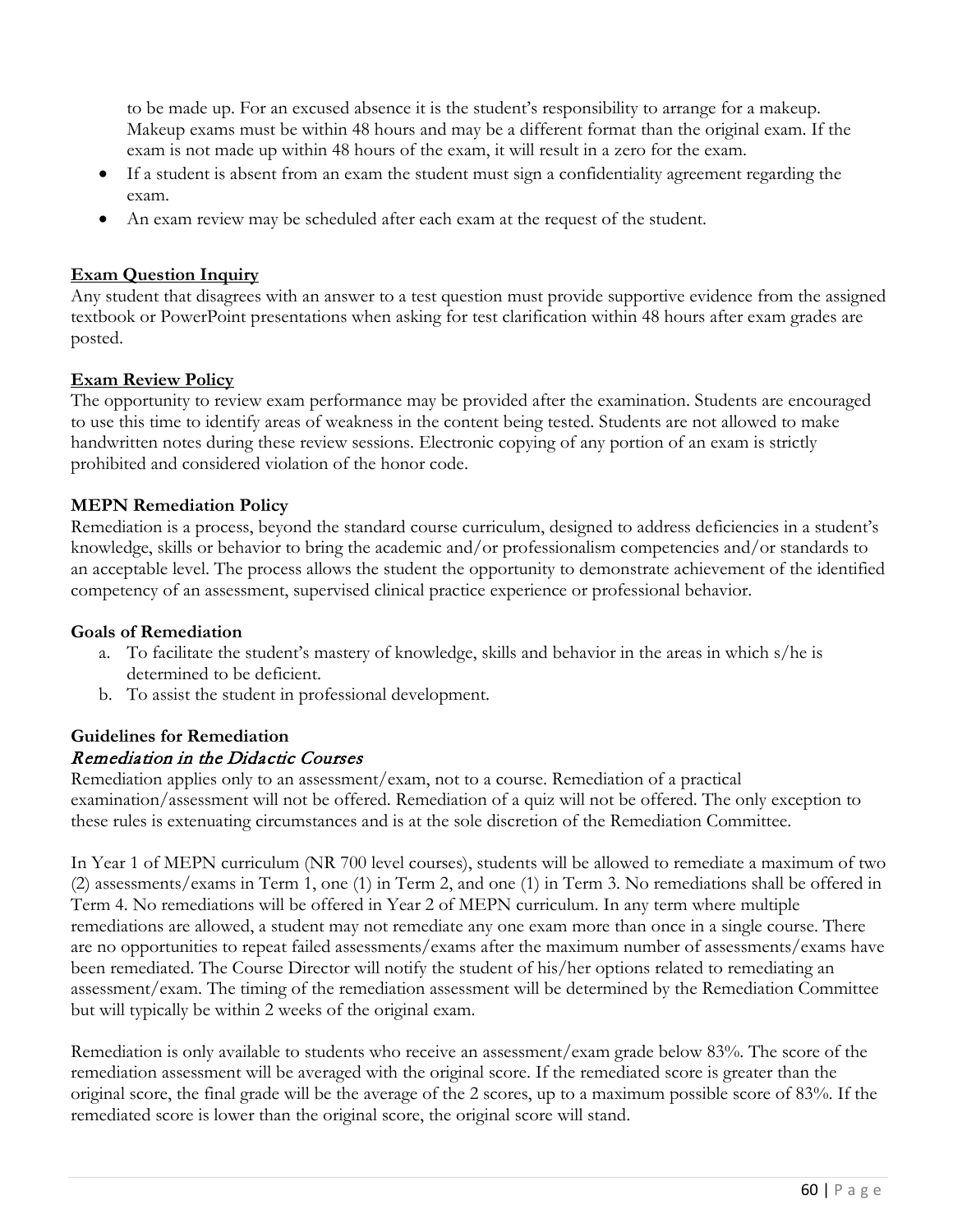If a student is decelerated and has exhausted the maximum number of remediation assessments, only one (1) remediation assessment for the entire didactic component of the program will be offered upon return. If the student has not exhausted the maximum number of remediation assessments prior to deceleration, s/he may utilize the balance of remaining remediation assessments s/he had at the time deceleration was instituted but shall not be entitled to additional remediation assessments.

#### **Remediation Records**

A record of all student remediation exercises will be kept in the student's file.

#### **Professionalism Remediation Policy**

The MEPN program believes that structured education regarding professionalism is an imperative endeavor necessary to assist students' growth as future Registered Nurses and to meet our aim to educate our students on professional behavior. For those students who behave in an unprofessional manner, the behavior shall be documented on the MEPN evaluation tool and/or clinical warning sheet, which is part of the student's permanent file/record. Participation in a mandatory remediation process will be required as follows:

- 1. If a student behaves in manner generally considered to be unprofessional, the faculty or staff member who witnessed the problem will present the problem to Student Progress Committee. The committee will determine whether the student needs to meet with his/her advisor for remediation and the meeting will be documented. The scope of remediation shall be determined by the advisor and shall be tailored to address and rectify the documented professionalism breach. Note: If the unprofessional behavior is deemed egregious by the faculty or staff member, the student will be referred to the Student Affairs Committee for recommendation including dismissal from the program.
- 2. Unsuccessful remediation or additional unprofessional events will be referred to the Student Affairs Committee and a plan will be made on an individual basis with input from the Program Director, which may include dismissal from the program.

#### **C. Academic Policies and Procedures**

#### **Full-Time Status**

Due to the rigor of the MEPN Program, all students are considered full-time students. In addition, it is highly recommended that students do not work during the program due to the intensity and level of commitment required to be successful.

#### **Completion Requirement**

The MEPN is a con`secutive 6-term program. Successful students will achieve the established benchmarks for each course in the program.

#### **Attendance Policy**

The MEPN program is accelerated and rigorous. Because of this, attendance and participation in all nursing program activities is mandatory. Consistent attendance in lectures and clinical is associated with increased mastery of necessary content and material, higher grades, and a greater chance of success. Additionally, all course and clinical hours are designed to meet the number of learning hours required before a student can sit for the NCLEX exam. Regular attendance fosters professional behaviors required for optimal benefit in supervised clinical practice experiences (also commonly referred to as "clinical rotations") and eventual nursing practice. Engaged learners and active participation in the classroom build a collaborative spirit and positive learning environment. In addition, attendance helps faculty identify students having academic difficulties or challenges and can guide the student to identify learning goals and offer resources for support. Attendance and punctuality are both a measure of professional commitment and is essential for successful learning.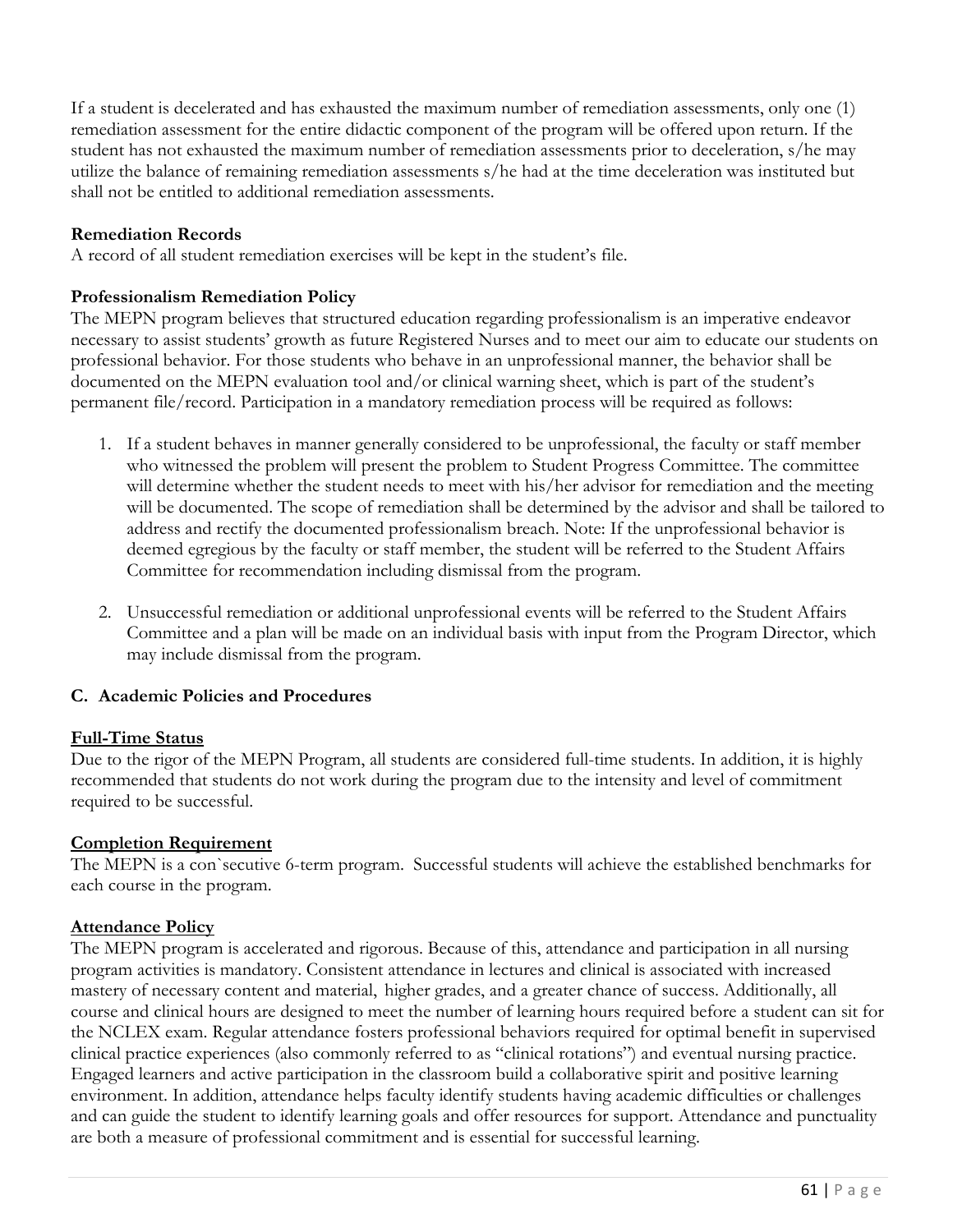# **Lecture Policy:**

- Attendance and punctuality are both a measure of professional commitment and is essential for successful learning.
- Student attendance is mandatory for the entire lecture/didactic learning experience of the MEPN program.
- Attendance will be taken in all classes.
- Any student who is late to class will be unable to enter the class until allowed in by the instructor during a break.
- A student who will be absent from lecture or a scheduled examination must notify the instructor prior to the absence.
- A student who has **two or more unexcused absences** will receive a written warning and will need to meet with the program director and develop a remediation plan. A student the receives two warnings for absences will be dismissed from the program
- A student will be responsible for contacting the instructor to obtain lecture content missed.
- Students are not permitted to bring children or family to class

# **Clinical Policy:**

- Attendance at all skills, simulation laboratories and off campus clinical experiences is **mandatory**. In extraordinary circumstances an absence may be excused at the discretion of the course instructor and/or clinical coordinator.
- Clinical faculty will maintain a record of clinical attendance on all students.
- The clinical faculty must be notified of any absences and tardiness prior to the start time of clinical. Make up time and assignments for absences are at the discretion of the course instructor and/or clinical coordinator.
- Students who are tardy to the clinical setting and skills/simulation laboratories will be counseled by the clinical and/or course faculty. If a student is tardy on 3 occasions, they will receive a written warning. Three tardy occurrences will equate to 1 unexcused clinical absence.
- Students are responsible for notifying the clinical faculty member and/or appropriate agency personnel a minimum of one hour prior to the scheduled clinical experience if illness or emergency prevents them from attending the clinical experience.
- Any absence that requires a student to seek medical attention or hospitalization must provide a healthcare provider's written release to participate in clinical without restriction prior to returning.
- Students will be responsible for making up missed clinical time at the convenience and discretion of the clinical instructor and clinical coordinator.
- Two or more unexcused clinical absences will result in failure the clinical rotation, skills/ simulation laboratories. Three tardy occurrences will equate to 1 unexcused clinical absence.
- For any student that is late to skills, simulation laboratory or clinical without notifying the instructor prior to the start time, this will be considered an unexcused absence and the student will be sent home.
- All students are responsible for arranging their own transportation to the various clinical facilities. Carpools are encouraged when possible; however, transportation issues are not part of the decision- making process when clinical assignments are made. Each student is encouraged to plan accordingly for their transportation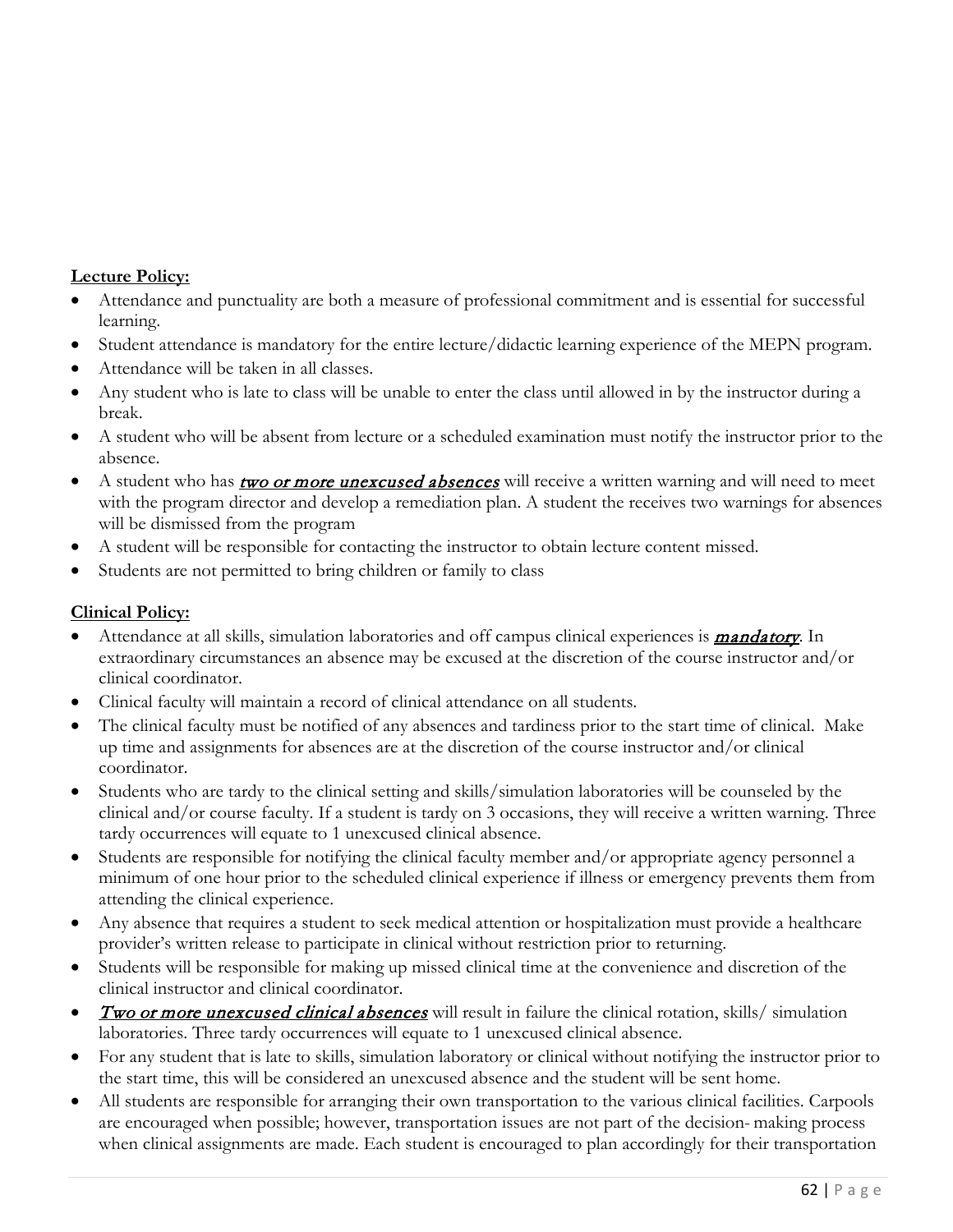in order to avoid being late for classes and/or clinical experiences. Absence from class or scheduled clinical experiences due to transportation problems is considered an unexcused absence.

• Students are not permitted to bring children or family to class

#### **Illness/Absent Policy:**

Class, Clinical Rotations and Skills/Simulation Laboratories: occasionally unforeseen, uncontrollable extenuating circumstances can cause absence or tardiness for class, clinical and simulation experiences; however, a pattern of tardiness shows a lack of respect for others, irresponsibility, and is unacceptable. An absence may be excused at the discretion of the course instructor and/or clinical coordinator.

Below are listed some circumstances which might lead to an isolated incident of absence or tardiness. When making a request for an exception to policy, students must attach the required documentation to the letter of request.

- Unforeseen illness or medical treatment of student or immediate family member requiring the student's care. Documentation will consist of medical statement with the date, letterhead, and signature of care provider.
- Unforeseen emergencies preventing the student from attending class, clinical or simulation laboratory might include but are not limited to house fire, vehicle collision, and jury duty. Documentation will consist of an official record from the appropriate agency or office.
- Death of a family member. Students will communicate with faculty.

#### **COVID Preparedness and Response:**

Franklin Pierce School of Nursing will be adhere to the recommendations of the CDC for COVID Preparedness and Responses in the U.S.: All students who develop a fever or any Covid-19 symptoms as defined by the CDC<https://www.cdc.gov/coronavirus/2019-ncov/symptoms-testing/symptoms.html> need to stay home from school, clinical placements, and work. They should contact their primary healthcare providers and follow the advice provided pertaining to testing. The student must contact their instructor who will contact any recent clinical settings if indicated.

Any student that contracts COVID will follow the COVID policy as well as the excused absence policy.

#### **Personal Leave**

The School of Nursing expects that students enrolled in a graduate program will work diligently to complete the requirements of the degree. However, the School of Nursing understands there may be extenuating circumstances resulting in a student's request for a Leave of Absence (LOA). Any student seeking a LOA must notify the program director in writing of the request. Only students in good academic and financial standings are eligible to request a leave, which must be recommended by their Academic Director and approved by the applicable Dean. Due to the program length and course sequencing, the LOA is at the discretion of the director. Any student requesting a short-term LOA will need to make individual arrangements with the program director and faculty member. A student who takes LOA is subject to the Re-entry to MEPN policy below.

#### **Re-entry to the MEPN**

Re-entry into the MEPN program will be dependent on space availability and previous academic standing. Students returning from medical leave will need to provide written documentation from the health care provider stating the student may return and will be able to perform all clinical requirements without restriction. This documentation will be provided to the program director. Upon return the student will be required to demonstrate required nursing competencies. If the student has been absent for twelve or more consecutive months, they must meet the current Catalog requirements in effect at the time of reinstatement.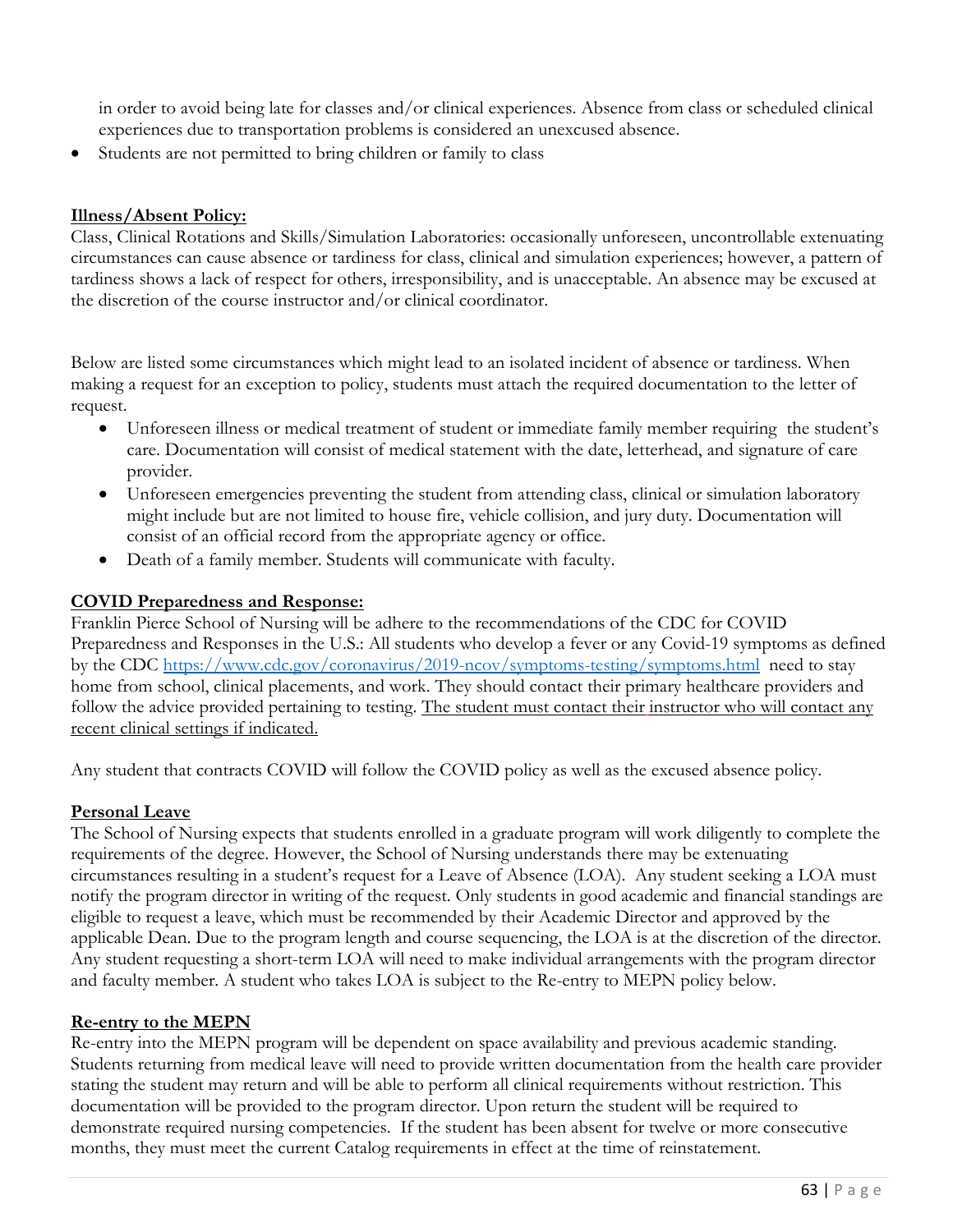The student will only be allowed to re-enter back into the program when the course is offered again. For example, if someone fails NR 700, they will have to wait until the next year when the course is offered again to apply for re-entry.

#### **Inclement Weather**

The MEPN program clinical rotation assignments in the School of Nursing will follow Franklin Pierce University's Storm Alert Closures for inclement weather conditions <https://www.franklinpierce.edu/stormalerts.htm>inclement weather conditions. If the University closes due to inclement weather the announcement will apply to all A.M., P.M., and weekend rotations. On clinical days, faculty and students are responsible for reviewing updates to operational status on a regular basis. University students are urged to use their own discretion in deciding whether they can safely commute to class or clinical. If personal health or safety is at issue in that decision, responsible judgment should be used.

In the event there is a delayed opening for the University, students will be required to make up the clinical day or have skills laboratory on Manchester campus at the discretion of the clinical faculty and/or course instructor.

#### **Student Conduct**

MEPN students are expected to uphold standards of integrity and behavior that will reflect positively upon themselves, the University, and the nursing profession. Students are expected to respect the rights and privileges of others and to abide by the policies of the University and all clinical and laboratory settings. Students are also expected to abide by the laws of the city, state, and nation. Failure to do so may result in dismissal from the MEPN program. In addition, students are expected to abide by the CHNS Code of [Conduct](https://www.franklinpierce.edu/academics/gradstudies/programs_of_study/CGPS_Code_of_Student_Conduct.pdf) and the School of Nursing Civility Statement which states:

*"It is the goal of Franklin Pierce University to encourage a climate of respect and inclusiveness that seeks multiple perspectives and supports the open exchange of ideas and civil discourse. This is only possible when we interact with one another in a safe and supportive learning environment. To create a safe and respectful culture, we will not tolerate disrespectful or abusive speech and or disruptive behavior from individuals or groups. Whether we are students, faculty, or staff, we have a right to be in a safe environment, free of disturbance and civil in all aspects of human relations."*

#### **Dismissal and Termination**

The MEPN Program at Franklin Pierce University is a master's level professional education program. Students enrolled in the program must demonstrate achievement in academic and clinical competencies necessary for professional practice as a registered nurse and meet academic criteria consistent with degree programs at the graduate level. Students are held to both the MEPN Academic Standards Policies as well as the College of Health and Natural Sciences Academic Standing Policy—whichever is more stringent applies. Students in the MEPN program are expected to earn grades of a B (83%) or better in all NR700 courses to remain in good academic standing. Final course grades of less than a B will result in program dismissal. In accordance with the current academic standing policy graduate students cannot have more than two grades below a B- in other courses at the time of graduation. Nursing students in the MEPN program must abide by all policies in the College of Graduate & Professional Studies Student Code of Conduct and all University policies regarding academic standing, academic integrity, honesty, plagiarism and dishonesty as defined in the current FPU Academic Catalog and noted in each course syllabus. Students should refer to those documents for policies related to academic standards. Additionally, MEPN students must abide by the Code of Ethics set forth by the American Nurses Association.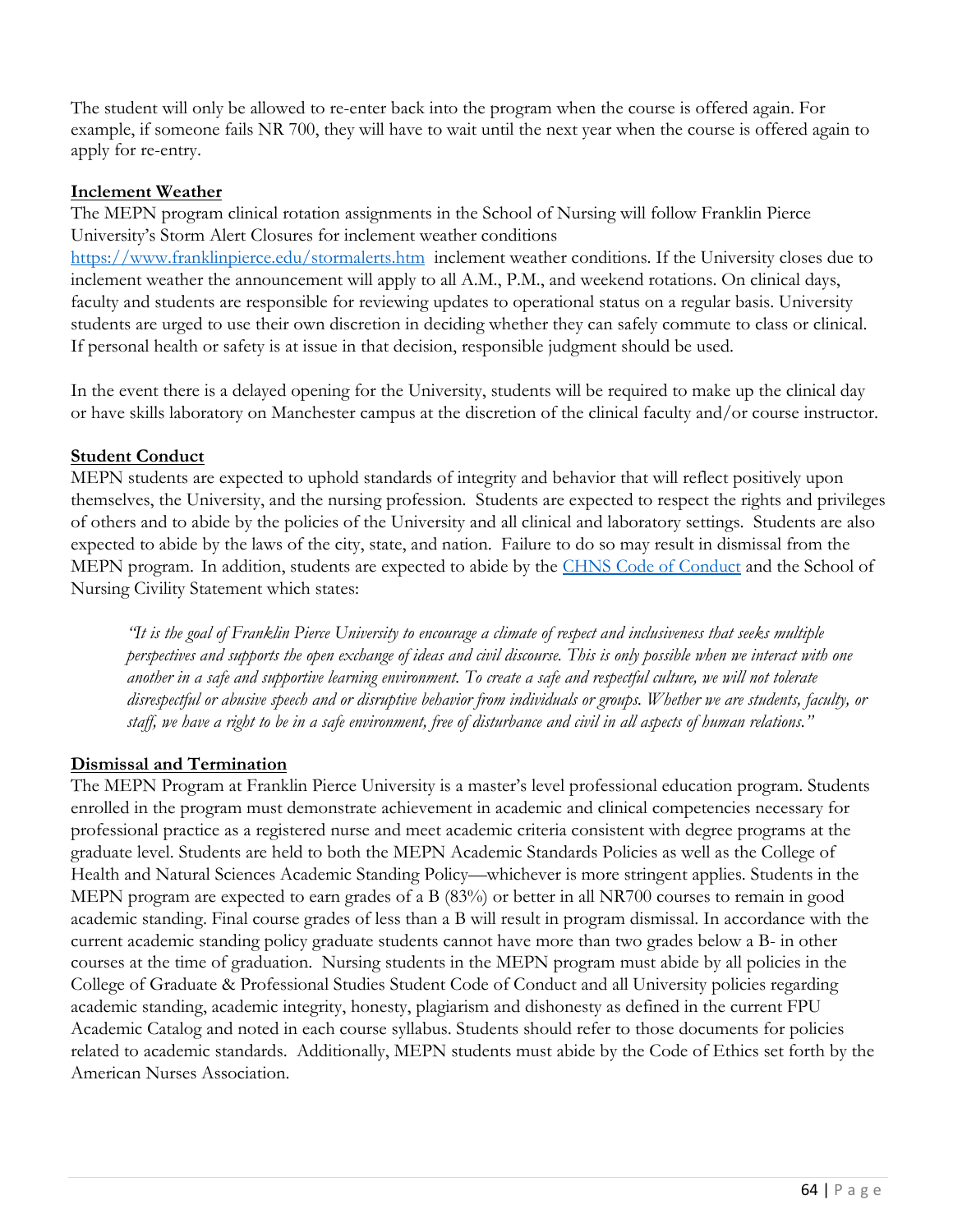The FPU School of Nursing has established behaviors and standards that are commensurate with those expected of a healthcare professional. For any behavior deemed in violation of the established standards, the School of Nursing will take action. The following are behaviors or conduct that may be deemed noncompliant.

- 1. Performing acts that violate the NH Nurse Practice Act, including but not limited to those acts that go beyond the scope of nursing practice, or fall below the standard of care, as specified by the NH Nurse Practice Act Section 326-B:12 Scope of Practice; Registered Nurse.
- 2. Performing duties and/or assuming responsibilities without adequate preparation, competency, and/or supervision.
- 3. Diverting supplies, equipment, or medications for personal or other unauthorized use. Ignorance will not be accepted as justification.
- 4. Falsifying or otherwise altering client, clinical agency, or University records or documents.
- 5. Misrepresenting his/her clinical hours or providing any false documentation or other written or verbal inaccuracy related to clinical rotations and/or clinical hours.
- 6. Abusing, neglecting, or abandoning clients and/or families, or violating privacy regulations, laws or rules.
- 7. Displaying conduct that is unbecoming to an FPU nursing student, or which may be detrimental or dangerous to the health or welfare of the client, family, public, self, or the University.
- 8. Being charged with or convicted of the commission of any act that is classified as a relevant misdemeanor or any felony under NH law.
- 9. Failure to abide by and/or commission of acts or behaviors that violate University and/or School of Nursing requirements, policies, and procedures as identified in the MEPN Clinical Handbook or the NH BON Nurse Practice Act.
- 10. Inability to perform required essential skills and functions due to chemical, mental, physical or medical impairment.
- 11. Positive result on any drug test.

#### **Student Notification**

If a student has been identified as having acted in an unacceptable or unsafe manner, in the classroom and/or performance in the laboratory/clinical setting, the incident will be documented in detail. A conference will be scheduled to include the student, the faculty member initiating the 'complaint', and the School of Nursing Director. After the conference, the student will be notified in writing of the findings from the meeting. Students wishing to appeal the decision are directed to the appeals process identified in the FPU Academic Catalog.

# **Withdrawal**

The MEPN program follows the University withdrawal policy, which is in the current FPU Academic Catalog. Any graduate student wishing to withdraw from the University during a term must complete the Withdrawal and separation Process. A student in this situation should contact their advisor, and the Academic Director to begin the process. A student who merely stops attending classes without completing the necessary steps for official withdrawal will receive grades as assigned by their instructor for all courses in which the student is enrolled. Withdrawing from the University after the add/drop period and before the term is 60% complete (week 7 of a 12-week term) will result in a W grade on the transcript for each course in which the student is enrolled. The W will not affect the student's grade point average. All withdrawn courses count as attempted credits.

Any student who withdraws from the University during the final 30% of a term will receive grades as assigned by their instructors for all courses in which they are currently enrolled. The grades will be recorded on the student's official academic record and will be included in the student's grade point average. If a student wishes to return to the University after withdrawing, he/ she is required to apply for reinstatement through the Academic Director. Reinstatement is not guaranteed.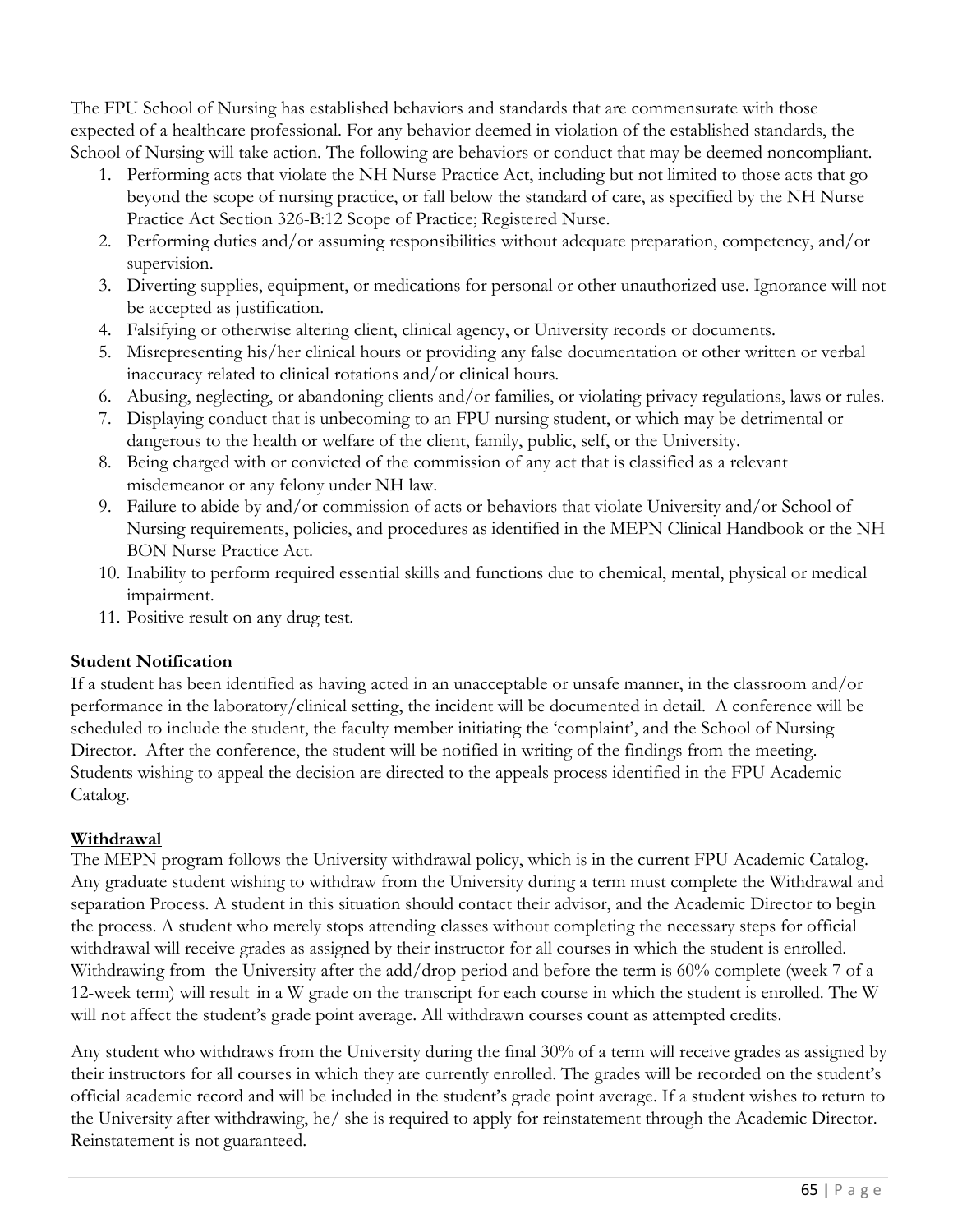When faced with an extreme non-disciplinary situation, the administration may require a student to withdraw from the University. In these rare instances, the student will receive AW or a letter grades in accordance with the current FPU Academic Catalog.

Due to the rigor of the MEPN program and sequencing of courses, any student that withdraws from a course is withdrawing from the MEPN program. It is recognized that unforeseen, extenuating circumstances may occur. In this circumstance, refer to Illness and Personal Leave and the Re-entry to the MEPN policies.

#### **Drug-Free University and Workplace**

The University and School of Nursing is committed to providing an environment free of the abuse of alcohol and the illegal use of alcohol and other drugs. No student is to attend class, lab or clinical practicum or any University activity while under the influence of illegal drugs or alcohol. As future nurses, it is the responsibility of MEPN students to report suspected or actual concerns pertaining to impaired practice and/or drug diversion as identified in a joint statement by the Emergency Nurses Association and the International Nurses Society on Addictions (2016). If a student is found to possess or be under the influence of illegal use of alcohol or drugs during class, clinical or skills/simulation laboratory times may be subject to dismissal from the program.

#### **Americans with Disabilities Act**

Franklin Pierce University and the School of Nursing complies with the American Disabilities Act as does Franklin Pierce University and reasonable accommodations will be available to students who request them. However, due to the physical requirements of a professional nurse, MEPN students are expected to possess the following basic skills and abilities:

**Observation.** Students must have adequate vision and other sensory modalities, including the senses of hearing and smell. A student must be able to observe a patient accurately at a distance and close proximity. Glasses, contacts and hearing aids are acceptable.

**Communication.** Students must be able to speak, clearly, intelligibly and hear sufficiently. Students must also be able to read and write English to be successful in the MEPN program.

**Motor.** Students are required to possess sufficient motor skills to enable palpation, auscultation, percussion and other manually based diagnostic procedures. Students should be able to provide basic nursing care and coordinate fine and gross muscular movements to treat patients in normal and emergency situations. (Suggest flipping these two sentences to flow better.

**Intellectual-Conceptual, Integrative and Quantitative Abilities**. Students will be expected to problem solve and exercise good judgment and critical thinking in patient assessment while continuously incorporating new information. This skill will evolve during the MEPN program.

**Behavioral and Social Attributes**. Students must be able to function effectively under physically taxing workloads and in times of physical and mental stress. Students must display compassion, sensitivity and concern for others, while maintaining a professional demeanor.

#### **D. Laboratory, Clinical, and Practicum Guidelines**

In addition to the previously identified policies on attendance, benchmark, and ATI proficiencies, the following guidelines are applicable to the clinical setting.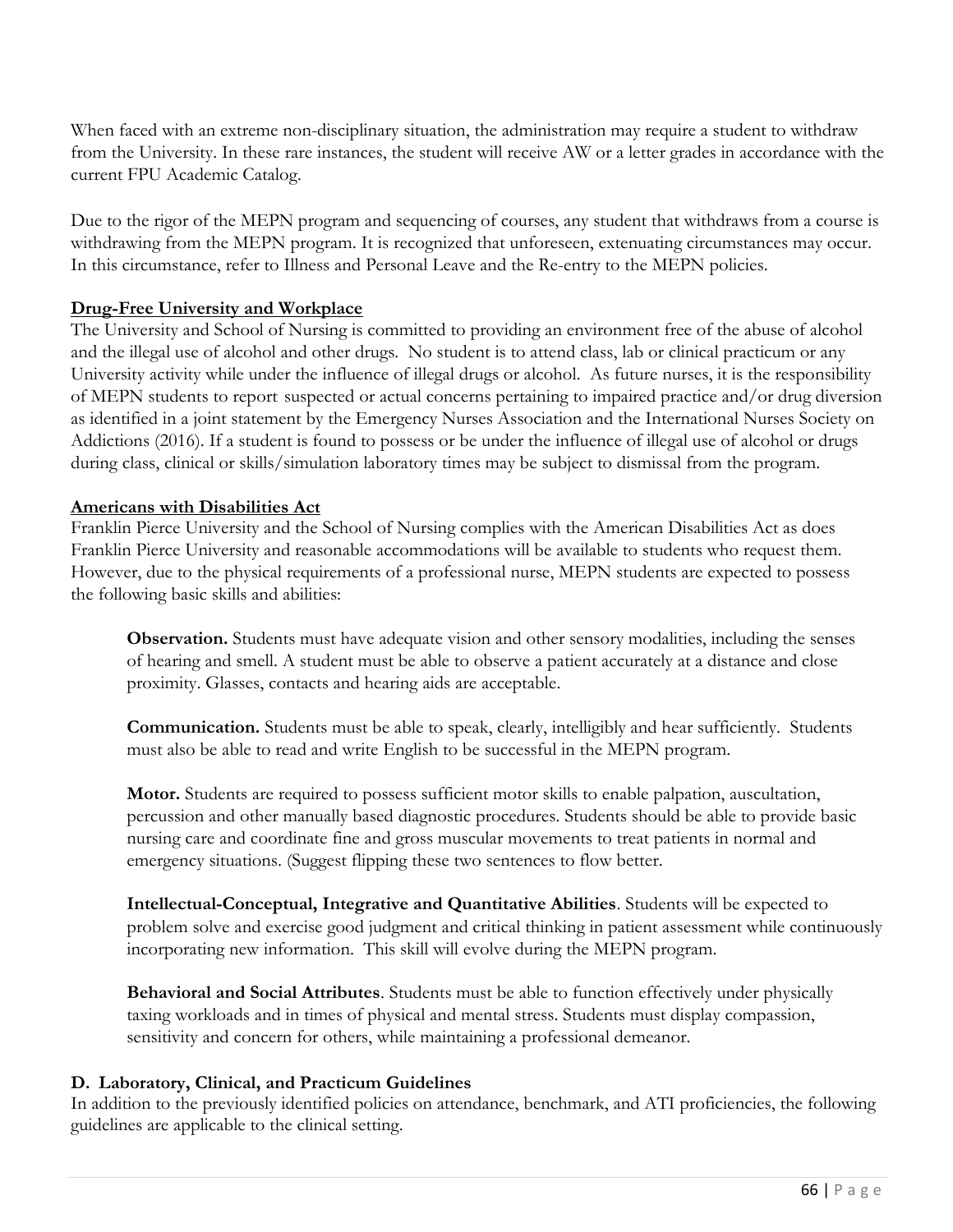# **Criteria Required Prior to Clinical Experience**

Students accepted into the MEPN program are required to submit the following documents prior to beginning program:

- Department of nursing health form with titers for mumps, measles, rubella and chicken pox
- Proof of immunization for Tdap within the last five years
- Proof of positive immunity titer results for MMR, Varicella and Hepatitis B. If MMR or Varicella titers are negative, the student must submit documentation of boosters; if Hepatitis B titer is negative, student must submit documentation of repeated Hepatitis B series Hepatitis B titer
- Proof of 2-step PPD results yearly and if positive PPD, one chest X-ray with written documentation of no active disease subsequent yearly written documentation of no active disease
- Proof of flu vaccine yearly each October.
- Proof of full COVID vaccination series and booster.
- Proof of health assessment within 12 months of first day of class and yearly thereafter Color vision test
- Students must have adequate vision and other sensory modalities, including the senses of hearing and smell. A student must be able to observe a patient accurately at a distance and close proximity. Glasses, contacts and hearing aids are acceptable.
- Proof of personal health insurance coverage
- Healthcare Provider CPR certification (the CPR course must have a hands-on demonstration component)
- Criminal background report via approved, online agency yearly and New Hampshire State Police yearly, regardless of residency
- Drug and alcohol testing by approved vendor on assigned date and time; random testing thereafter; and further testing if there is reasonable suspicion or if unable to supply testable sample at the student's expense
- Signed document that student has read, understands, and will comply with the MEPN Clinical Handbook, Nursing Student Handbook, and applicable University policies Professional Liability Insurance (will be required annually)

#### **General Policies Associated with Clinical Experiences and Labs**

Students are required to maintain a professional appearance and demeanor in both face-to-face classes and in the clinical and laboratory setting. Skills/Simulation laboratory is considered clinical time, therefore appropriate uniforms will be required in the clinical and laboratory settings. Clinical settings may have different policies; it is incumbent upon the student to be aware of the policies. MEPN student expectations include:

#### Uniform

- FPU clinical uniform must be clean and pressed
- Pants hemmed and not touching the floor
- Shoes must be white, and a solid color. No sneakers will be permitted
- Students are expected to always wear their University issued name badge or facility issued ID name tag Hair
	- Hair clean and well groomed
	- Hair must be in the natural color spectrum
	- Long hair must be tied back and secured off the shoulders
	- Wigs will only be permitted if medically indicated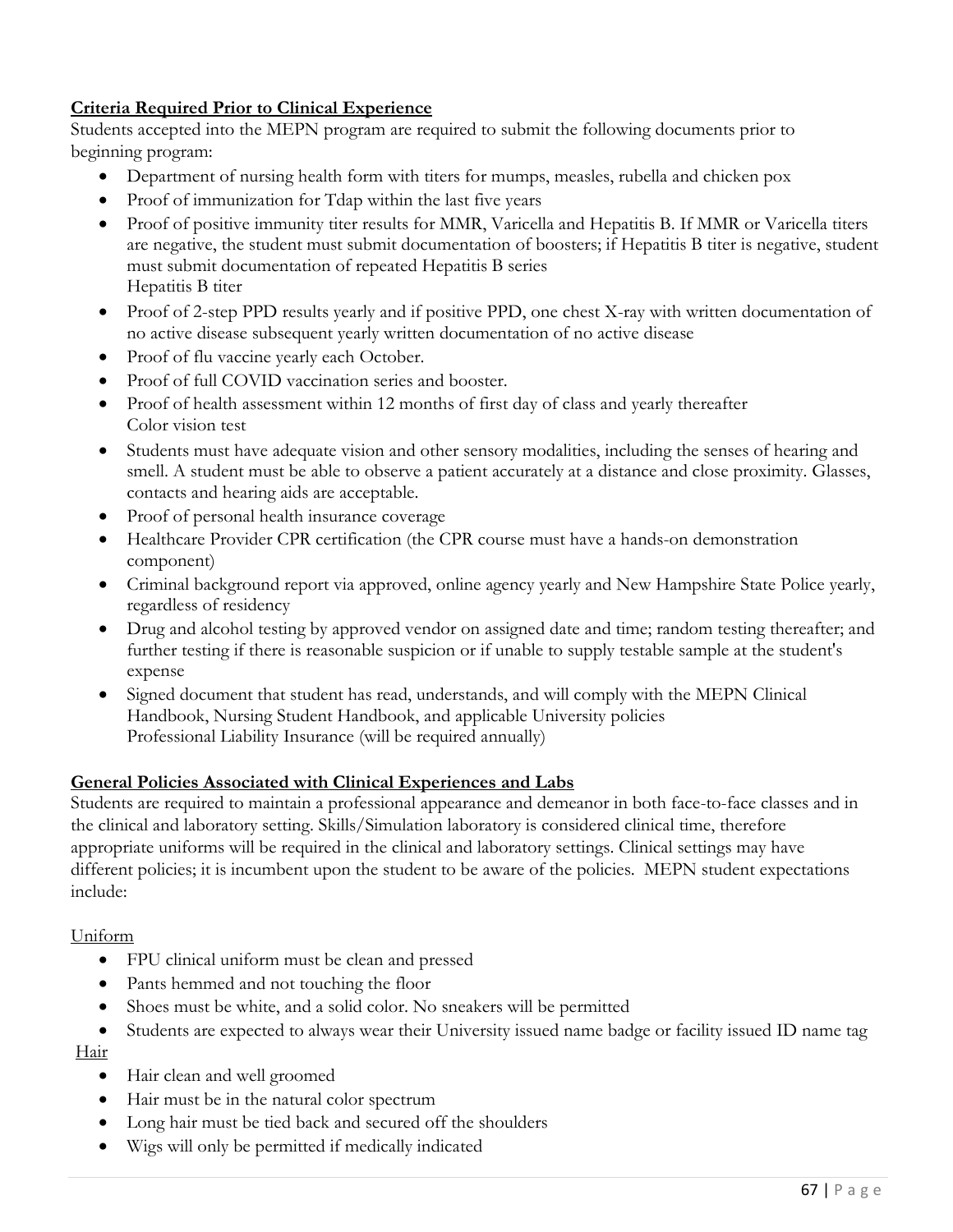- No hats will be allowed
- Males are expected to be clean shaven or have facial hair neatly groomed

#### Hygiene

- Students must maintain good basic bodily and dental hygiene.
- Make up, if worn, must be subtle
- No false eyelashes
- No perfumes, colognes, or aftershave
- Fingernails must be short and groomed, no artificial nails, no nail polish except clear.

#### Tattoos

- No visible tattoos.
- Visible tattoos must be covered with flesh-colored bandages

#### Jewelry

- Acceptable jewelry includes watch, smooth wedding band, small stud earrings (one earring per ear).
- No cartilage, facial, or tongue piercings allowed

#### Behavior

- No gum chewing, no food/drink on clinical unit except in designated areas and break times
- No use of personal electronic devices / phones
- When picking up clinical assignments University lab coat is required.
- Students are not permitted to bring children or family when picking up clinical assignments If students are assigned to pick up their patient care assignments, the student must be in business casual clothing with their lab coat and name badge.
- Students are not allowed in the assigned clinical setting without the presence of the clinical faculty.
- Students are only permitted in the clinical setting during the term they are assigned
- Students are expected to comply with HIPAA (includes not taking information that could identify patients out of the facility), maintaining confidentiality of client and agency information
- Students and faculty abide by the agency's policies and procedures and the provisions of the clinical affiliation agreement
- Students are responsible for arranging their own transportation to clinical sites
- Cell phones and other electronic devices must be turned off and may not be used while in the clinical area. Smart phones may be used for medical referencing and clinical faculty contact at the discretion of the clinical faculty, but not for personal internet/email access
- Smoking (including e cigarettes, vaping) is highly discouraged and is not allowed at most healthcare facilities. Smoking is not allowed while in FPU clinical uniform at any time.

The skills lab/simulation area is to be treated as a healthcare clinical area. Students must be respectful of the equipment, personnel, and each other, and follow all established policies. As a future professional nurse, it is expected if a student sees a peer in violation of any known policies, the student should bring the incident/behavior to the peer's attention. If the behavior persists, it is expected the student will report the behavior to the appropriate clinical/lab faculty instructor. If the incident/behavior is potentially harmful, it should be brought to the attention of the appropriate clinical/lab faculty instructor immediately.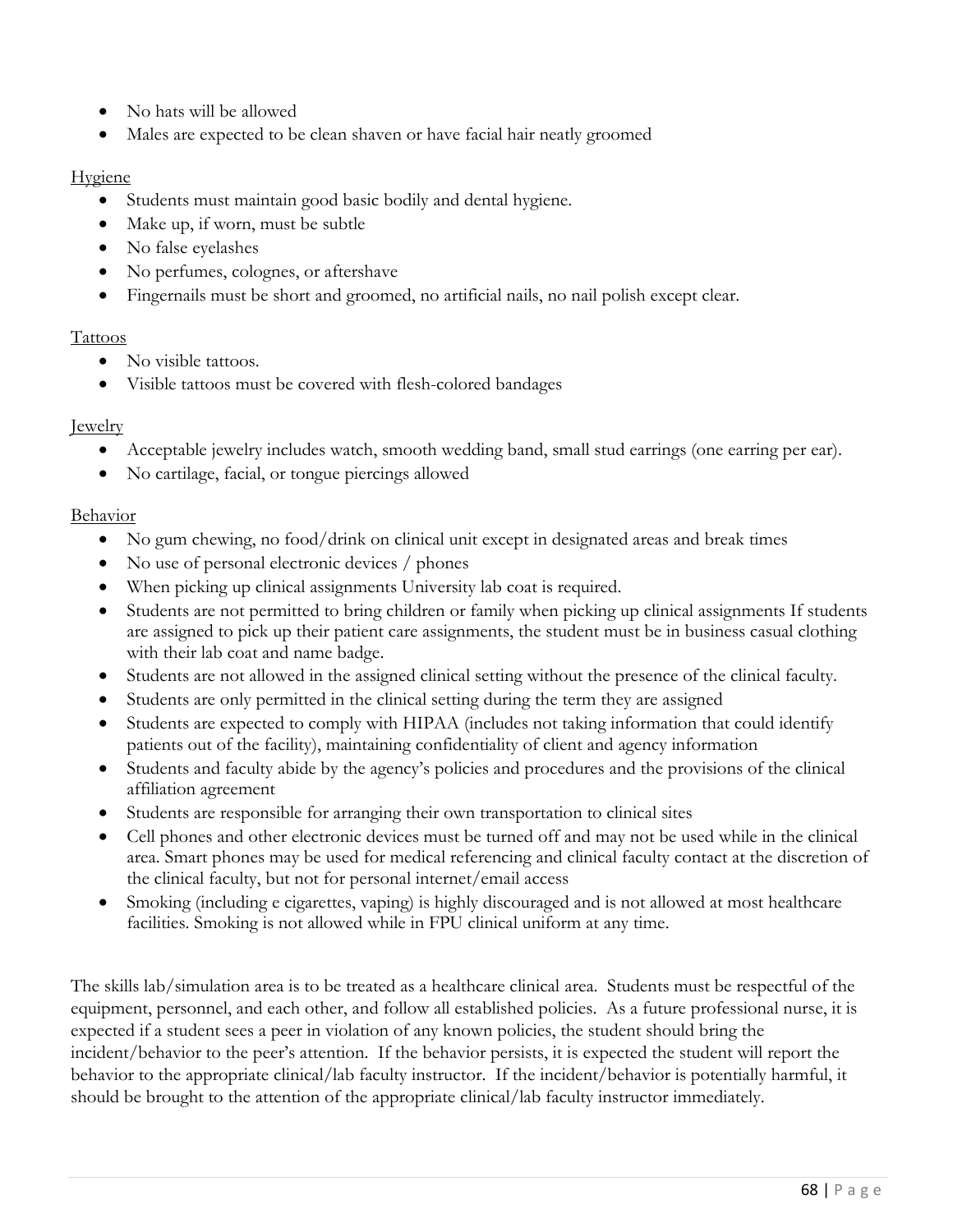#### **E. Capstone: Clinical Project Development and Implementation**

The final course in the MEPN Program is composed of clinical immersion face-to-face and a Capstone online course. The Capstone course will focus on theoretical and practical components of the nursing role in nursing education, leadership, and practice. The clinical immersion portion will provide students with a clinical platform to apply main theories, professional leadership, critical thinking, health promotion and risk reduction, illness and disease management, ethical practice, evidence-based practice and global cultural competencies clinical practice. This is a precepted clinical experience involving a 1:1 relationship with an experienced master's prepared nurse and the MEPN student. This experience will allow the student to gradually assume more responsibility for planning, implementation, and evaluation of an assigned cohort of patients. It is expected the student will maintain regular communication with their advisor as well as their preceptor and submit any required documents during the immersion. During the immersion course students will be expected to follow the FPU clinical dress code and behavior.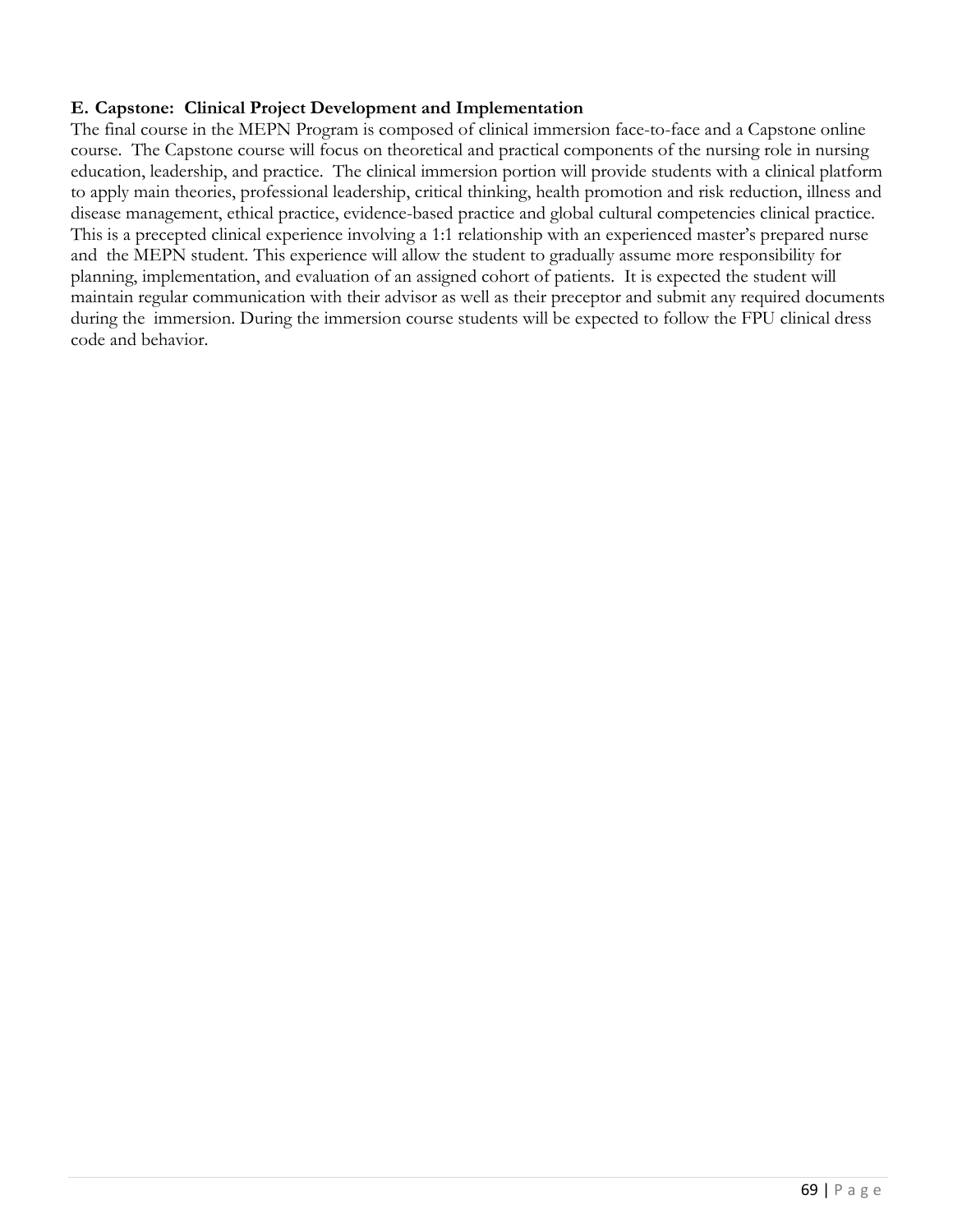# **Franklin Pierce University School of Nursing Capstone NR 790 Project Proposal**

The capstone course is the culmination of the nursing studies at Franklin Pierce University. It is the student's opportunity to apply what they have learned to the development and implementation of an evidence-based practice protocol.

To ensure the project is appropriate for the course, the student is required to submit a project proposal prior to the start of the course. The project proposal is identified below. Please provide the requested information and send it to your NR 790 instructor by the date required. Late submissions may compromise your successful completion of the course.

\*\*\***If you plan to survey staff or patients, your project will need approval of the Institutional Review Boards (IRB) of both the organization where your project takes place as well as that of Franklin Pierce University. The approval process can often take 1-2 months or longer so please plan accordingly.**

|                                                                                                         | NR 790 Project Proposal |
|---------------------------------------------------------------------------------------------------------|-------------------------|
| <b>Identifying Information</b>                                                                          |                         |
| Student name:                                                                                           | Term/year:              |
| Place of employment:                                                                                    |                         |
| Place where project will take place:                                                                    |                         |
| Preceptor at place where project will take place:                                                       |                         |
| Preceptor information (telephone and email):                                                            |                         |
| Project Information***                                                                                  |                         |
|                                                                                                         |                         |
|                                                                                                         |                         |
| <b>Project Title:</b>                                                                                   |                         |
|                                                                                                         |                         |
|                                                                                                         |                         |
| Describe the project in 2-3 sentences, that is, what do you hope to accomplish?                         |                         |
|                                                                                                         |                         |
|                                                                                                         |                         |
|                                                                                                         |                         |
| Project Goals: Identify four project goals, that is, what will you need to do to complete your project? |                         |
| 6. Literature Review.                                                                                   |                         |
| 7.                                                                                                      |                         |
|                                                                                                         |                         |
| 8.<br>9.                                                                                                |                         |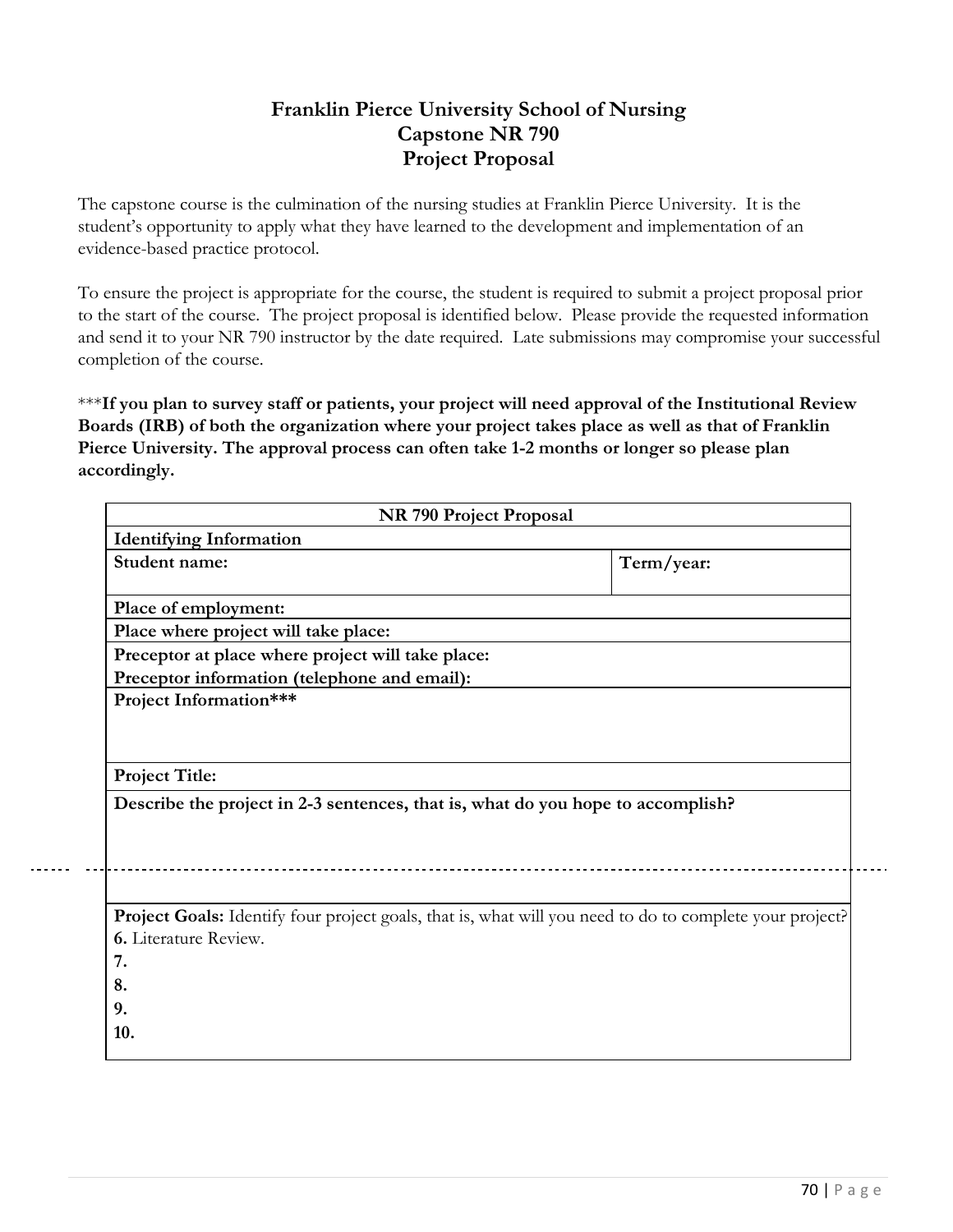# **Franklin Pierce University School of Nursing Capstone NR 790 Midterm Student Evaluation (To be completed in Module 6 of course)**

**Student:** \_\_\_\_\_\_\_\_\_\_\_\_\_\_\_\_\_\_\_\_\_\_\_\_\_\_\_

Preceptor:

Student – please indicate in the table under Student Self-Evaluation how you believe you have met the identified criteria. Add *additional comments at bottom of form.*

**Preceptor** – please indicate in the table under Preceptor Evaluation of Student how you believe the student has met the *identified criteria. Add additional comments at bottom of form.*

|                                                      | <b>Student Self-Evaluation</b> |  |  |  | <b>Preceptor Evaluation of</b>                      |  |  |  |
|------------------------------------------------------|--------------------------------|--|--|--|-----------------------------------------------------|--|--|--|
| Criteria                                             |                                |  |  |  | Student                                             |  |  |  |
|                                                      |                                |  |  |  | Excellen Good Fair   Poor Excellen Good Fair   Poor |  |  |  |
| <b>Leadership</b> – Demonstrated initiative          |                                |  |  |  |                                                     |  |  |  |
| throughout project to meet goals.                    |                                |  |  |  |                                                     |  |  |  |
| <b>Collaboration and Teamwork - Respectfully</b>     |                                |  |  |  |                                                     |  |  |  |
| listens, discusses, asks questions, when interacting |                                |  |  |  |                                                     |  |  |  |
| with preceptor, peers, patients, and others.         |                                |  |  |  |                                                     |  |  |  |
| Problem Solving - Demonstrated ability to            |                                |  |  |  |                                                     |  |  |  |
| identify problems, generate possible solutions,      |                                |  |  |  |                                                     |  |  |  |
| implement solutions, and evaluate effectiveness.     |                                |  |  |  |                                                     |  |  |  |
| Application of Evidence Based Practice -             |                                |  |  |  |                                                     |  |  |  |
| Understood, analyzed, and applied evidence from      |                                |  |  |  |                                                     |  |  |  |
| research and other credible sources as a basis of    |                                |  |  |  |                                                     |  |  |  |
| project.                                             |                                |  |  |  |                                                     |  |  |  |

#### **Student Self-**

**Evaluation:** Student Strengths: Student Opportunities for Growth:

**Preceptor Evaluation of Student:**

#### **Student Strengths:**

#### **Student Opportunities for Growth:**

#### **Student name: Date:**

☐By clicking this box I certify that I agree to the above and have signed the document

electronically. Preceptor name: Click here to enter text. Date: Click here to enter text.

☐By clicking this box I certify that I agree to the above and have signed the document electronically.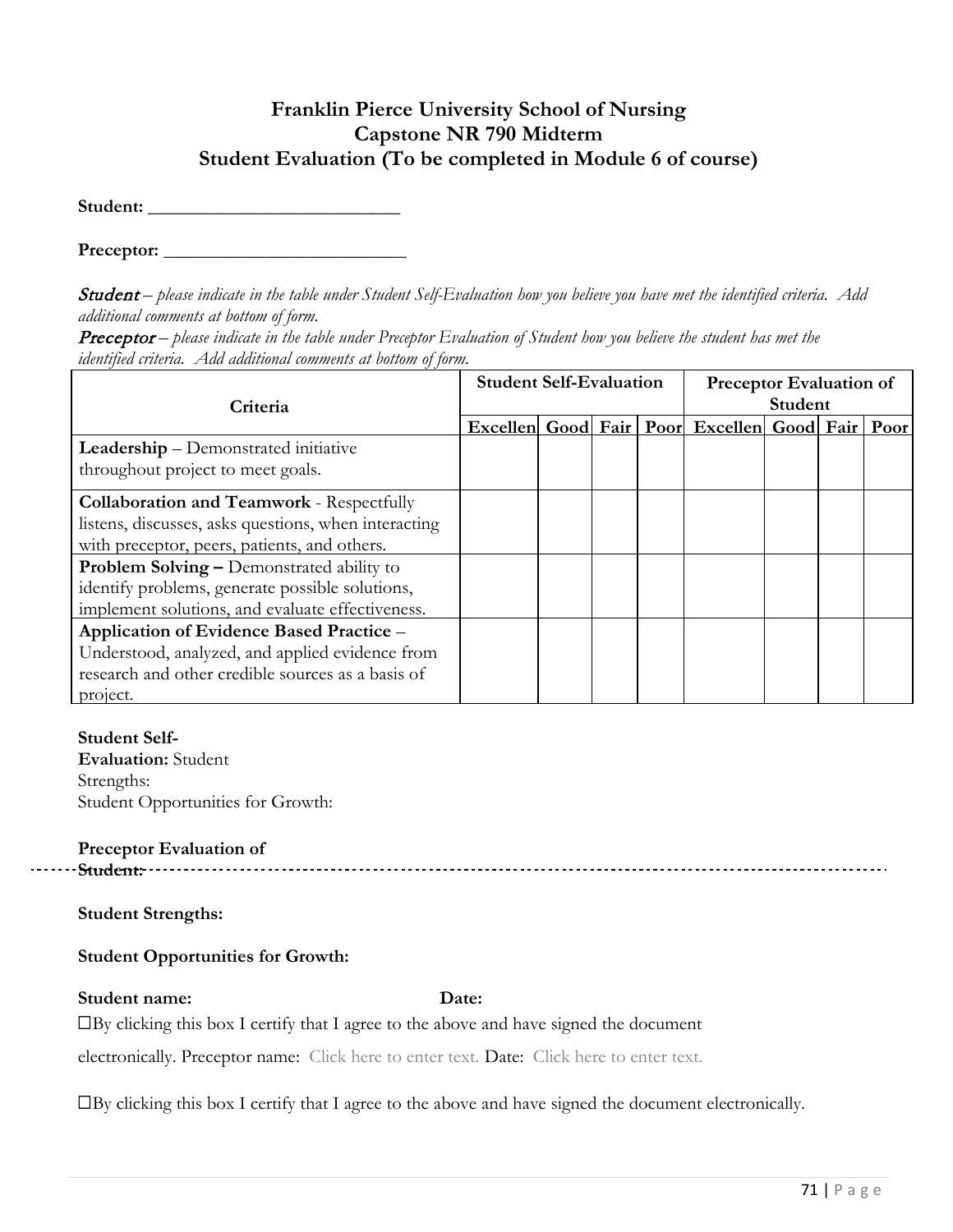# **Franklin Pierce University Department of Nursing Education Capstone NR 790 Final Student Evaluation (To be completed at end of course)**

**Student:** \_\_\_\_\_\_\_\_\_\_\_\_\_\_\_\_\_\_\_\_\_\_\_\_\_\_\_

**Preceptor:** \_\_\_\_\_\_\_\_\_\_\_\_\_\_\_\_\_\_\_\_\_\_\_\_\_\_

Student – please indicate in the table under Student Self-Evaluation how you believe you have met the identified criteria. Add *additional comments at bottom of form.*

**Preceptor** – please indicate in the table under Preceptor Evaluation of Student how you believe the student has met the *identified criteria. Add additional comments at bottom of form.*

|                                                      | <b>Student Self-Evaluation</b> |      |      |      | <b>Preceptor Evaluation of</b> |      |      |      |
|------------------------------------------------------|--------------------------------|------|------|------|--------------------------------|------|------|------|
| Criteria                                             |                                |      |      |      | Student                        |      |      |      |
|                                                      | Excellent                      | Good | Fair | Poor | Excellent                      | Good | Fair | Poor |
| Leadership - Demonstrated initiative throughout      |                                |      |      |      |                                |      |      |      |
| project to meet goals.                               |                                |      |      |      |                                |      |      |      |
| <b>Collaboration and Teamwork - Respectfully</b>     |                                |      |      |      |                                |      |      |      |
| listens, discusses, asks questions, when interacting |                                |      |      |      |                                |      |      |      |
| with preceptor, peers, patients, and others.         |                                |      |      |      |                                |      |      |      |
| Problem Solving - Demonstrated ability to            |                                |      |      |      |                                |      |      |      |
| identify problems, generate possible solutions,      |                                |      |      |      |                                |      |      |      |
| implement solutions, and evaluate effectiveness.     |                                |      |      |      |                                |      |      |      |
| Application of Evidence Based Practice -             |                                |      |      |      |                                |      |      |      |
| Understood, analyzed, and applied evidence from      |                                |      |      |      |                                |      |      |      |
| research and other credible sources as a basis of    |                                |      |      |      |                                |      |      |      |
| project.                                             |                                |      |      |      |                                |      |      |      |

#### **Student Self-**

**Evaluation:** Student Strengths:

Student Opportunities for Growth:

**Preceptor Evaluation of Student:**

**Student Strengths:**

#### **Student Opportunities for Growth:**

**Student name: Date:**

☐By clicking this box I certify that I agree to the above and have signed the document electronically. **Preceptor name: Date:**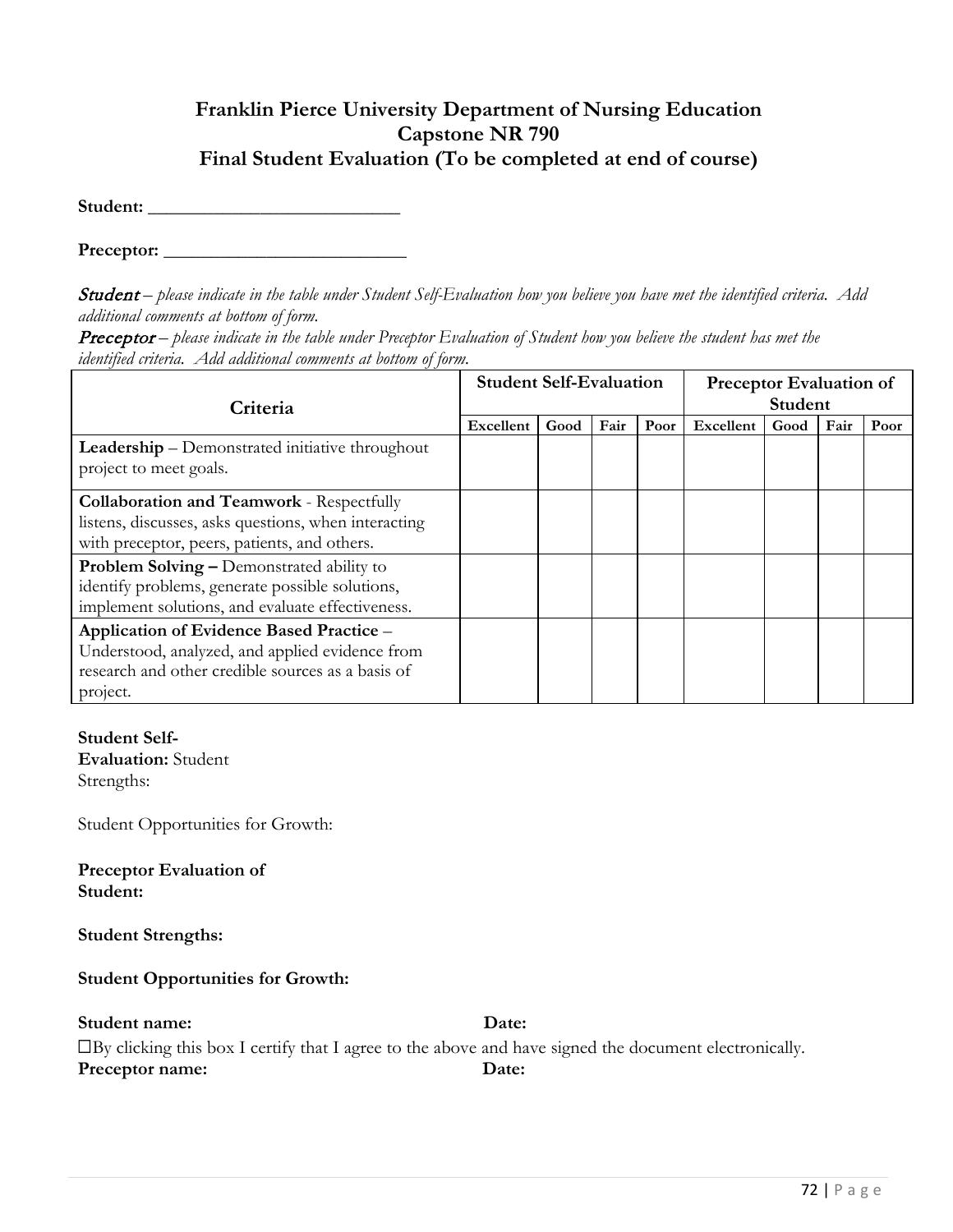## **Franklin Pierce University Department of Nursing Education Capstone NR 790 Student Evaluation of Preceptor**

| Student: |  |
|----------|--|
|          |  |

Student: \_\_\_\_\_\_\_\_\_\_\_\_\_\_\_\_\_\_\_\_\_\_\_\_\_\_\_ Date: \_\_\_\_\_\_\_\_\_\_\_\_\_\_\_\_\_

Preceptor: \_\_\_\_\_\_\_\_\_\_\_\_\_\_\_\_\_\_\_\_\_\_\_\_\_\_

| Criteria                                                            | <b>Very</b><br>Satisfied | Satisfied   Dissatisfied | Very<br>Dissatisfied |
|---------------------------------------------------------------------|--------------------------|--------------------------|----------------------|
| My preceptor was available when I had<br>questions.                 |                          |                          |                      |
| My preceptor provided me with enough<br>guidance with my project.   |                          |                          |                      |
| My preceptor provided me with helpful<br>feedback about my project. |                          |                          |                      |

#### **Comments:**

**Student name: Date:**

☐By checking this box I certify that I agree to the above and have signed the document electronically.

\_\_\_\_\_\_\_\_\_\_\_\_\_\_\_\_\_\_\_\_\_\_\_\_\_\_\_\_\_\_\_\_\_\_\_\_\_\_\_\_\_\_\_\_\_\_\_\_\_\_\_\_\_\_\_ \_\_\_\_\_\_\_\_\_\_\_\_\_\_\_\_\_\_\_\_\_\_\_\_\_\_\_\_\_\_\_\_\_\_\_\_\_\_\_\_\_\_\_\_\_\_\_\_\_\_\_\_\_\_\_ \_\_\_\_\_\_\_\_\_\_\_\_\_\_\_\_\_\_\_\_\_\_\_\_\_\_\_\_\_\_\_\_\_\_\_\_\_\_\_\_\_\_\_\_\_\_\_\_\_\_\_\_\_\_\_ \_\_\_\_\_\_\_\_\_\_\_\_\_\_\_\_\_\_\_\_\_\_\_\_\_\_\_\_\_\_\_\_\_\_\_\_\_\_\_\_\_\_\_\_\_\_\_\_\_\_\_\_\_\_\_ \_\_\_\_\_\_\_\_\_\_\_\_\_\_\_\_\_\_\_\_\_\_\_\_\_\_\_\_\_\_\_\_\_\_\_\_\_\_\_\_\_\_\_\_\_\_\_\_\_\_\_\_\_\_\_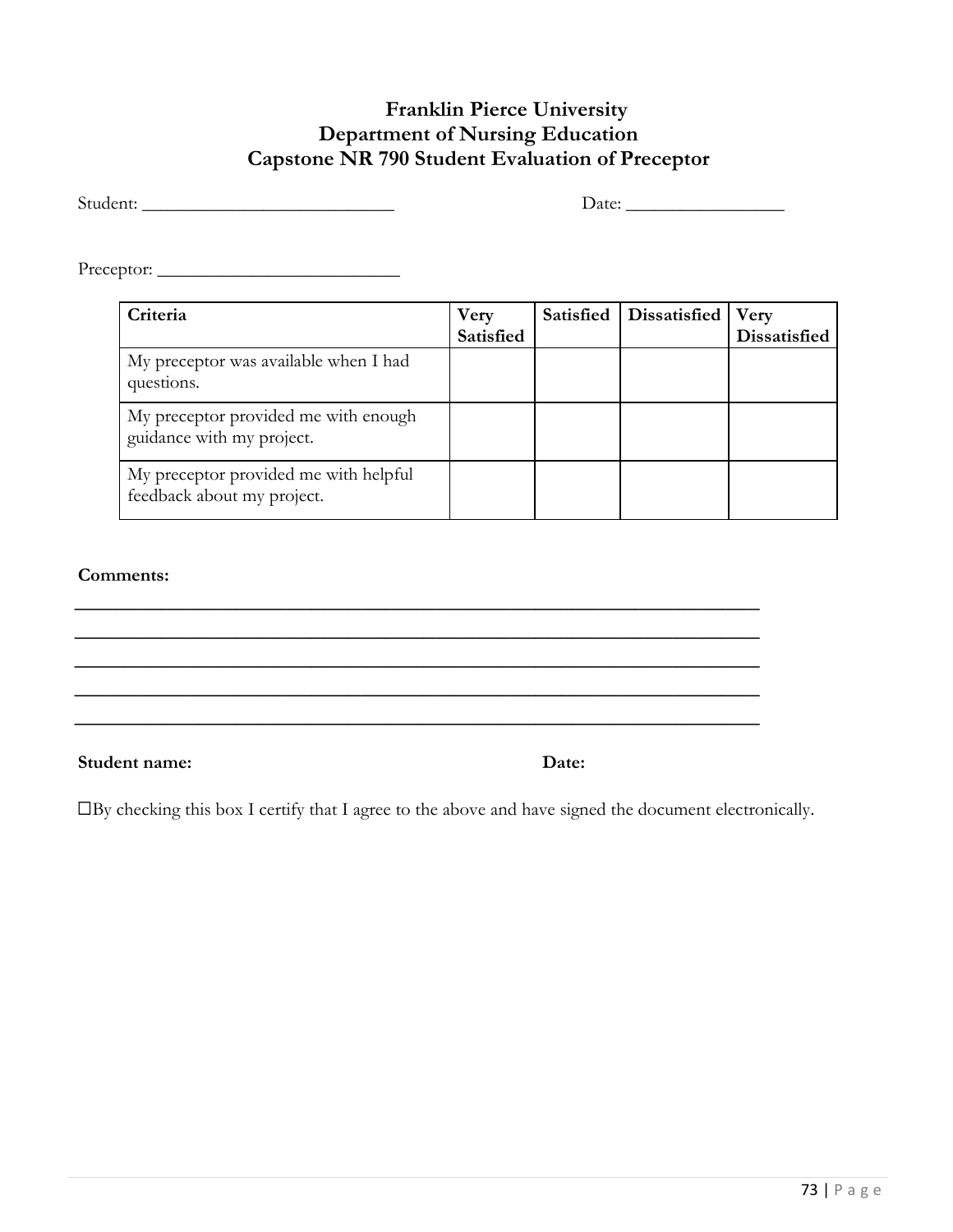# **DOCUMENTS REQUIRED FOR THE MEPN PROGRAM**

Copies of these documents are required to be on file *prior to the start of the Fall August 27, 2020: Term 1*:

- **Official transcripts of any remaining pre-requisite coursework** sent ASAP to Enrollment Management at Franklin Pierce University.
- **Medical Clearance and Immunization Form** was provided to you as part of your acceptance package**\***
- **Student nurse liability insurance** (This is an ongoing annual requirement). Examples of providers are NSO (https://www.nso.com/malpractice-insurance/individual?refID=iiWW2PPi) and Proliability [\(https://www.proliability.com/\)](https://www.proliability.com/) Student malpractice insurance runs about \$50.00 per year.
- **A current PPD** TB skin test (can be found in the Medical Clearance and Immunization Form).
- **A current BLS (Basic Life Support for the Health Care Professional) Certification** (adult and child) from an American Heart Association approved course for health care providers. (*Online courses are NOT acceptable*) (This is an ongoing annual requirement)**\***
- **A current seasonal influenza vaccine (This is an ongoing annual requirement).\***
- **Urine Drug Screen must be completed 20 days before clinical/simulation rotations starts.** Instructions will be emailed to you prior to orientation and discussed during orientation. (This may be an annual requirement dependent on hospital/facility requirement)**\*\***
- **Criminal Background Check must be completed no later 20 days before clinical/simulation rotations.** Instructions will be emailed to you and will be discussed during orientation. (This may be an annual requirement dependent on hospital/facility requirement)**\*\***
- **Uniform fitting/ordering will take place on-**campus in TBD 2020. You are *required* to purchase *2 uniform sets and lab coat*.

#### \* *These documents must be uploaded to your Castlebranch account prior to hospital orientation.* <sup>I</sup>nformatio<sup>n</sup> <sup>r</sup>eg <sup>a</sup><sup>r</sup>di<sup>n</sup>g how to <sup>a</sup>ccess you<sup>r</sup> Castlebranch <sup>s</sup>ite <sup>w</sup>ill <sup>e</sup>mailed to yo<sup>u</sup> and discussed du<sup>r</sup>i<sup>n</sup>g <sup>o</sup><sup>r</sup>ientation.

\*\* *Criminal Background check and Drug Screen are done through Castlebranch.* Instructions will be emailed to you in prior to hospital orientation.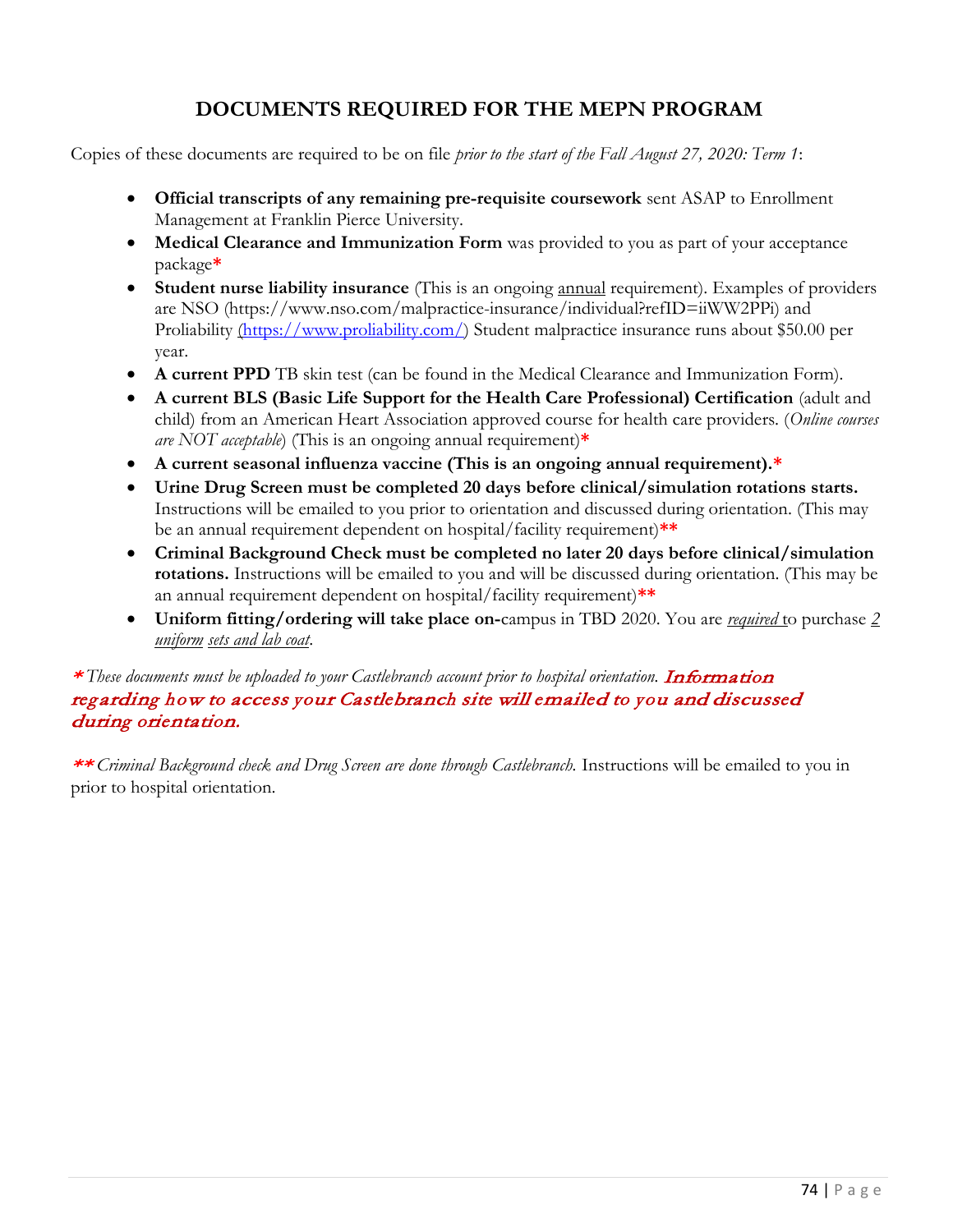## **MORE INFORMATION WILL BE PROVIDED AT ORIENTATION References**

American Association of Colleges of Nursing. (2011). *The Essentials of Master's Education in Nursing*. <http://www.aacnnursing.org/portals/42/publications/mastersessentials11.pdf>

American Association of Colleges of Nursing. (2011). *The Essentials of Baccalaureate Education for Professional Nursing Practice.* <http://www.aacnnursing.org/portals/42/publications/baccessentials08.pdf>

American Association of Colleges of Nursing. (2021). *The Essentials: Core Competencies For Professional Nursing Education.* <https://www.aacnnursing.org/AACN-Essentials>

Emergency Nurses Association & International Nurses Society on Addictions. (2016). *Substance use among nurses and nursing students.* <https://www.nursingworld.org/practice-policy/nursing-excellence/official-po>

Sigma Theta Tau International. (n.d.). *Sigma organizational fact sheet.* <https://www.sigmanursing.org/why-sigma/about-sigma/sigma-organizational-fact-sheet>